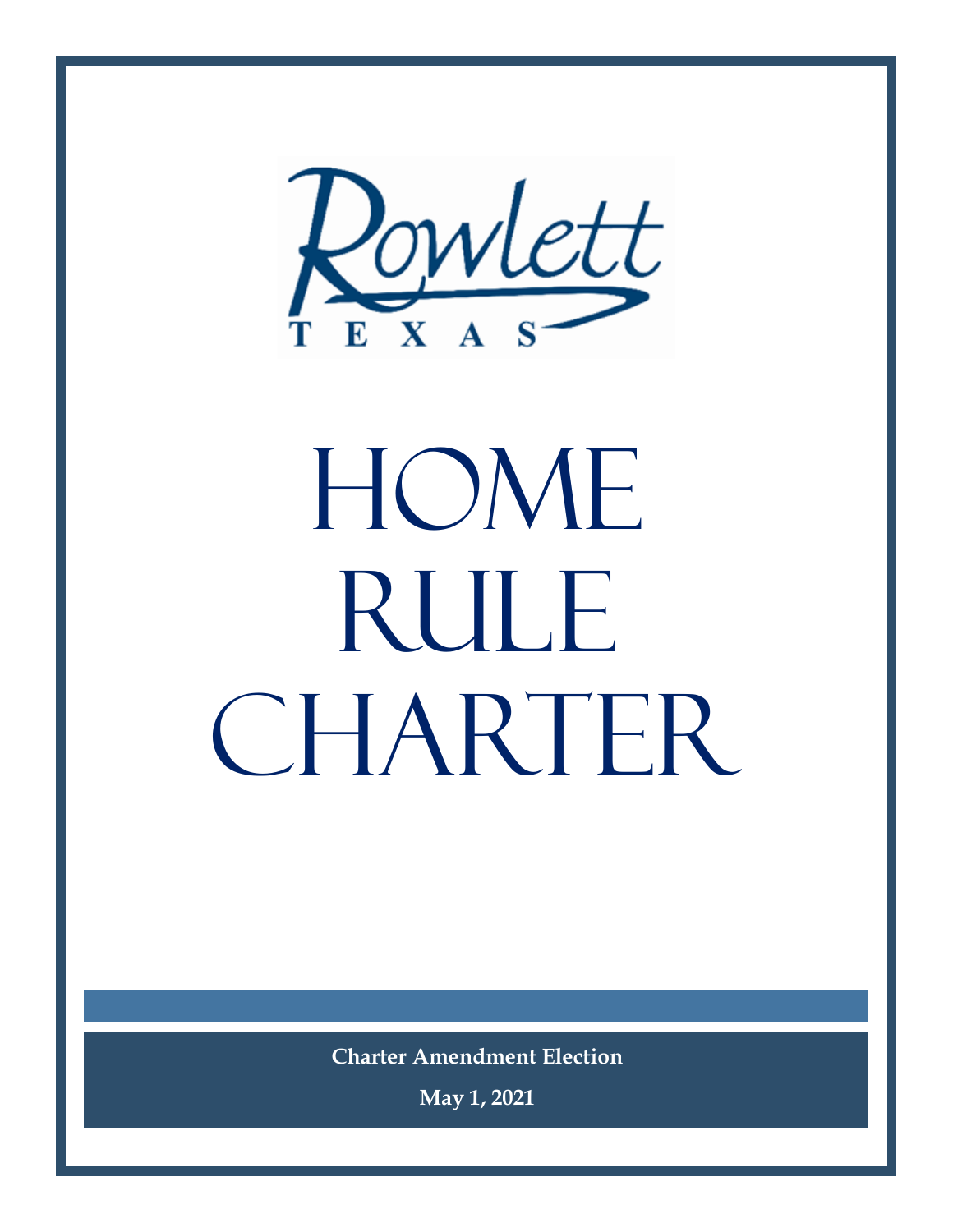# ROWLETT CITY COUNCIL

Mayor Tammy Dana-Bashian Mayor Pro Tem Matt Grubisich Deputy Mayor Pro Tem Pamela Bell Councilmember Blake Margolis Councilmember Brownie Sherrill Councilmember Whitney Laning Councilmember Martha Brown

# CITY APPOINTED OFFICIALS

Brian Funderburk, City Manager Laura Hallmark, City Secretary Pamela Liston, Municipal Judge David Berman, City Attorney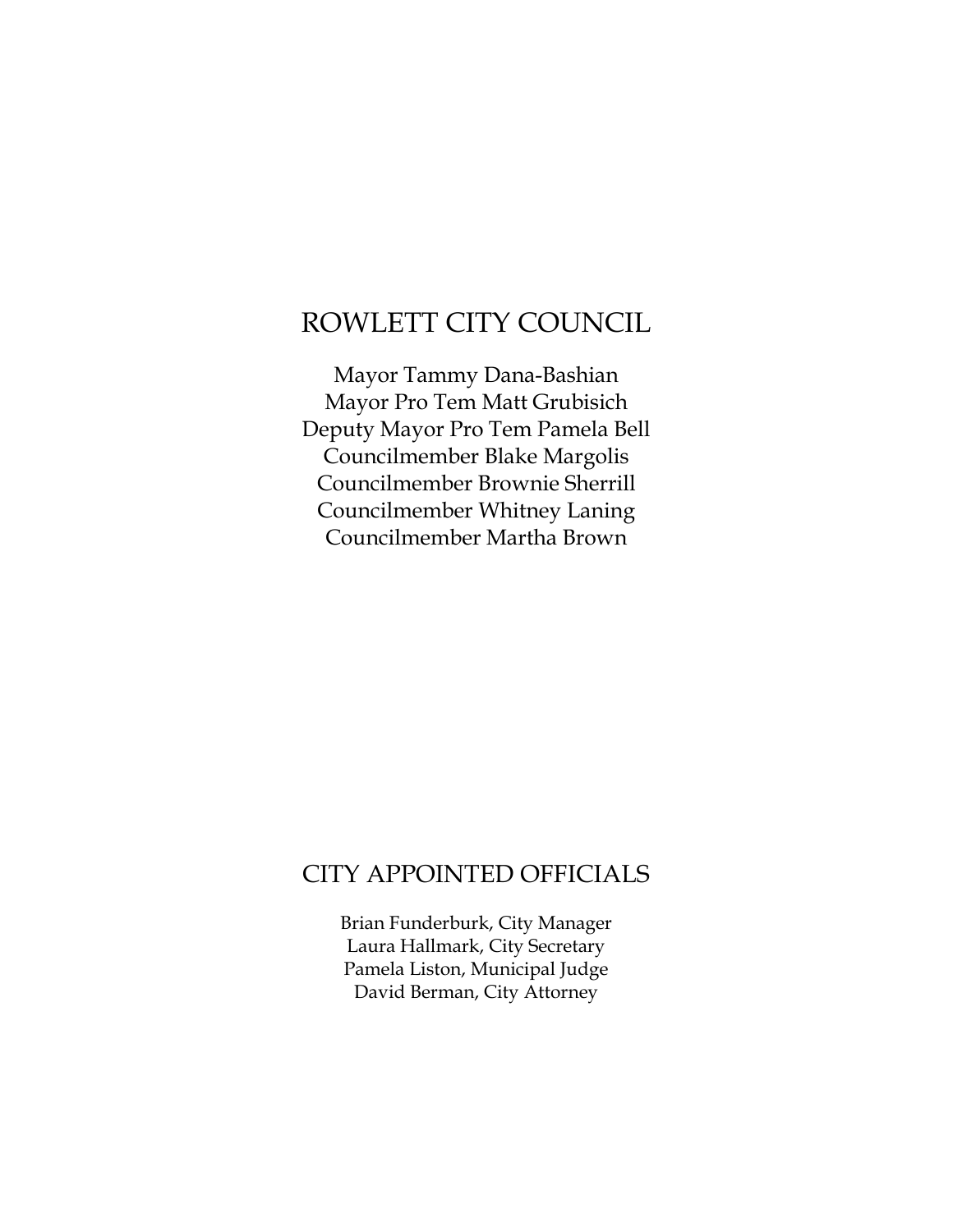#### CHARTER REVIEW COMMISSION

Jeff Winget, Chair Deborah Crosby Erik Ernst Brian Galuardi Richard Kull Kellie McKee Becky Sebastian Rick Sheffield Martha Brown, Pamela Bell – Council Liaisons

The Citizens Amended the Charter on May 1, 2021

#### $C\&S\&S\&S\&S\&S\&S$

Proposition A: *"Shall Subsection (3) ("Term Limits") of Section 3.02 of the Rowlett City Charter be amended to extend the term limits of the Mayor and Councilmembers from two (2) consecutive terms to three (3) total terms, whether or not consecutive, thereby imposing term limits, and to define the length of service constituting a full term?"* FOR – 25.41%, AGAINST – 74.59%

Proposition B: *"Shall Subsections (1) and (2) of Section 3.11 ("Compensation for the Mayor and Councilmembers") of the Rowlett City Charter be amended to change the compensation to \$750 per month for the mayor and \$450 per month for councilmembers?"* FOR – 43.94%, AGAINST – 56.06%

Proposition C: *"Shall Section 5.03 ("City Auditor") of the Rowlett City Charter be amended to change "may" to "shall" and remove the requirement for an ordinance?"* FOR – 45.56%, AGAINST – 54.44%

Proposition D: *"Shall Section 3.21 ("Code of Ethics") of the Rowlett City Charter be amended to add a requirement that a Code of Ethics include provisions regarding the use of social media?"* FOR – 69.12%, AGAINST – 30.88%

Proposition E: *"Shall Subsection (1) ("Establishment"), Appendix "E" Endnotes, Subsection (2) ("Additional Courts"), Subsection (3) ("Civil and Concurrent Jurisdiction") and Subsection (7) ("Clerk") of Section 2.03 ("Municipal Court") of the Rowlett City Charter be amended to add an explanatory endnote following the first sentence of Section 2.03(1), to reference Section 5.04 of the Charter regarding terms of office, to provide for civil and concurrent jurisdiction, and to change the appointment authority of the Municipal Court Clerk and Deputy Clerks from the City Manager to the Presiding Judge?"* FOR – 50.25%, AGAINST – 49.75%

Proposition F: *"Shall Subsections (1) ("Appointment") and (2) ("Duties") of Section 5.04 ("Municipal Judge") of the Rowlett City Charter be amended to remove two-year terms of office for the Chief Judge and alternate or associate judges and to provide for the supervision of court staff by the Chief Judge?"* FOR – 38.53%, AGAINST – 61.47%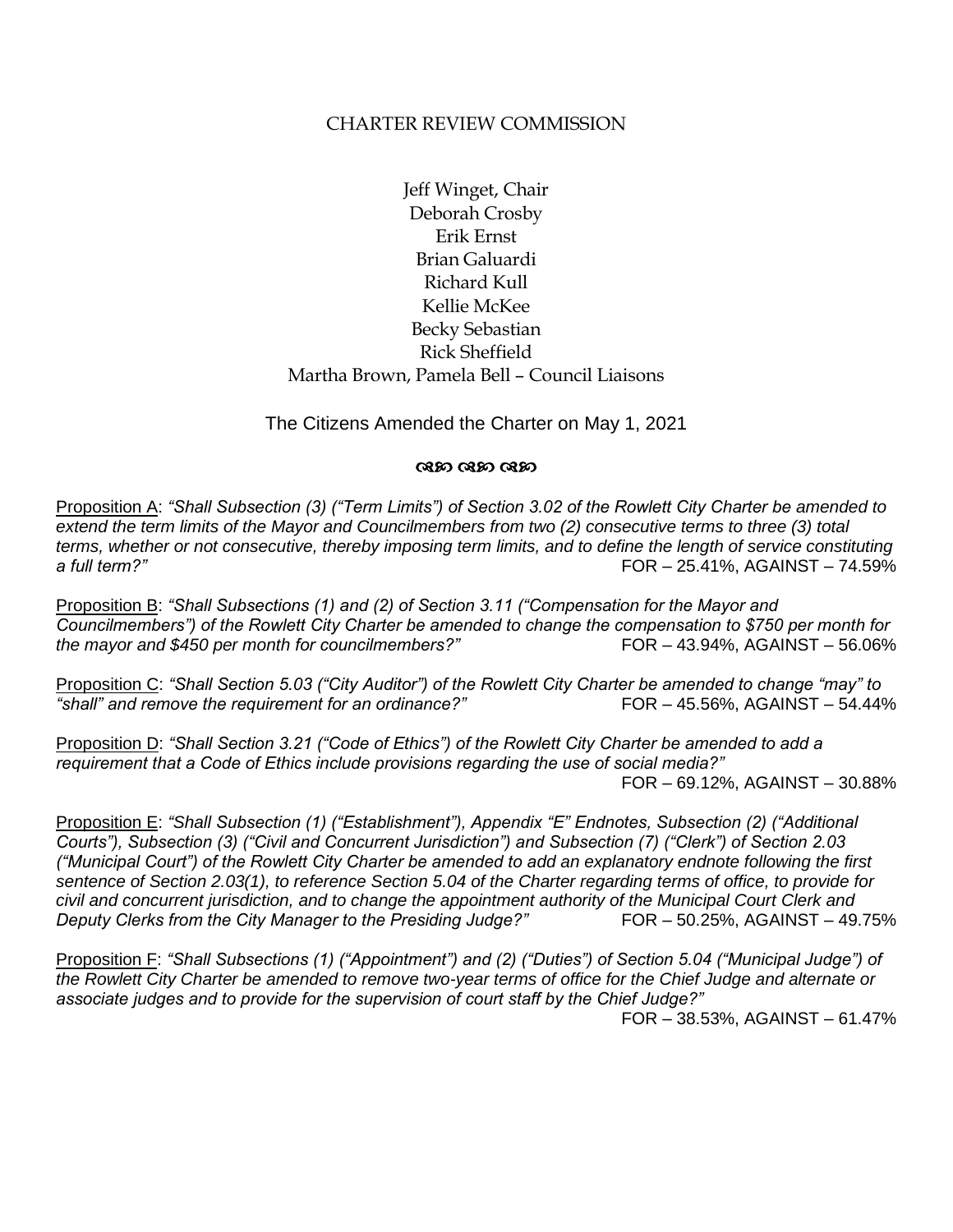## **HOME RULE CHARTER TABLE OF CONTENTS**

## **PREAMBLE** 4

| 4<br>$\overline{4}$<br>$\overline{4}$<br>5<br>5<br>5<br>6   |
|-------------------------------------------------------------|
|                                                             |
|                                                             |
|                                                             |
|                                                             |
|                                                             |
|                                                             |
|                                                             |
| 6                                                           |
| 7                                                           |
| 9                                                           |
| 10                                                          |
| 10                                                          |
| 10                                                          |
| 10                                                          |
| 11                                                          |
| 12                                                          |
| 12                                                          |
| 12                                                          |
| 12                                                          |
| 13                                                          |
| 13                                                          |
| 14                                                          |
| 14                                                          |
| 14                                                          |
| 15                                                          |
| 15                                                          |
| 15                                                          |
| 15                                                          |
| 16                                                          |
| 16                                                          |
| 16                                                          |
| 17                                                          |
| 17                                                          |
| Quorum of City Council and Minutes of City Council Meetings |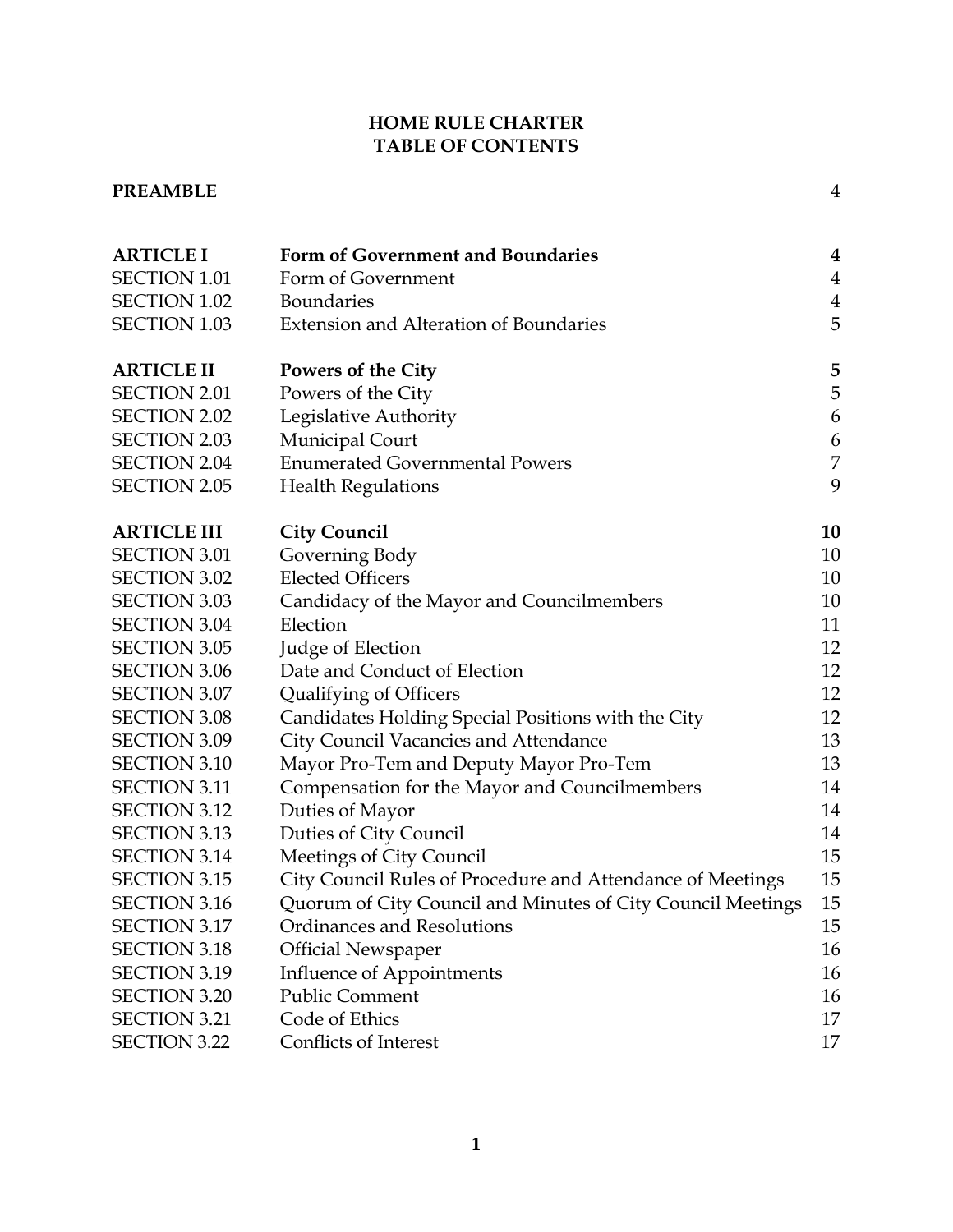| <b>ARTICLE IV</b>    | <b>City Manager</b>                                                  | 17 |
|----------------------|----------------------------------------------------------------------|----|
| <b>SECTION 4.01</b>  | Appointment                                                          | 17 |
| <b>SECTION 4.02</b>  | Compensation                                                         | 17 |
| <b>SECTION 4.03</b>  | Duties                                                               | 18 |
| <b>SECTION 4.04</b>  | Removal                                                              | 18 |
| <b>ARTICLE V</b>     | <b>City Officers</b>                                                 | 18 |
| <b>SECTION 5.01</b>  | <b>City Secretary</b>                                                | 18 |
| <b>SECTION 5.02</b>  | <b>City Treasurer</b>                                                | 19 |
| <b>SECTION 5.03</b>  | City Auditor                                                         | 19 |
| <b>SECTION 5.04</b>  | Municipal Judge                                                      | 19 |
| <b>SECTION 5.05</b>  | City Attorney                                                        | 20 |
| <b>SECTION 5.06</b>  | Official Bond of City Employees                                      | 20 |
| <b>SECTION 5.07</b>  | <b>City Prosecutor</b>                                               | 21 |
| <b>ARTICLE VI</b>    | Financial                                                            | 21 |
| <b>SECTION 6.01</b>  | Audit and Examination of City Books and Accounts                     | 21 |
| <b>SECTION 6.02</b>  | <b>Budget</b>                                                        | 21 |
| <b>SECTION 6.03</b>  | Inventory of Property and Liens                                      | 22 |
| <b>SECTION 6.04</b>  | <b>Taxes and Taxation</b>                                            | 22 |
| <b>SECTION 6.05</b>  | Designation of Depository for City Funds                             | 23 |
| <b>ARTICLE VII</b>   | Bonds, Warrants and Other Evidence of Indebtedness                   | 23 |
| <b>SECTION 7.01</b>  | Authority to Issue                                                   | 23 |
| <b>SECTION 7.02</b>  | Manner of Issuance                                                   | 23 |
| <b>ARTICLE VIII</b>  | <b>Recall</b>                                                        | 23 |
| <b>SECTION 8.01</b>  | Procedure                                                            | 23 |
| <b>ARTICLE IX</b>    | Legislation by Initiative and Referendum                             | 25 |
| <b>SECTION 9.01</b>  | Initiative                                                           | 25 |
| <b>SECTION 9.02</b>  | Referendum                                                           | 26 |
| <b>SECTION 9.03</b>  | City Council to Repeal or Submit Referendum Ordinance to<br>Election | 26 |
| <b>SECTION 9.04</b>  | <b>Publication of Ordinances</b>                                     | 26 |
| <b>ARTICLE X</b>     | <b>Franchises</b>                                                    | 27 |
| <b>SECTION 10.01</b> | <b>Ordinance Granting Franchise</b>                                  | 27 |
| <b>SECTION 10.02</b> | <b>Right of Regulation</b>                                           | 27 |
| <b>SECTION 10.03</b> | <b>Regulation of Rates</b>                                           | 28 |
| <b>SECTION 10.04</b> | <b>Transfer of Franchise</b>                                         | 28 |
| <b>SECTION 10.05</b> | Franchise Value Not to be Allowed                                    | 28 |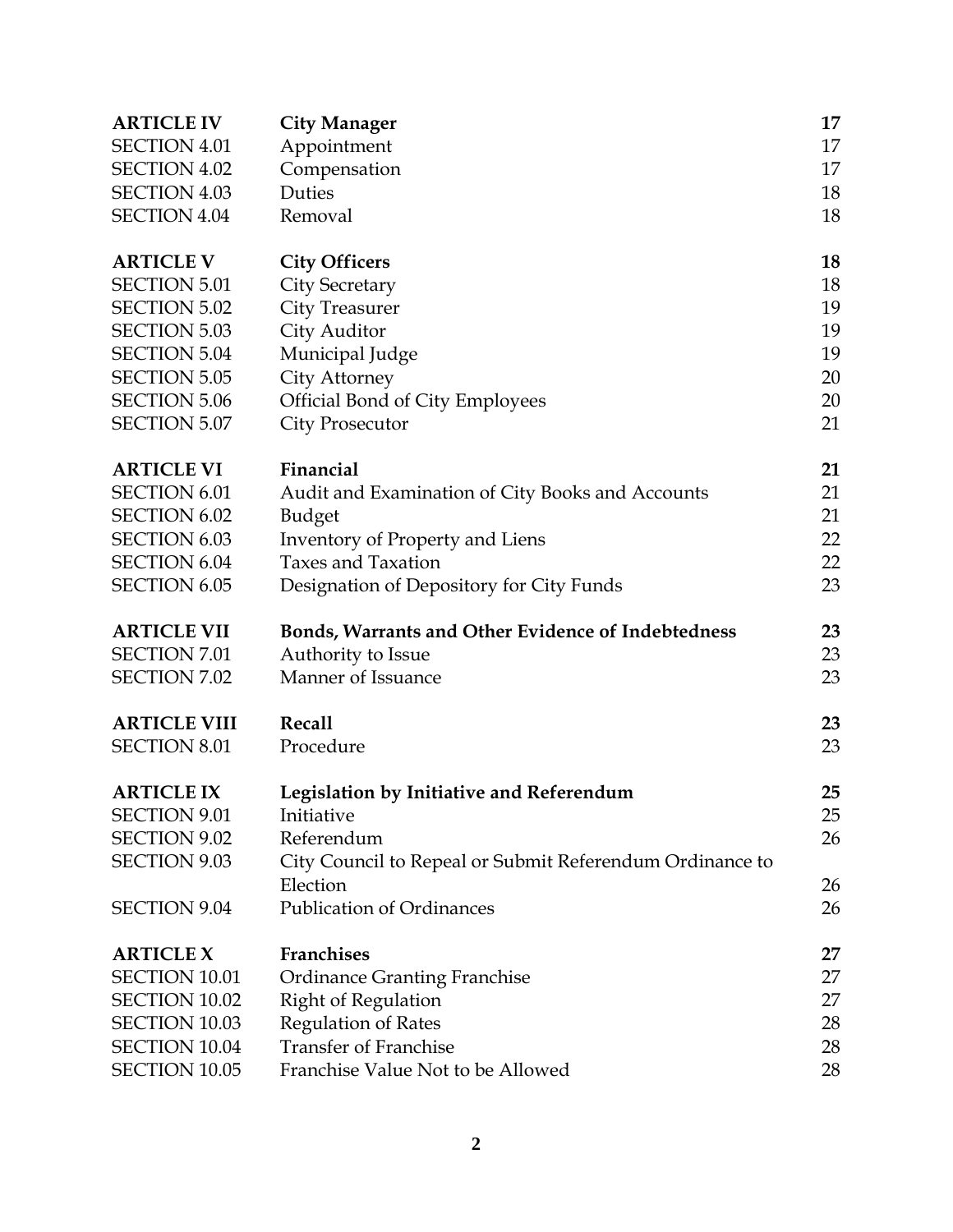| <b>ARTICLE XI</b>                                           | <b>Legal Provisions</b>                           | 29             |  |
|-------------------------------------------------------------|---------------------------------------------------|----------------|--|
| <b>SECTION 11.01</b>                                        | Notice of Claim                                   | 29             |  |
| <b>SECTION 11.02</b><br>Service of Process Against the City |                                                   |                |  |
| <b>SECTION 11.03</b><br>Nepotism                            |                                                   |                |  |
| <b>SECTION 11.04</b>                                        | <b>Construction of Terms</b>                      | 29             |  |
| <b>SECTION 11.05</b>                                        | <b>Charter Deemed Public Act</b>                  | 29             |  |
| <b>SECTION 11.06</b>                                        | Severability of Portions of Charter               | 29             |  |
| <b>ARTICLE XII</b>                                          | <b>Adoption of Charter</b>                        | 30             |  |
| <b>SECTION 12.01</b>                                        | Procedure                                         | 30             |  |
| <b>SECTION 12.02</b>                                        | <b>Amendment of Charter</b>                       | 30             |  |
| <b>SECTION 12.03</b>                                        | <b>Charter Review Commission</b>                  | 30             |  |
| <b>SECTION 12.04</b>                                        | <b>Administrative Amendment</b>                   | 31             |  |
| <b>INDEX</b>                                                |                                                   | Index - 1      |  |
| Appendix "A"                                                | <b>RECALL PETITION</b>                            | $\mathbf{A1}$  |  |
| Appendix "B"                                                | <b>BALLOT</b>                                     | <b>B1</b>      |  |
| Appendix "C"                                                | <b>ORIGINAL CHARTER COMMISSION SIGNATURES</b>     | C1             |  |
| Appendix "D"                                                | <b>PAST COMMISSIONS AND COMMITTEES SIGNATURES</b> | D <sub>1</sub> |  |
| Appendix "E"                                                | <b>ENDNOTES</b>                                   | E1             |  |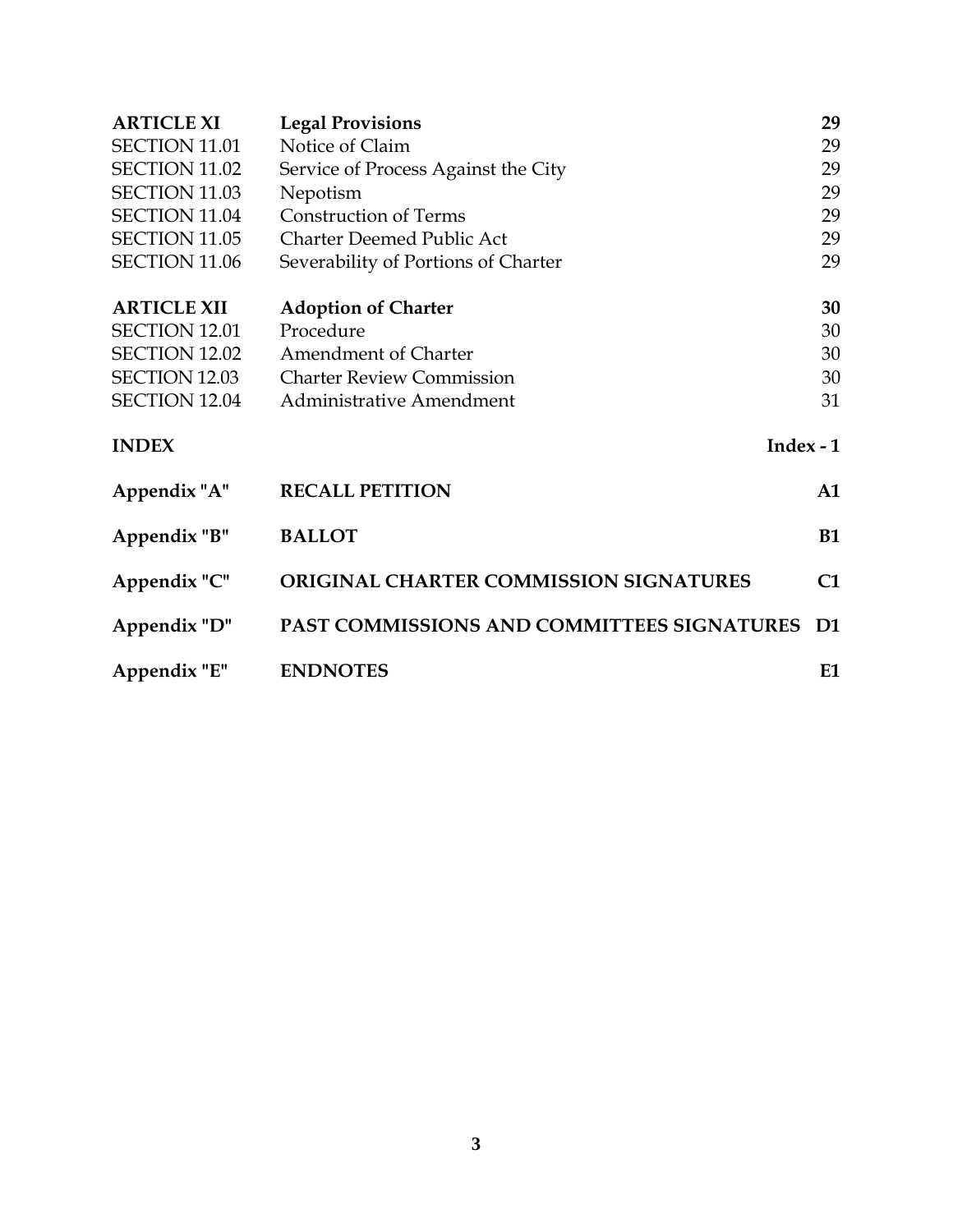#### **HOME RULE CHARTER FOR THE CITY OF ROWLETT, TEXAS**

#### **PREAMBLE**

We, the citizens of Rowlett, Texas, in order to establish a Home Rule municipal government, provide for the progress of our city, secure fully the benefits of local selfgovernment, promote economic and cultural prosperity, provide for the common welfare, insure health and safety, support municipal cooperation, and encourage all citizens to participate in the process of self-governing, hereby adopt this Home Rule Charter, as an expression of our city's purpose and in accordance with the statutes of the State of Texas; and we declare the City of Rowlett, in Dallas and Rockwall Counties, to be a political subdivision of the State of Texas with all powers, rights, privileges, authorities, duties and immunities of local self-government as are provided and limited in this Charter.

#### **ARTICLE I**

#### **Form of Government and Boundaries**

#### **SECTION 1.01 Form of Government**

The municipal government provided by this Charter shall be known as the "Council-Manager Government". Pursuant to its provisions and subject only to the limitations imposed by the Constitution of the United States, the Texas Constitution, the statutes of the State of Texas, and this Charter, all powers of the City of Rowlett shall be vested in an elected City Council, hereinafter referred to as the "City Council", which shall enact local legislation, adopt budgets, determine policies, appoint the City Manager, and such other officers as expressly provided herein. The City Manager shall be responsible to the City Council for the execution of the laws and the administration of the government of the City of Rowlett. All powers of the City of Rowlett shall be exercised as prescribed by this Charter.

#### **SECTION 1.02 Boundaries**

The boundaries of the City of Rowlett shall be the same as have been heretofore established and now exist as recorded on the official City map as provided by this Charter. The citizens of the City of Rowlett residing within its corporate limits, as heretofore or hereafter established, are hereby constituted and shall continue to be a municipal body politic and corporate, in perpetuity, under the name of the "City of Rowlett", hereinafter referred to as the "City", in the State of Texas, hereinafter referred to as the "State", with such powers, privileges, rights, duties, authorities, and immunities, as are herein provided.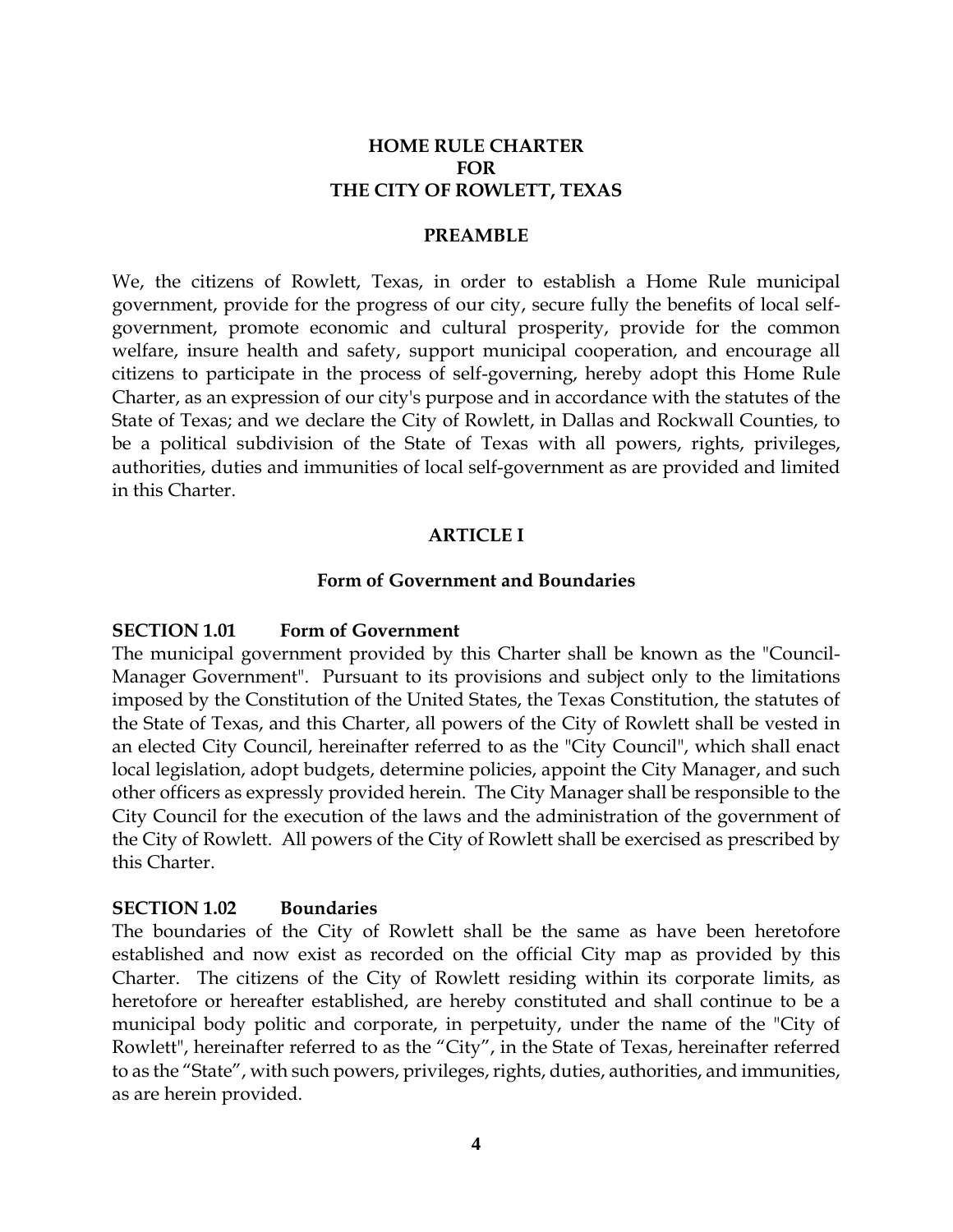#### **SECTION 1.03 Extension and Alteration of Boundaries**

- (1) The City Council shall have power by ordinance to fix the boundary limits of the City; and to provide for the alteration and the extension of said boundary limits and the annexation of additional territory lying adjacent to the City, with or without the consent of the inhabitants of the territory annexed in accordance with State law<sup>1</sup>. When any additional territory has been so annexed, same shall be a part of the City and the property situated therein shall bear its pro rata part of the taxes levied by the City and thereafter the inhabitants shall be entitled to all the rights and privileges of all citizens, and shall be bound by the acts, ordinances, resolutions, and regulations of the City. The City shall thereafter, by ordinance, amend the official map of the boundaries to include such property so annexed.
- (2) The City Council may, in its exclusive discretion, by ordinance exclude from the City any territory within the corporate limits of the City, in accordance with State  $law<sup>2</sup>$ .
- (3) The City Council may, in its exclusive discretion, by ordinance exclude from the City any territory within the corporate limits of the City when and if at least sixty percent (60%) of the inhabitants thereof qualified to vote for members of the City Council shall present a verified petition requesting that such territory be discontinued as a part of the City and tender to the City Secretary with such petition a sum of money equivalent to that percentage of the then outstanding indebtedness of the City for bonds and warrants and a fair proportion of the then existing budget which the assessed value of all property within such territory on the tax rolls and next preceding the presentation of such petition bears to the total value of all property on said rolls. The City Council shall never, regardless of the facts and circumstances, be required to discontinue any territory as a part of the City except at its exclusive discretion expressed by ordinance.

#### **ARTICLE II**

#### **Powers of the City**

#### **SECTION 2.01 Powers of the City**

- (1) The City is made a body politic and corporate by the legal adoption of this Charter. The City shall have all the powers vested in home rule municipal corporations except as may be limited by the Constitution of the United States, the Texas Constitution, and the statutes of the State.
- (2) The enumeration of particular powers by the Charter shall not be held or deemed to be exclusive, but, in addition to the powers enumerated therein or implied thereby, or appropriate to exercise of such powers, it is intended that the City shall have, and may exercise all powers except as limited by this Charter. All powers of the City, whether expressed or implied, shall be exercised as prescribed by this Charter or, if not prescribed therein, then as provided by ordinance or resolution of the City Council.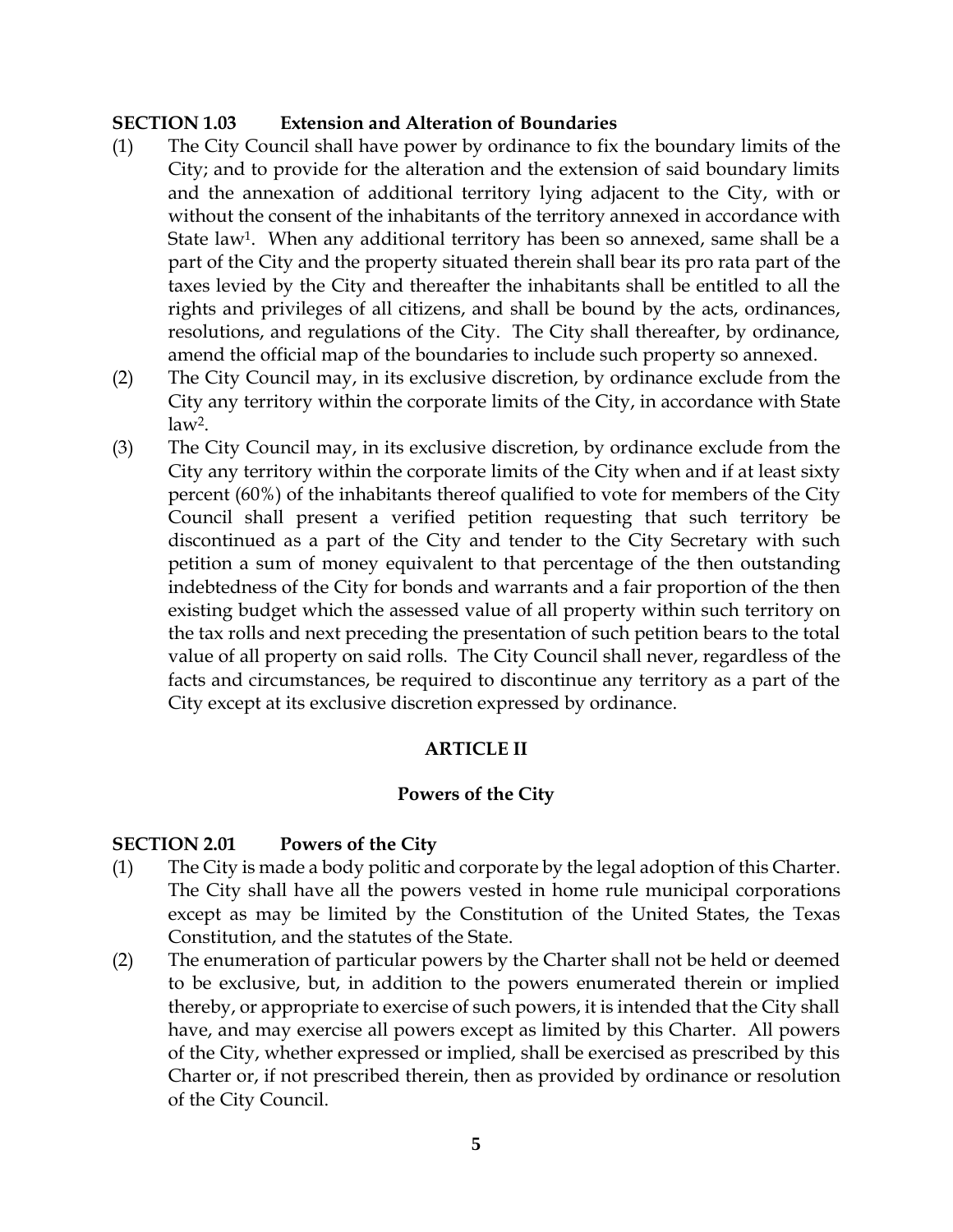## **SECTION 2.02 Legislative Authority**

The City by and through its City Council shall have the power to enact and enforce all ordinances and resolutions necessary to protect health, life, and property; and to prevent and summarily abate and remove all nuisances; and preserve and enforce good government and order and security of the City and its inhabitants; and to enact and enforce all ordinances and resolutions on any and all subjects which shall be consistent with the provisions of this Charter.

## **SECTION 2.03 Municipal Court**

- (1) Establishment The City shall create and establish a municipal court to be known as the Municipal Court of the City of Rowlett, Texas.<sup>3</sup> The Municipal Court shall have jurisdiction of all criminal cases arising under the ordinances of the City and concurrent jurisdiction with the Justice of the Peace of the precinct of which the City is or may be situated of all criminal cases arising under State law<sup>4</sup>, where such offenses are committed either within the territorial limits of the City or in an area lying outside the corporate limits of the City in which area the City is authorized to exercise its police powers as set forth but not necessarily limited to the areas provided by State law<sup>5</sup> and where the punishment is by fine only and the maximum of said fine does not exceed the maximum fine authorized to be imposed by municipal courts under the State law<sup>6</sup> or any amendments thereto.
- (2) Additional Courts The City shall have the power to create and establish additional municipal courts, and to appoint one or more judges of each municipal court, whether one or more, each of whom shall be a magistrate and each judge of a municipal court, now existing or hereinafter created, shall be appointed by the City Council, for a term as defined in Section 5.04 ("Municipal Judge") of this Charter; and the City shall have the power to create and establish additional courts as may from time to time be authorized by the legislature of the State.
- (3) Civil and Concurrent Jurisdiction The Municipal Court shall have civil jurisdiction as provided by State law<sup>7</sup> or ordinance of the City Council. The Municipal Court shall have concurrent jurisdiction as may be established pursuant to State law.
- (4) Take-Line Jurisdiction The Municipal Court shall also have jurisdiction, both separately and jointly, with any other governmental entity over any such offense committed within the area lying between the water line of Lake Ray Hubbard and the take-line<sup>8</sup> of the City of Dallas.
- (5) Rules All complaints, prosecutions, the service of process, commitment of those convicted of offenses, the collection and payment of fines, the attendance and service of witnesses and juries, bail and the taking of bonds, and punishment for contempt shall be governed by the laws of the State of Texas.
- (6) Appeals Appeals from convictions in the Municipal Court shall be governed by the laws of the State of Texas.
- (7) Clerk The Clerk of Municipal Court shall be appointed by the Chief Judge of the Municipal Court. Deputy Clerks shall be appointed by the Chief Judge or the Court Clerk as directed by the Chief Judge. The Clerk and Deputy Clerks shall have the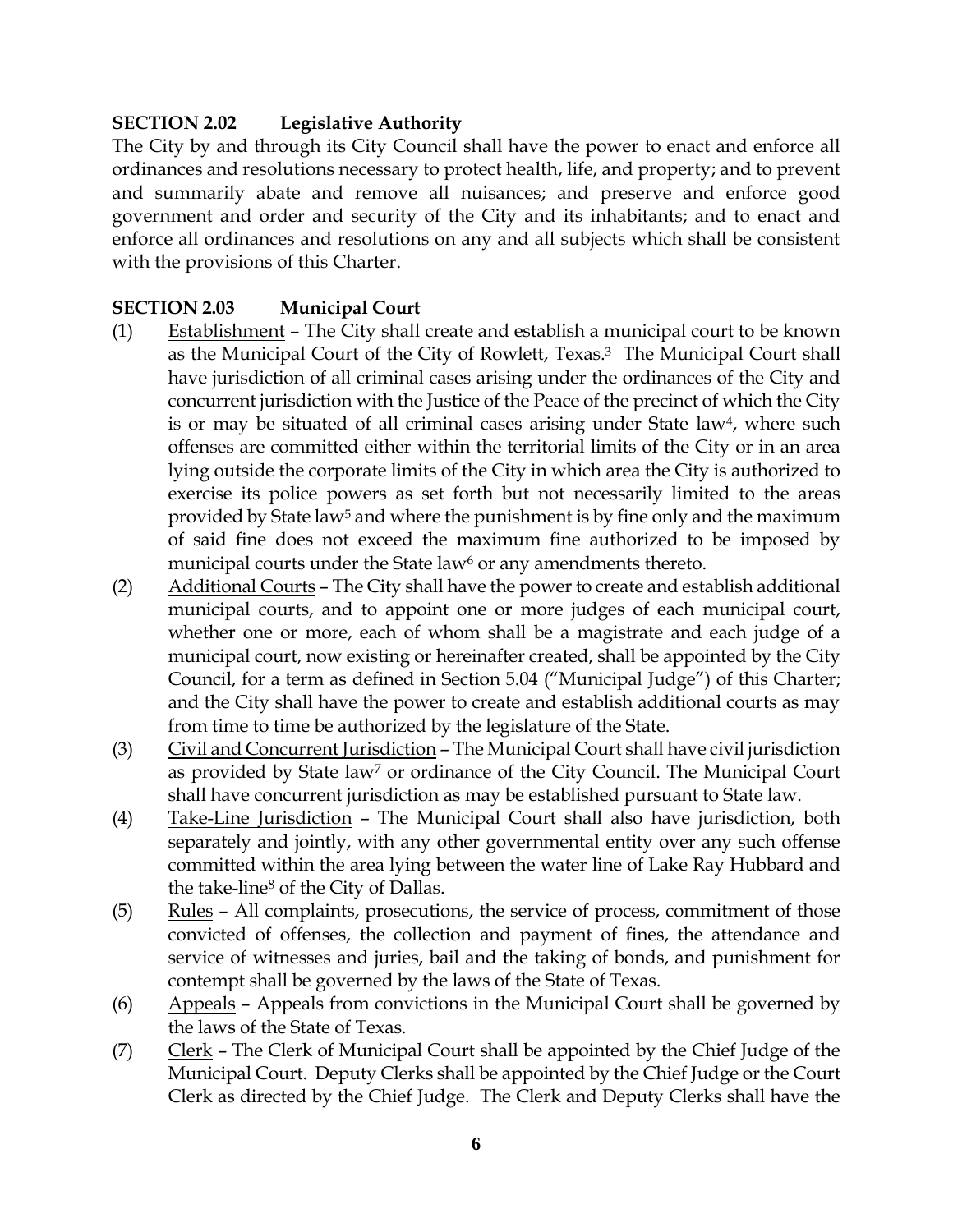power to administer oaths and affidavits, make certificates, affix the seal of the Municipal Court thereto, and generally do and perform any and all acts usual and necessary by clerks of courts in issuing processes of courts and conducting the business thereof.

(8) Expense and Fines **–** All special expense and fines imposed by the Municipal Court(s) shall be paid into the City general fund for the use and benefit of the City, as may be consistent with present and future laws.

## **SECTION 2.04 Enumerated Governmental Powers**

- (1) Real Estate The City has full authority as a Home Rule municipal corporation and as such it has authority to acquire and own real estate in fee simple title, or held by lease, sufferance, easement or otherwise, all public buildings and improvements, and structure or whatever type and character, and any and all property, whether real or personal, of whatever kind, character or description now owned or controlled by the City shall vest in, inure to, remain and be the property of said City under this Charter. In the event that the City shall lease any real property in excess of twenty (20) years, the City Council shall hold a public hearing.
- (2) Public Rights-Of-Way The City shall have the power to lay out, establish, open, alter, widen, lower, extend, grade, construct, abandon, and improve streets, alleys, sidewalks, squares, parks, public places, bridges, and public thoroughfares or rights-of-way; and to otherwise regulate and control the use thereof for any and all public purposes all obstructions, telegraph, telephone or other poles, carrying electric wires or signs, and all showcases and encroachments of every nature and character upon any said street, right-of-way and sidewalk, and to vacate and close public ways; and the City shall have the power to make any improvements as provided by State law9.
- (3) Regulation of Vehicles  $-$  The City shall have the power by ordinance or otherwise to license, operate, and control the operation of any vehicle using public streets or rights-of-way.
- (4) Regulation of Railroads The City shall have the power by ordinance or otherwise to direct and control, within the City limits, the speed of engines, locomotives, and motor cars operating on railroad tracks.
- (5) Regulation of Public Utilities The City shall have the power to buy, own, sell, construct, lease, maintain, operate, and regulate public services and utilities; and to manufacture, distribute, and sell the output of such services and utility operations. The City shall have such regulatory and other powers as may or hereafter be granted under State law<sup>10</sup>; and, by ordinance, to determine, fix, and regulate the charges, fares or rates of compensation to be charged by any person, firm or corporation enjoying a franchise for utilities in the City.
- (6) Operation of Public Services or Utilities by City The City shall have the power to build, construct, purchase, own, lease, maintain, and operate, within or without the City limits, light and power systems, water systems, sewer systems or sanitary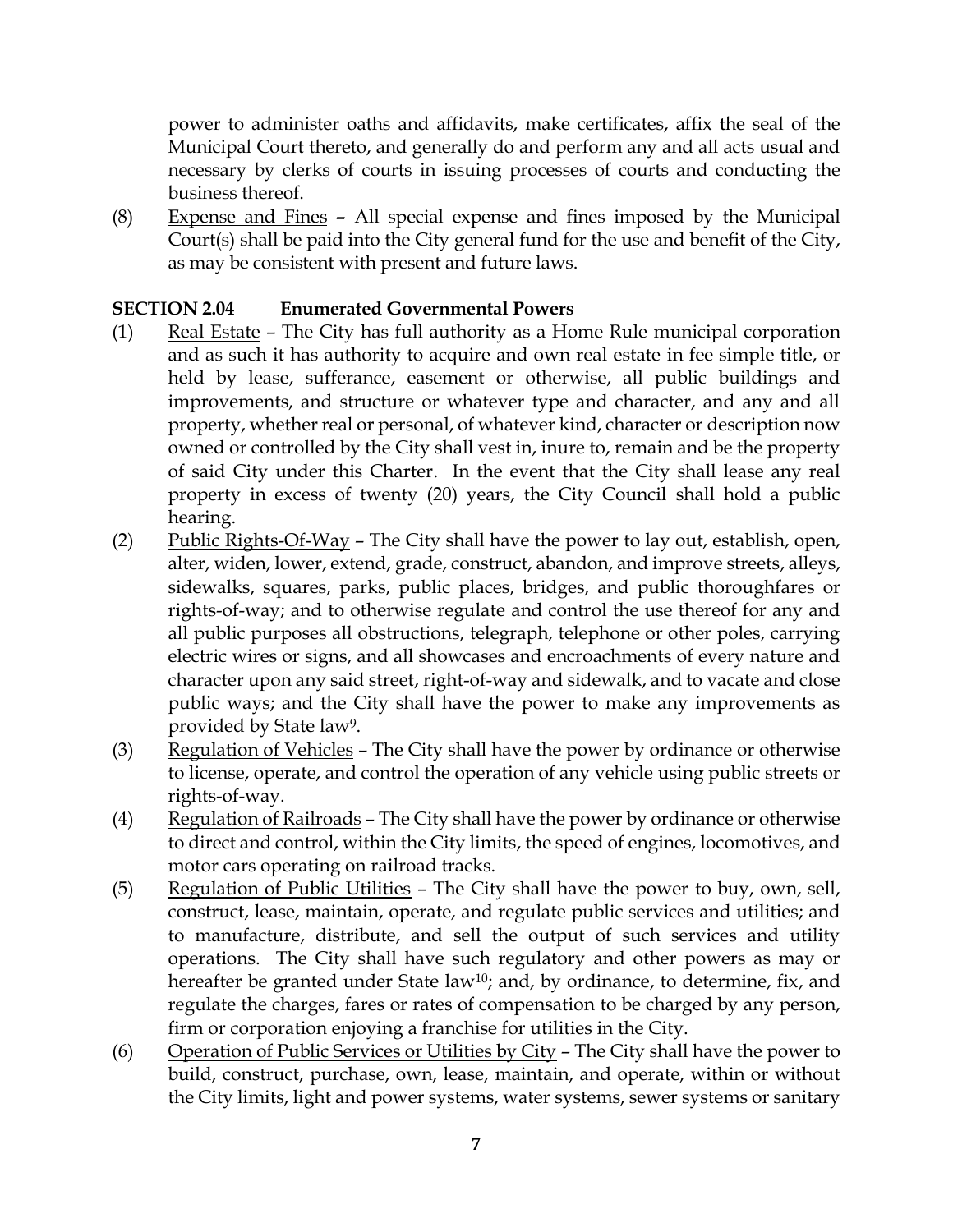disposal, natural gas, parks drainage, and any other public service or utility; power to borrow and encumber such system or systems, as deemed in the public interest.

- (7) Purchase Utility Services The City shall have the power to purchase electricity, gas, oil or any other article or service essential to protect the health, safety, and welfare of its inhabitants on such terms as the City Council may deem proper.
- $(8)$  Transportation Facilities The City may acquire, maintain, operate and regulate any, and all modes of transportation facilities or services; and, use public funds for such purposes, and issue such debt or funds as permitted by this Charter. The City must secure approval by voter referendum before establishing and/or participating in an air transportation facility of any kind.
- (9) Parks and Recreation The City may acquire, maintain, operate, and regulate within its exclusive control all City parks and recreation facilities whether within or without the City limits.
- (10) Underground Utilities The City may require the placing under the surface of the ground all wires or any above ground construction of any public utilities within any limits of the City under such regulation as may be prescribed by the City Council from time to time.
- (11) Fire Prevention The City shall provide for the establishment and designation of fire limits and prescribe the kind and character of buildings or structures or improvements to be erected therein; provide for the erection of fireproof buildings within certain limits; and provide for the condemnation of dangerous structures of buildings or dilapidated buildings or buildings calculated to increase the fire hazard, and the manner of their removal or destruction.
- (12) Public Safety The City shall have the power by ordinance to establish and maintain a police and fire department(s) by whatever name known and to prescribe the duties of the members of each such department(s) and regulate their conduct and their salary ranges. The head of the police department of the City shall be known and designated as "Chief of Police"; and the head of the fire department of the City shall be known and designated as "Fire Chief". The City Council shall provide by ordinance staff requirements for each such department.
- (13) Contracts The City shall have the power to enter into contracts for goods and services. Such authority is subject to the limitation regarding competitive bidding as provided by State law<sup>11</sup> or as may otherwise be limited by this Charter. The City or anyone acting on its behalf shall not make any contract for goods, materials, services or supplies for the current use of any department of the municipality for more than one (1) year, except as provided by State law<sup>12</sup>. The City hereby adopts the requirements and exceptions concerning the provisions of State law<sup>13</sup> regarding goods and acquisition.
- (14) Land Use The City shall have full power and authority to zone and regulate the subdivision of land in the City and to pass all necessary ordinances, rules and regulations governing the same under and by virtue of the authority given to cities and legislative bodies in accordance with State law<sup>14</sup>. The City will maintain an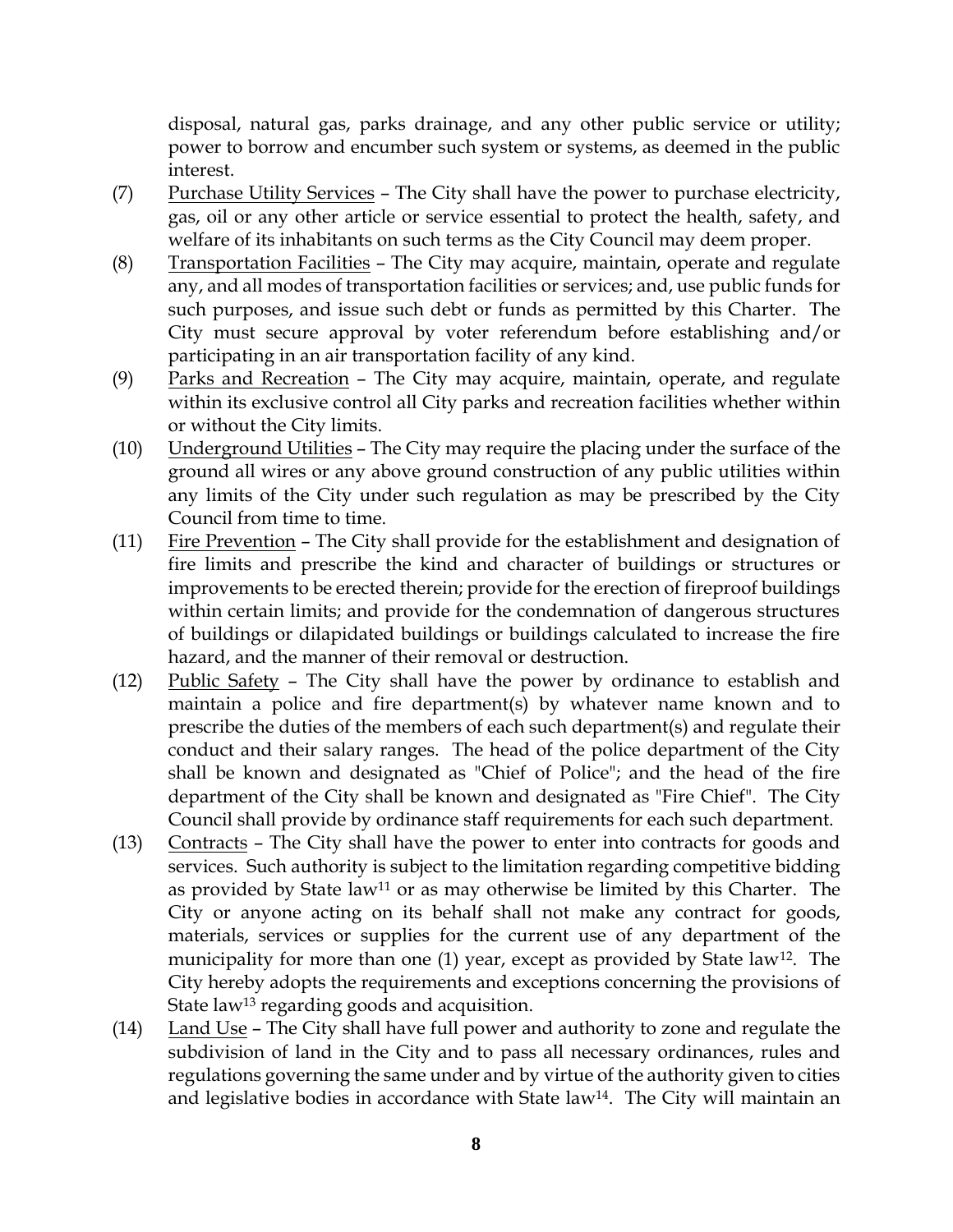official city map describing the official city limits as required by State law15. The City Council shall update the official city map annually by ordinance.

(15) Franchises – The City shall have full power and authority to franchise as provided by this Charter.

## **SECTION 2.05 Health Regulations**

- (1) Regulations The City shall have the power to provide for the health, safety, and welfare of its inhabitants by establishing all necessary rules and regulations protecting the health, safety, and welfare of the City.
	- (A) The City shall have the power by ordinance or otherwise to regulate, license and inspect persons, firms, corporations, common carriers, or associations operating, managing, or conducting any activities including, but not limited to, any of the following:
		- 1. place of public accommodation, hotel or any other public sleeping or eating place;
		- 2. place or vehicle where food or drink of any kind is manufactured, prepared, stored, packed, served, sold or otherwise handled within the City or limits of said City;
		- 3. any and all health conditions; and
		- 4. any sanitary sewer and to require property owners to connect their premises with such system; to provide for fixing penalties for failure to make sanitary sewer connections; and to provide for fixing a lien against any property owners' premises who fails or refuses to make sanitary sewer connections and to charge the cost against said owner and make it a personal liability; to fix charges and compensation to be charged by the City for sewer services, and to provide rules and regulations for the collection thereof.
	- (B) The City shall have the power to define all nuisances and prohibit the same within the City and outside the City limits for a distance in accordance with State law<sup>16</sup>; to have power to police in all parks or grounds, street right-ofway owned by the City or under lease to the City and lying both outside and inside said City; to prohibit the pollution of air or waterways, walkways of any kind, water deposit and reservoir, whether above or below the ground, which may constitute the source of storage of water supply, and to provide for policing the same, as well as to provide for the protection of any watersheds and the policing of the same.
- (2) Penalties or Fines The City shall have the power to provide for the fixing of penalties for failure of any person, firm, corporation or association to comply with any such rules and regulations so prescribed by the City under the provisions of this section; it being the intention to vest in the City not only the powers expressly enumerated in this section but all other powers reasonably necessary for the protection of the health of the City and its citizens.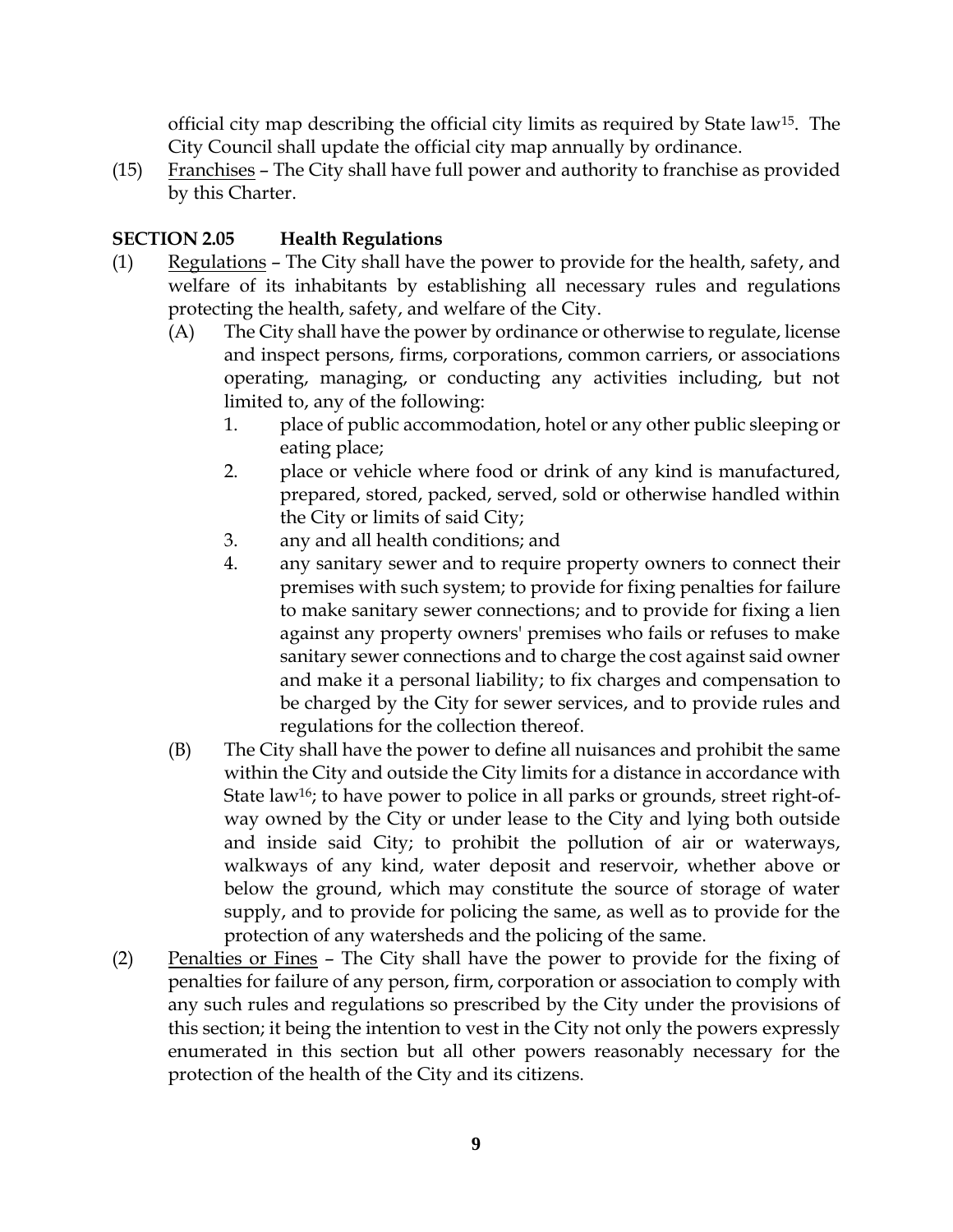(3) The sale of liquor in all residential sections of the City is prohibited; however, the City Council may authorize the sale of liquor in residential sections appropriately zoned for mixed use.

# **ARTICLE III**

# **City Council**

# **SECTION 3.01 Governing Body**

The governing body of the City shall be known as the "City Council" and shall consist of a Mayor and six (6) Councilmembers.

# **SECTION 3.02 Elected Officers**

- (1) Members The members of the City Council of the City, which include the Mayor and six (6) Councilmembers, shall be the only elected officers of the City, they shall be elected and hold office, and be compensated as provided herein.
- (2) Terms The Mayor and Councilmembers shall be elected by the qualified voters of the entire City for a term of three (3) years, or until a successor has been duly elected and qualified, but each Councilmember shall be elected to and occupy a place on the City Council, such places being numbered 1, 2, 3, 4, 5, and 6, respectively. The places of the Councilmembers shall be developed on the official ballot as Councilmember Places 1, 2, 3, 4, 5, and 6.
- (3) Term Limits An individual shall serve no more than two  $(2)$  consecutive three  $(3)$ year terms as Mayor. An individual shall serve no more than two (2) consecutive three (3) year terms as Councilmember. After an individual vacates an office, if fifty percent (50%) or less remains of the individual's term, the term shall be considered a full term for reasons of calculating term limits.
- (4) Pattern In May of 2004, the Mayor and Councilmember Places 2, 4, and 6 shall be elected to three (3) year terms. In May of 2005, Councilmember Places 1, 3, and 5 shall be elected to three (3) year terms. In May of 2006, no City Council elections are anticipated except to possibly fill a vacancy. The "four-three-none" (4-3-0) pattern of elections shall continue into the future.
- (5) Residency As a qualification of office, the Mayor and all members of the Council shall be residents of the City during their term of office.

## **SECTION 3.03 Candidacy of the Mayor and Councilmembers**

(1) Qualification – No person shall be a candidate for the office of Mayor or Councilmember unless such candidate is a qualified voter of the City and shall have resided in the City for not less than one (1) year preceding the day of the election and should not be in arrears in the payment of any taxes to the City, unless such arrearage is subject to a lawful protest.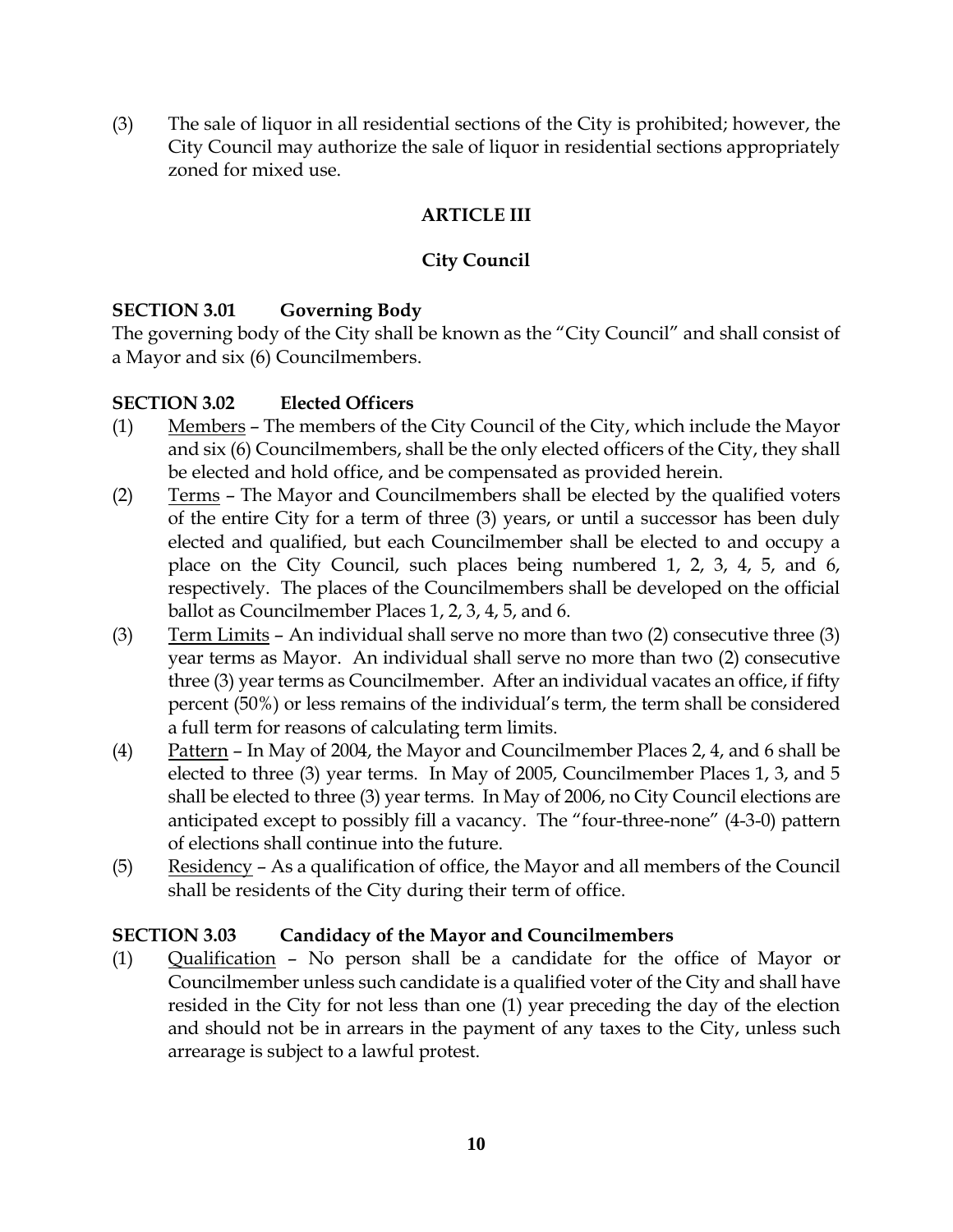- (2) Declaration Candidates of the office of Mayor or Councilmember may have their names printed upon the official ballot being nominated for such office by written petition signed by twenty-five (25) qualified voters.
- (3)  $\quad$  Filing A nominating petition stating a declaration of candidacy shall be filed with the City Secretary or a duly appointed designee, who shall affix the date and time stamp on the ballot application, during regular office hours not earlier than the 75th day before the day of the election. The candidate's ballot application must be filed within the times set by state law<sup>17</sup>. The City Hall shall not remain open after normal business hours to accept ballot applications.
- (4) Verification The City Secretary shall as quickly as possible examine each such petition and check the qualifications of the signers thereto. If a petition is found insufficient, the City Secretary shall, upon discovering such insufficiency, immediately deliver to the person who filed it a statement certifying wherein the petition is found insufficient. Within the regular time for filing petitions a new petition may be filed for the same candidate. The petition of each candidate nominated to be a member of the City Council shall be preserved by the City Secretary until the expiration of the term of office for which such candidate has been nominated. Any person filing a petition at or near the deadline for filing assumes the risk that if such petition be found not valid said candidate will not have time to file a corrected petition.

#### **SECTION 3.04 Election**

- (1) All candidates running for Mayor or Councilmember shall be elected by a majority vote of all votes cast in the regular municipal election for the office which the candidate seeks election.
- (2) In the event that a candidate does not receive a majority of votes, it shall be the duty of the City Council to order a runoff election for every place or Mayor to which no one was elected. Such runoff election shall be held in accordance with state law.
- (3) Should any person who was a candidate at the regular municipal election and who is entitled to become a candidate at the runoff election die, refuse or otherwise be unable to appear on the runoff election ballot, the candidate for such office standing next highest in the computation of vote for that office shall succeed to the rights of such candidate who failed to appear on the ballot at said runoff election. This method for selecting alternate runoff candidates shall be employed until there are two (2) candidates for each office in each runoff election and should there be only one candidate for office after the conclusion of this progress, that candidate shall be declared the winner. However, if at the date of the election, there is no runoff candidate left from those who sought to be elected to that place or Mayor in the regular election, the City Council shall declare no one elected to such place or Mayor; and shall call a Special Election on such date provided by State law<sup>18</sup> to elect a person to such place or Mayor; and said Special Election shall be conducted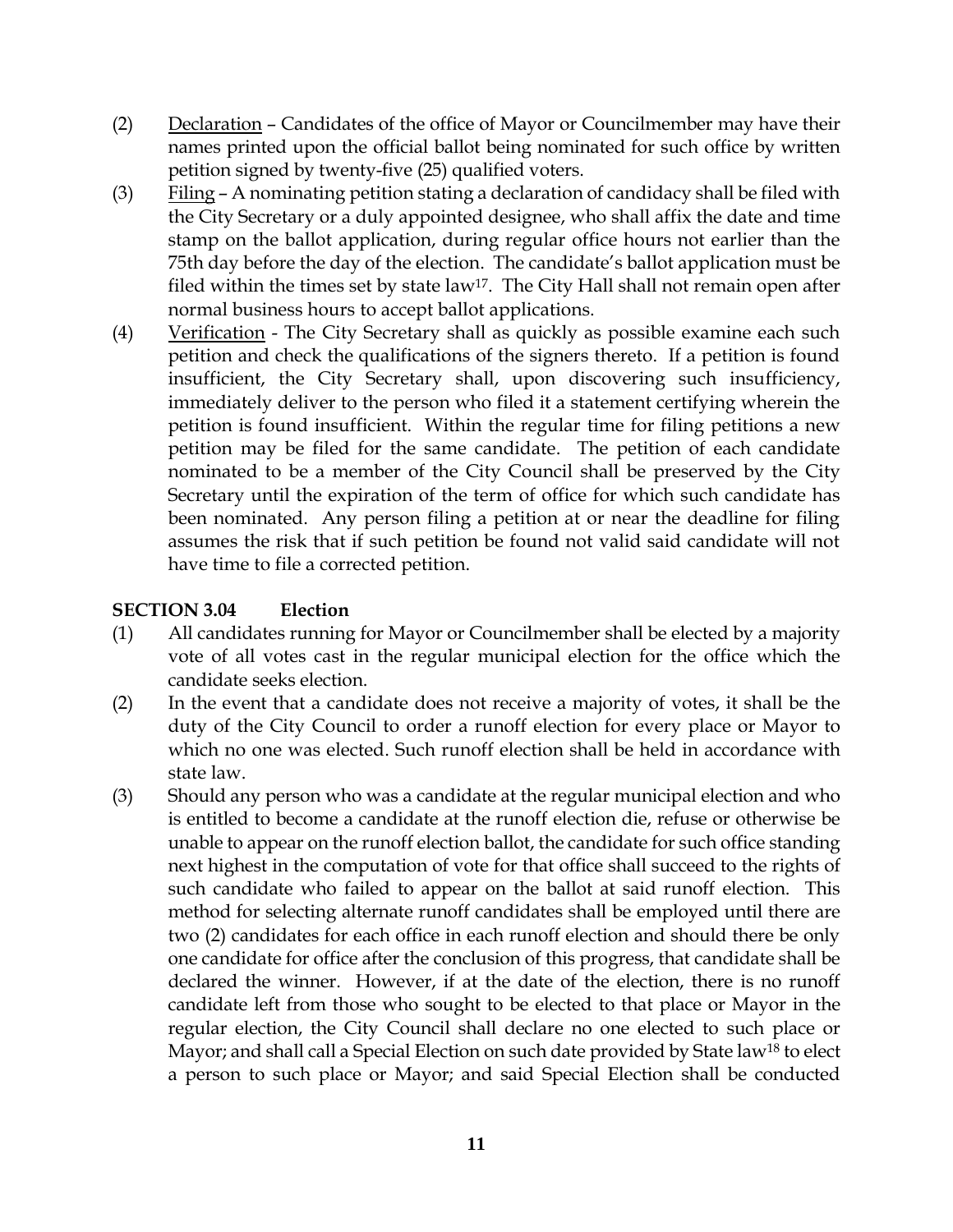pursuant to State law<sup>19</sup> prescribing special elections to fill vacancies in municipal offices.

# **SECTION 3.05 Judge of Election**

- (1) The City Council shall be the judge of the qualifications of its own members and of the Mayor, subject to review of the courts in case of an election contest. The City Council shall, in accordance with State law<sup>20</sup>, canvass the returns for any election and declare the results of such election.
- (2) In the event of a tie vote between candidates, the respective candidates so tied may agree to cast lots to determine who shall be the duly elected officer. In the event such tied candidates do not agree to determine the results of the election by casting lots, a run-off election shall be called and the respective candidates so tied shall cast lots to determine the order their names shall appear on the ballot for such runoff elections. The candidate receiving the highest number of votes of the entire City cast at said run-off election shall be elected to such office.

# **SECTION 3.06 Date and Conduct of Election**

The regular municipal election of the City Council shall be held on a uniform election date, in accordance with this Charter and state  $law<sup>21</sup>$ , and the same shall be conducted and the results canvassed and announced in accordance with the laws of the State regulating all municipal elections and in accordance with the ordinances adopted by the City Council for the conduct of elections.

## **SECTION 3.07 Qualifying of Officers**

The Mayor, Councilmembers, and other officers appointed under this Charter shall qualify by taking the oath prescribed by the Texas Constitution and by executing such bond as may be required under the provisions of this Charter and the ordinances and resolutions of the City.

## **SECTION 3.08 Candidates Holding Special Positions with the City**

- (1) In the event that the Mayor or any Councilmember shall announce their candidacy, or shall in fact become a candidate, for election to any public office other than the office then held, at any time when the unexpired term of the office then held shall exceed one year and 30 days, such announcement or such candidacy shall constitute an automatic resignation of the office then held, and the vacancy thereby created shall be filled by majority vote of the qualified voters at a special election called for such purpose within one hundred and twenty (120) days after such vacancy or vacancies occur.
- (2) In the event any member of any body appointed by the City Council shall become a candidate for the office of Mayor or Councilmember, such position on such board shall be considered vacated upon election and qualification.
- (3) Any City employee who shall become a candidate for the office of Mayor or Councilmember shall immediately forfeit such position of employment and such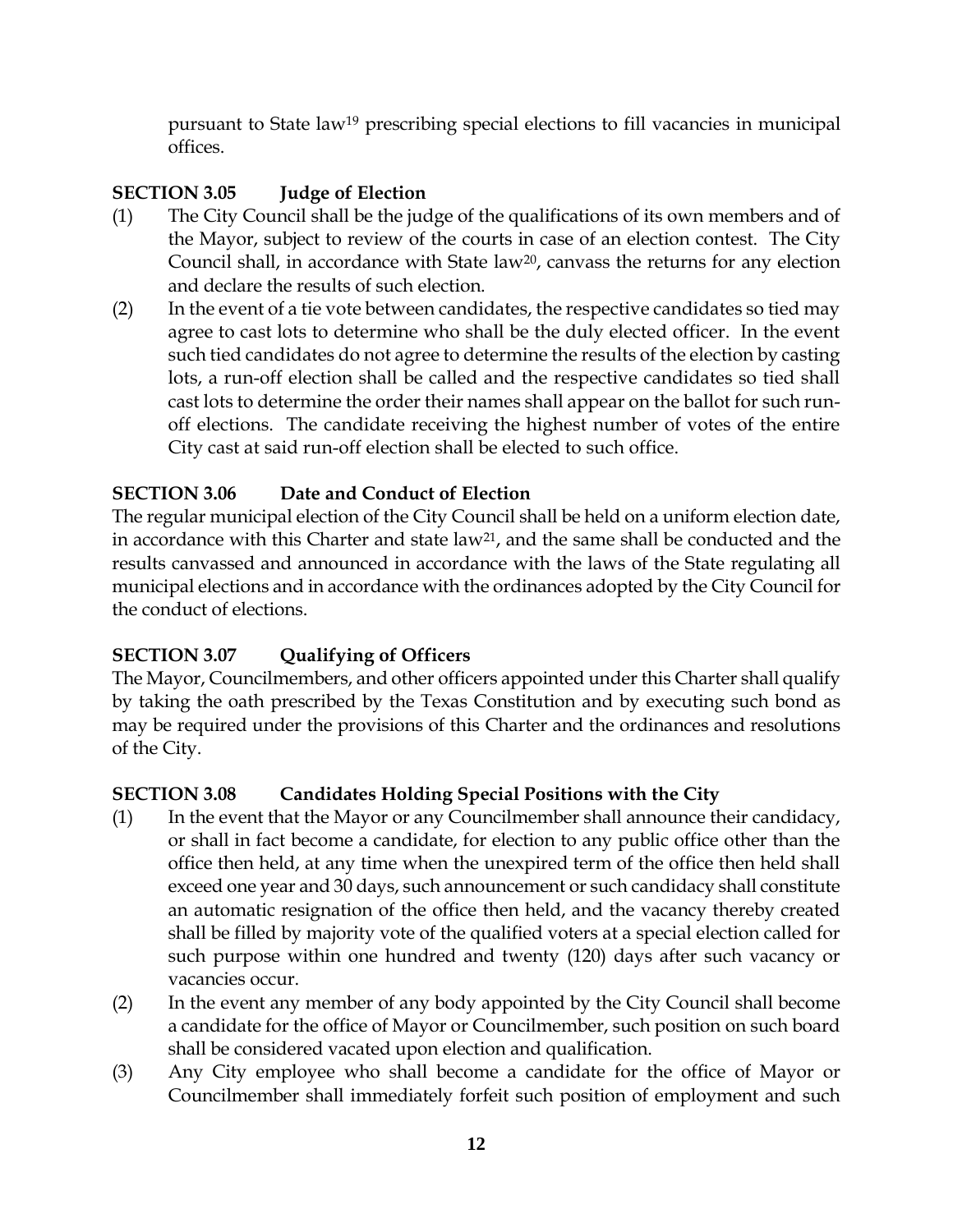ballot application shall be accompanied by said employee's written resignation, the acceptance of which shall require no further act.

# **SECTION 3.09 City Council Vacancies and Attendance**

- $(1)$  In the event of a vacancy existing in the office of Mayor or any Councilmember from any cause whatsoever, the vacancy or vacancies occurring shall be filled by the qualified voters at an election within one hundred twenty (120) days after such occurs, as prescribed by the State law22. If the term of office or offices is or are unexpired, the number of members elected at such election shall serve in such office or offices for the remainder of the unexpired term of such office or offices following the date of the election.
- (2) The office of a member of the City Council failing to attend three (3) consecutive regular meetings of the City Council, without being excused by the City Council shall be declared vacated by a majority vote of all the remaining members of the City Council. Any member of the City Council remaining absent for six (6) consecutive regular meetings of the City Council shall be deemed to have forfeited such office.
- (3) Any person elected to serve on the City Council, who, subsequent to taking office is convicted of a felony or theft shall automatically be deemed to have forfeited such office.
- (4) In case of disaster when a legal quorum of the City Council cannot be assembled due to multiple deaths or injuries, the surviving members of the City Council, or the highest surviving City official if no elected official remains, must, within twenty-four (24) hours of such disaster, or as soon as practicable, take such action as to ensure the basic health, safety and welfare of the citizens and undertake whatever action is necessary under the laws of the State to call for a special election. Until such election is held and the City Council qualified, the remaining members or highest ranking officer if no elected official remains, shall only undertake those actions necessary to protect the basic health, safety and welfare of the citizens which such action may be subsequently ratified by the full City Council.

## **SECTION 3.10 Mayor Pro-Tem and Deputy Mayor Pro-Tem**

- (1) No later than July of each calendar year, the City Council shall annually select from among the Councilmembers a Mayor Pro-Tem and Deputy Mayor Pro-Tem to serve at the pleasure of the City Council.
- (2) The Mayor Pro-Tem shall act as Mayor during the disability or absence of the Mayor, and in this capacity shall have the rights conferred upon the Mayor.
- (3) The Deputy Mayor Pro-Tem shall act as Mayor during the disability or absence of the Mayor and Mayor Pro-Tem, and in this capacity shall have the rights conferred upon the Mayor.
- (4) During the disability or absence of the Mayor, the Mayor Pro-Tem, and the Deputy Mayor Pro Tem, any Councilmember may be appointed by the remaining four (4)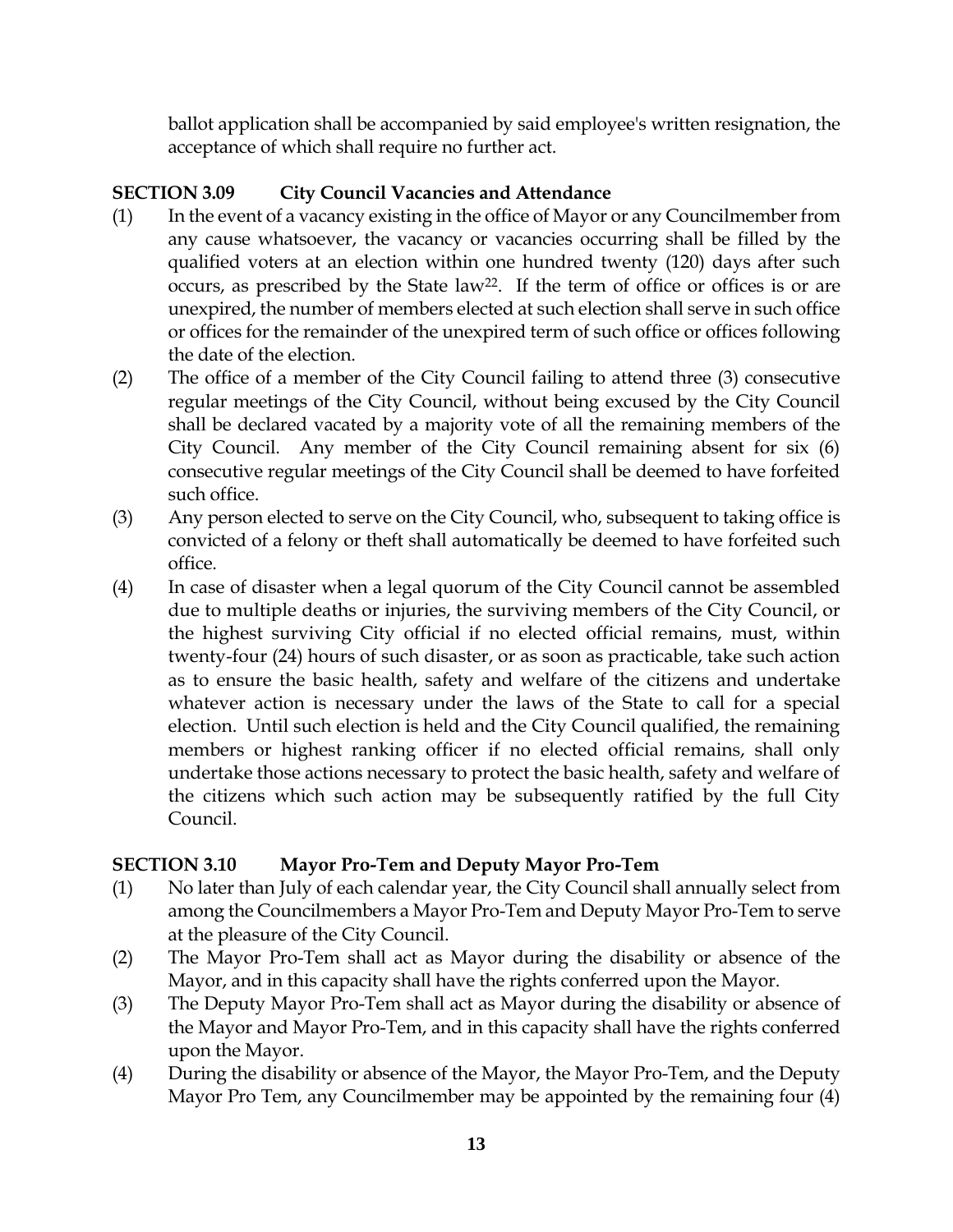Councilmembers to act as Mayor and in this capacity shall have the rights conferred upon the Mayor.

# **SECTION 3.11 Compensation for the Mayor and Councilmembers**

- (1) The Mayor shall receive a stipend in the sum of five hundred dollars (\$500.00) per month. The stipend in no event shall exceed the sum of six thousand dollars (\$6,000) per annum for the Mayor.
- (2) Each Councilmember shall receive a stipend in the sum of three hundred dollars (\$300.00) per month. The stipend in no event shall exceed the sum of three thousand six hundred dollars (\$3,600) per annum for Councilmembers.
- (3) In addition, the City Council shall establish by ordinance or resolution the standards and policies concerning reimbursement of reasonable expenses incurred by the Mayor and Councilmembers in their official capacity.

# **SECTION 3.12 Duties of Mayor**

- (1) The Mayor shall preside at all meetings of the City Council and shall have full voting rights.
- (2) The Mayor shall perform such other duties consistent with the office as may be imposed by this Charter or the ordinances and resolutions of the City.
- (3) The Mayor may participate in the discussion of all matters coming before the City Council.
- (4) The Mayor shall sign all ordinances, resolutions, capital improvement contracts, conveyances made or entered into by the City, all bonds issued under the provisions of this Charter, and such other documents as authorized by the City Council.
- (5) The Mayor shall be recognized as the official head of the City for all ceremonial purposes.
- (6) The Mayor shall be recognized by the governor for the purpose of enforcing martial law. In time of danger or emergency, the Mayor may, in accordance with State law<sup>23</sup> and with the consent of the Councilmembers, take command of the police and govern the City by proclamation and maintain order and enforce all laws.
- (7) The Mayor shall annually deliver and provide an annual state of the City report.

## **SECTION 3.13 Duties of City Council**

(1) All powers of the City and the determination of all matters of policy shall be vested in the City Council, which shall have all powers necessary and incident to the proper discharge of the duties imposed upon it and is hereby invested with all powers necessary to carry out the terms of this Charter; it being intended that the City Council shall have and exercise all powers enumerated in this Charter or implied thereby and all powers that are or hereafter may be granted to municipalities by the Texas Constitution and laws of the State.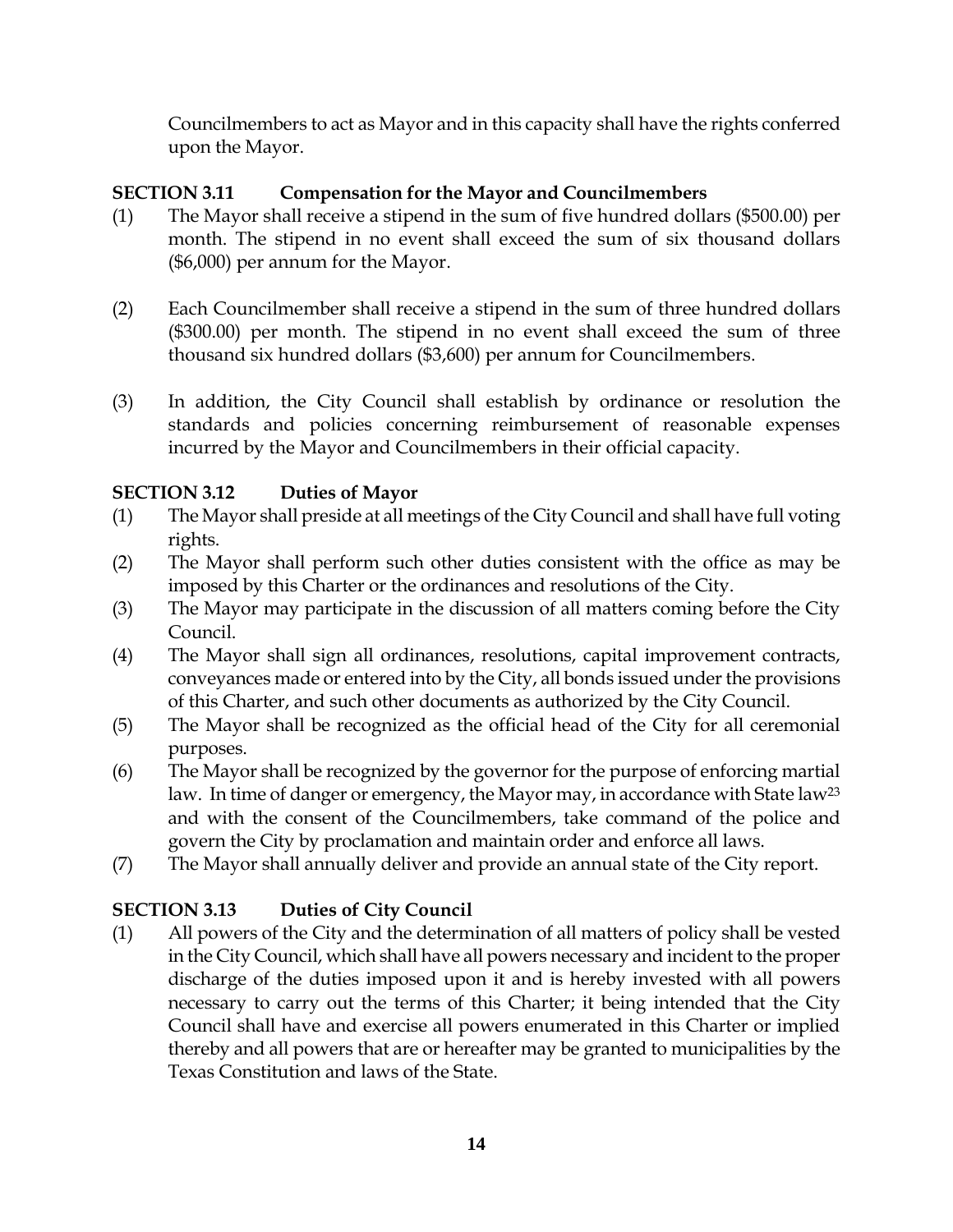- (2) The compensation of all appointive officers and employees shall be fixed by the City Council, who may increase or diminish such compensation at will.
- (3) The City Council shall review, revise and adopt the budget for the City.
- (4) The City Council may collectively or individually inquire into the conduct of any office, department or agency of the City; and, the City Council may, collectively, make investigations into any municipal office, department or agency.
- (5) The City Council shall have the power to exercise and adopt all resolutions and ordinances and to implement the authority of the City in this Charter.
- (6) The City Council shall adopt a periodic fiscal reporting policy.

# **SECTION 3.14 Meetings of City Council**

- (1) The City Council shall hold at least one (1) regular meeting each month and as many additional meetings as the City Council deems necessary to transact the business of the City. The City Council shall fix by ordinance the regular meeting schedule.
- (2) Special meetings of the City Council shall be held at the call of the Mayor or a majority of the Councilmembers upon provision of public notice in accordance with State law24.
- (3) All meetings of the City Council, except those authorized by law to be closed to the public, shall be open to the public.

# **SECTION 3.15 City Council Rules of Procedure and Attendance of Meetings**

The City Council shall by resolution determine its own rules of procedure and procedures for compelling the attendance of its members.

## **SECTION 3.16 Quorum of City Council and Minutes of City Council Meetings**

- (1) A majority of the City Council shall constitute a quorum to do business, and, unless otherwise provided by law, the affirmative vote of at least a majority of those attending any meeting shall be necessary to adopt any ordinance or resolution.
- (2) Minutes of all proceedings shall be kept, to which any citizen may have access at all reasonable times and which shall constitute one of the archives of the City. The vote on all ordinances and resolutions shall be recorded and entered upon the minutes; and, every ordinance or resolution, upon its final passage, shall be recorded in a book kept for that purpose and shall be authenticated by the signature of the presiding officer. The minutes of all meetings shall record the attendance of all members of the City Council present and those absent.
- (3) All recordings and broadcasts of City Council meetings shall be unedited except where required by law.

# **SECTION 3.17 Ordinances and Resolutions**

(1) Enactment – Each proposed ordinance and resolution shall be introduced in written or printed form. Ordinances or resolutions may be passed at any regular or special meeting called in accordance with State law25.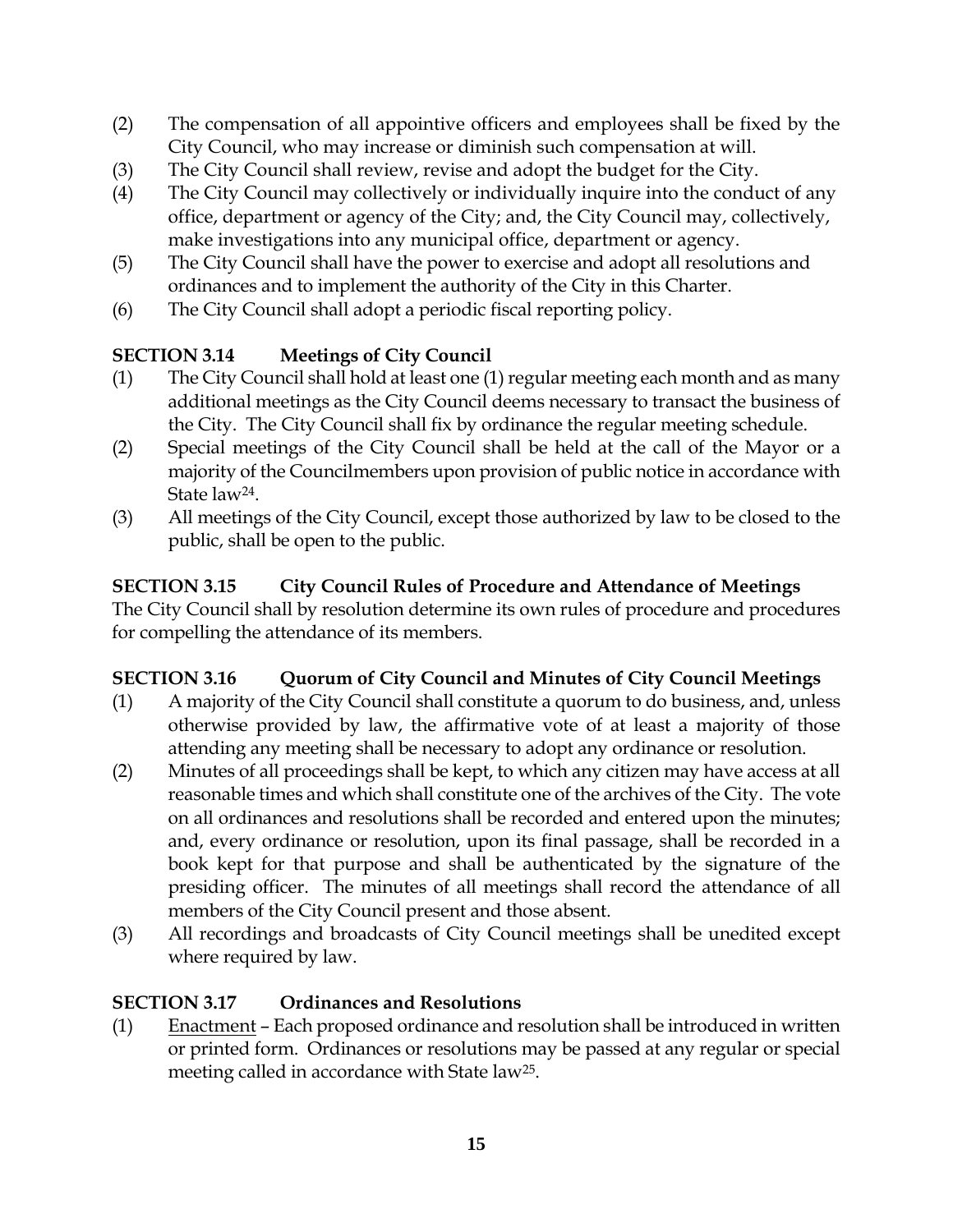- (2) Captions Each ordinance and resolution shall contain a brief caption of the subject matter of the ordinance or resolution.
- (3) Publication A descriptive title or caption stating in summary the purpose of the ordinance and the penalty for violation thereof, of each ordinance imposing a penalty, fine or forfeiture, shall after passage be published in one issue of the official newspaper of the City and proof of such publication shall be made by the printer or publisher of such paper making affidavit before some officer authorized to administer oaths. Such affidavit shall be filed with the City Secretary and shall be prima facie evidence of such publication and promulgation of such ordinance so published; said ordinances shall take effect and be in full force and effect from and after the date of publication, unless otherwise expressly provided. Ordinances not required to be published shall take effect and be in force from and after the date of passage thereof unless otherwise provided.
- (4) Savings All ordinances and resolutions of the City now in existence and not inconsistent with provisions of this Charter shall remain in full force and effect until altered, amended or repealed by the City Council.
- $(5)$  Pleading It shall be sufficient in all judicial proceedings to plead any ordinances of the City by caption without embodying the entire ordinance in the pleadings, and all pleaded ordinance(s) or codes shall be admitted as evidence in any suit and shall have the same force and effect as the original ordinances. Certified copies of the ordinances may also be used in evidence in lieu of original ordinances.
- (6) Codification The Code of Ordinances of the City, adopted June 15, 1982, which became effective July 1, 1982, shall be revised at least annually and kept up-to-date by causing any amendments to be published in the form of supplemental pages. An official copy of the Code shall be maintained in the office of the City Secretary for public examination.

# **SECTION 3.18 Official Newspaper**

The City Council shall designate by resolution a newspaper of general circulation in the City as the official newspaper of the City as provided by State law26.

# **SECTION 3.19 Influence of Appointments**

Neither the City Council nor any of its members shall direct the appointment of any person to office by the City Manager or by such City Manager's subordinates. Except for the purpose of inquiry, the City Council and its members shall deal with the administrative services solely through the City Manager and neither the City Council nor any member thereof shall, publicly or privately, give orders to any subordinate of the City Manager.

# **SECTION 3.20 Public Comment**

The opportunity for citizens of the City to provide public comment on any and all subjects regardless of the agenda shall be provided at each regular meeting. This opportunity shall be called "Citizens' Input" and shall begin prior to any vote at a regular meeting of the City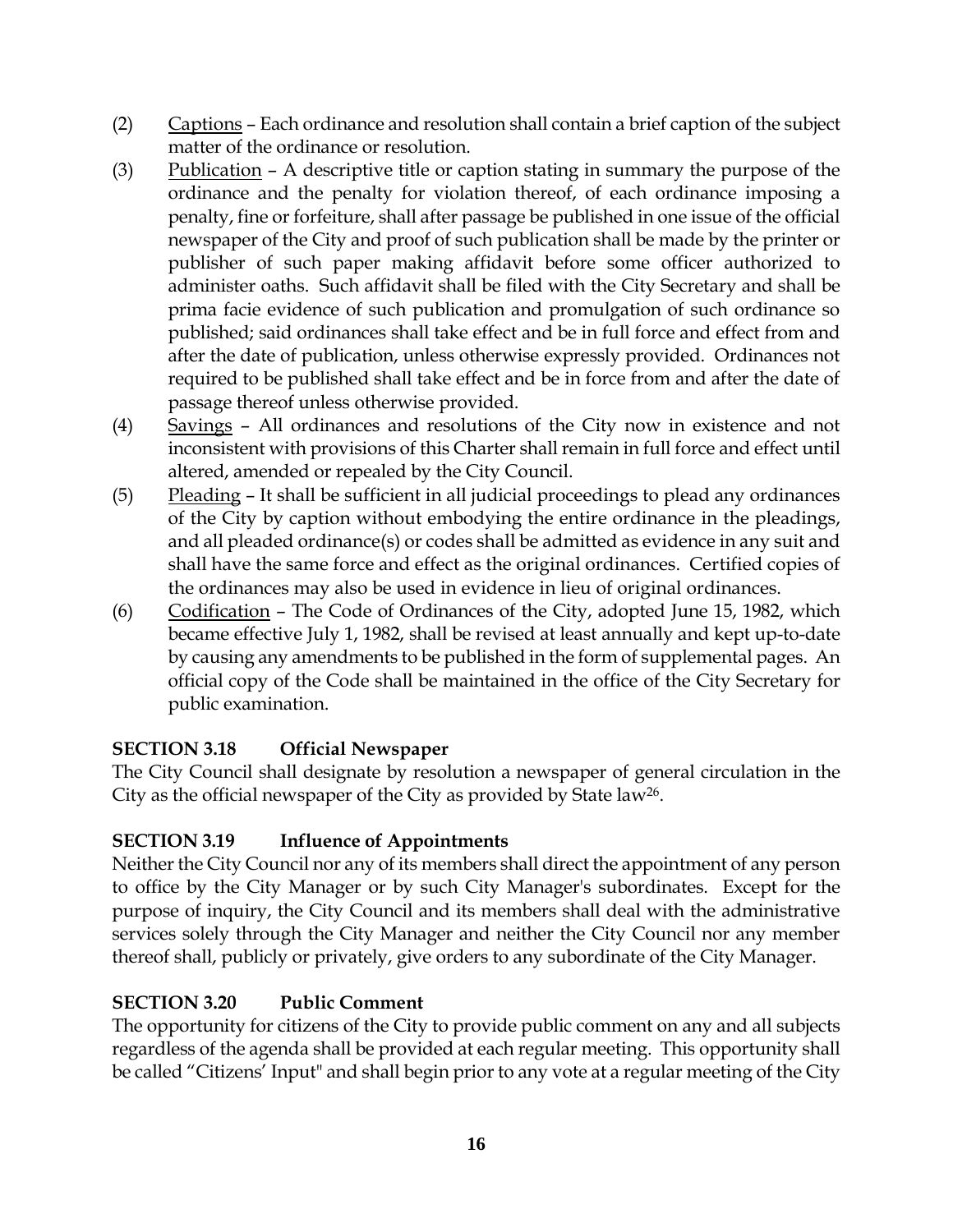Council. The City Council may provide reasonable regulations to implement this provision.

## **SECTION 3.21 Code of Ethics**

The City Council by ordinance shall establish a Code of Ethics governing the City Council and all city employees which shall include at least the following: wrongful influence, wrongful interference, employees' political activities, penalties, conflict of interest, acceptance of gifts and the use of social media.

## **SECTION 3.22 Conflicts of Interest**

The use of public office for private gain is prohibited. The city council shall implement this prohibition by ordinance, the terms of which shall include but not be limited to strictly prohibiting the Mayor or a Councilmember from: acting in an official capacity on matters in which the official has a special financial interest of any kind that is clearly separate from that of the general public; the acceptance of gifts or items of an annual aggregate value greater than \$250 from a single source; the use of confidential information for unofficial purposes; and appearance before other political subdivisions on behalf of private interests as a City official. Neither the Mayor nor any Councilmember may vote on, debate or discuss matters involving a business entity by whom they are employed or in which they have a substantial financial interest. This ordinance shall include a statement of purpose and shall provide for reasonable public disclosure of related finances by officials with major decision making authority over monetary expenditures and contractual and regulatory matters in compliance with state law. The ordinance shall also provide for fines or other appropriate administrative action for violations.

## **ARTICLE IV**

## **City Manager**

## **SECTION 4.01 Appointment**

The City Council by four (4) affirmative votes shall appoint a City Manager who shall be the administrative and chief executive officer of the City and shall be responsible to the City Council for the administration of the offices of the City, except as otherwise provided by this Charter. The City Manager shall be chosen by the City Council solely on the basis of executive and administrative training, experience and ability. The City Manager need not, when appointed, be a resident of the City, but the City Manager shall be a resident of the City within six (6) months of assuming the appointment to City Manager.

## **SECTION 4.02 Compensation**

The City Manager shall receive a salary, benefits and compensation as set by the City Council.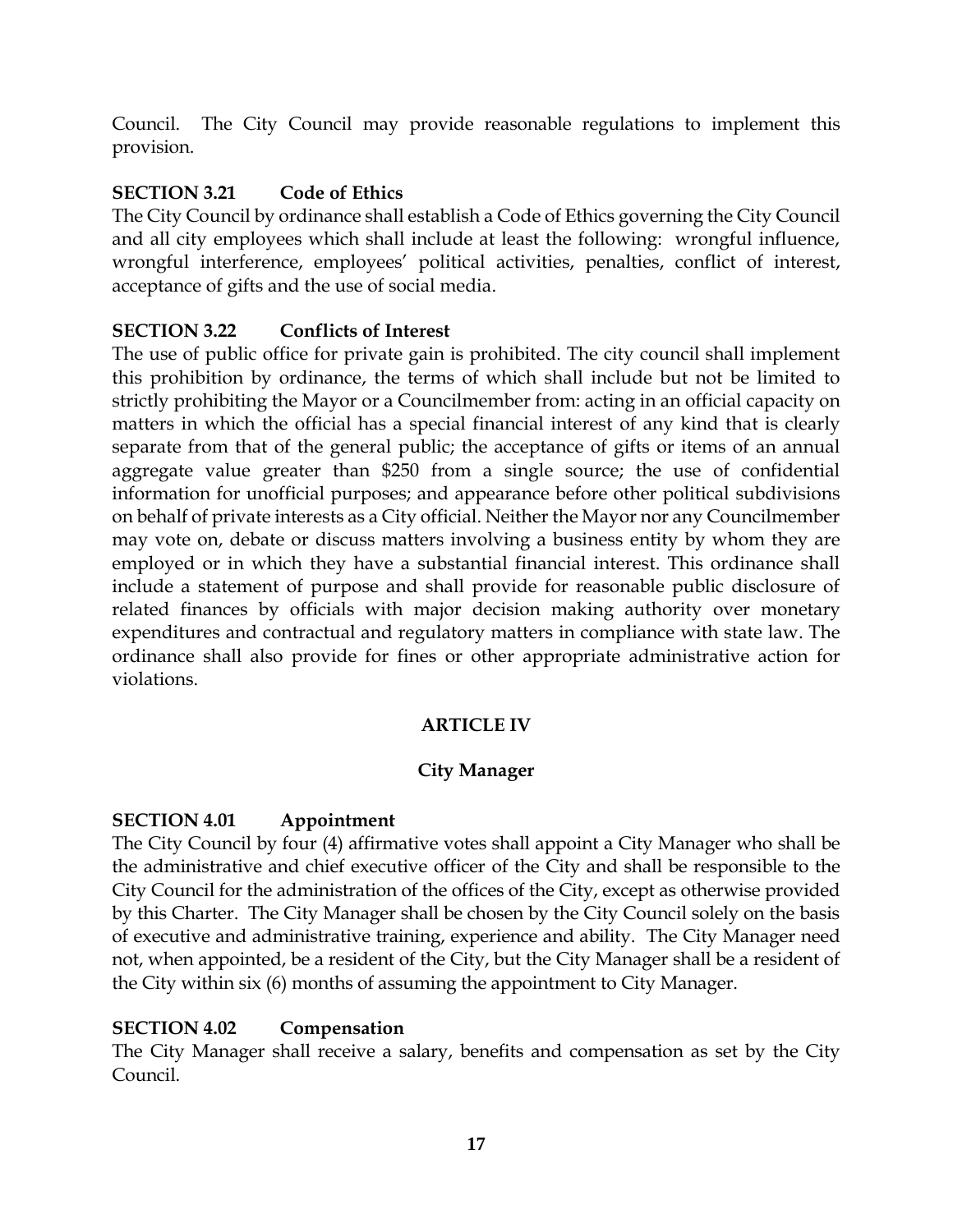# **SECTION 4.03 Duties**

The duties of the City Manager shall include the following:

- (1) Provide that all laws and ordinances of the City are enforced.
- (2) Appoint all appointive officers, or employees of the City (such appointments to be made upon merit and fitness alone), except as provided in this Charter.
- (3) Suspend and remove, at will, any officers or employees except as provided in this Charter.
- (4) Provide for the efficient administration and operation of all departments, under the City Manager's control, including the maintenance of and public information request for all records thereof except as provided in this Charter.
- (5) Prepare and recommend to the City Council the annual budget and capital program, as provided by this Charter, and administer and execute the budget as adopted by the City Council.
- (6) Provide supervision and control over all departments and offices that are created by the City Council and employees appointed by the City Manager, except as provided in this Charter.
- (7) Attend all meetings of the City Council with the right to take part in the discussion.
- (8) Execute all contracts as authorized by resolution or ordinances adopted by City Council.
- (9) Make such recommendations in writing to the City Council of the measures, as the City Manager may deem necessary and expedient.
- (10) Provide written reports no less than quarterly of the current financial conditions and future needs of the City to be presented orally at an open meeting of the City Council, and make such recommendations concerning the affairs of the City, as the City Manager or the City Council deems desirable or necessary.
- (11) Perform such other duties as may be prescribed by the Charter or which may be required by ordinance or resolution of the City Council.

## **SECTION 4.04 Removal**

The City Manager may be removed, with or without cause, by four (4) affirmative votes of the City Council.

# **ARTICLE V**

## **City Officers**

## **SECTION 5.01 City Secretary**

- (1) Appointment The City Council shall appoint the City Secretary, upon by four (4) affirmative votes of the City Council. The City Council shall consider the City Manager's recommendations regarding the appointment of the City Secretary.
- (2) Duties The City Secretary shall:
	- (A) Give notice of all official public meetings of the City Council as consistent with this Charter and State law<sup>27</sup>;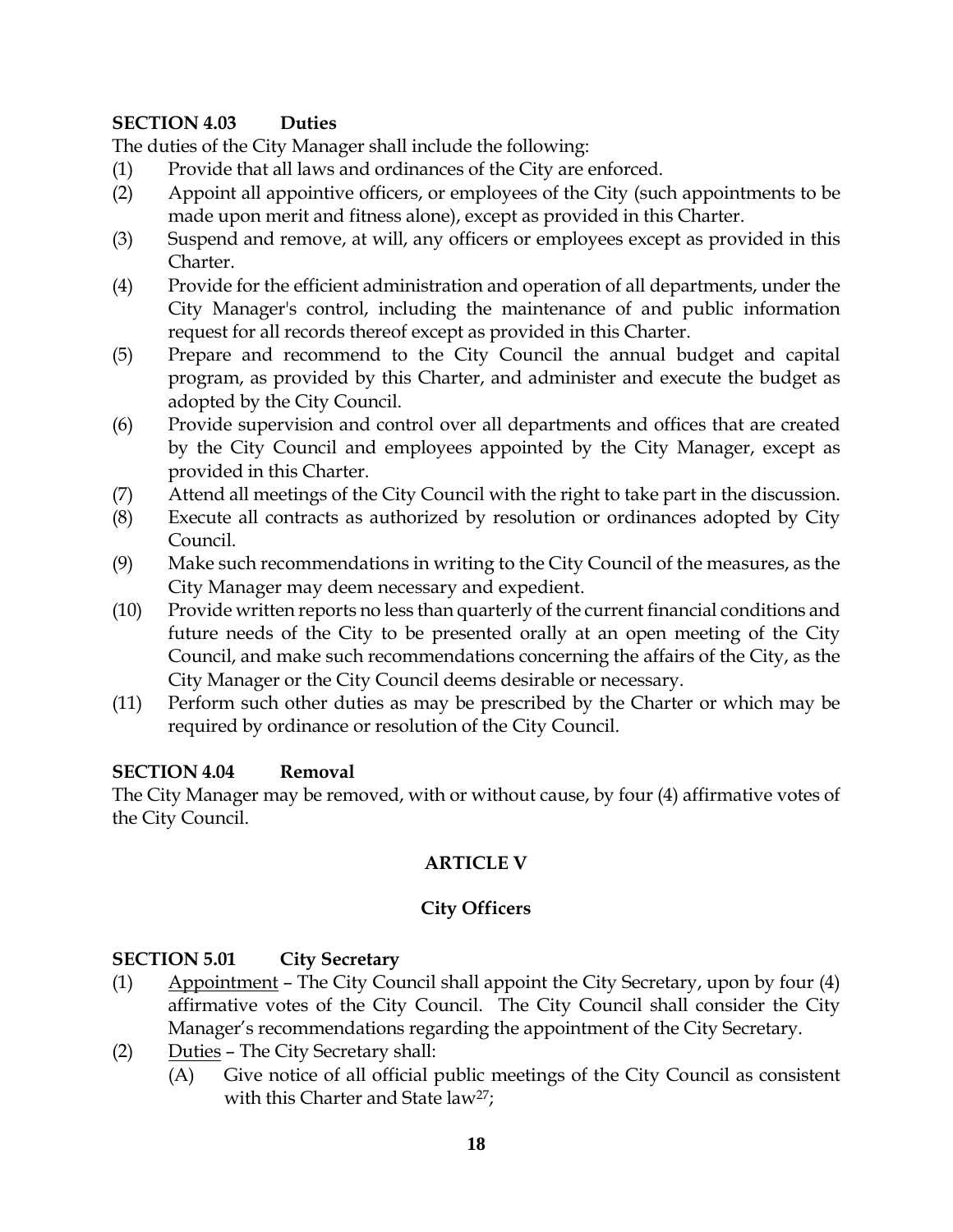- (B) Attend all public meetings and hearings of the City Council;
- (C) Keep the minutes of the proceedings of all public meetings and hearings of the City Council as prescribed by the City Council consistent with applicable law;
- (D) Act as custodian of all official records of the City Council;
- (E) Hold and maintain the seal of the City and affix this seal to all appropriate documents;
- (F) Authenticate and record all ordinances, resolutions and proclamations of the City by signature and seal;
- (G) Perform such other duties as may be required by the City Council consistent with this Charter and the laws of the State;
- (H) Shall conduct all municipal elections;
- (I) Act as agent for the purposes of serving civil process;
- (J) Assist the City Manager with the maintenance and public information request of all records as directed by the City Council;
- (K) Prepare and recommend to the City Council the annual budget for the office and staff of the City Secretary; and
- (L) Hire, provide supervision and control over all employees of the office of the City Secretary.
- (3) Compensation The City Council shall fix the compensation, salary and benefits of the City Secretary in accordance with the City Secretary's experience, qualifications and performance.
- (4) Removal The City Secretary may be removed, with or without cause, by four (4) affirmative votes of the City Council.

## **SECTION 5.02 City Treasurer**

The City Council may appoint a City Treasurer. The City Council by ordinance shall define the responsibilities, compensation, and authority of City Treasurer.

## **SECTION 5.03 City Auditor**

The City Council may appoint a City Auditor. The City Council by ordinance shall define the responsibilities, compensation, and authority of the City Auditor.

## **SECTION 5.04 Municipal Judge**

(1) Appointment – The City Council shall appoint by four (4) affirmative votes of the City Council such Municipal Judges of the Municipal Court as may be necessary, all of whom shall be competent, duly qualified attorneys licensed and practicing for at least two (2) years in the State. The Municipal Judge(s) shall be appointed for a term of two (2) years and may be appointed to additional consecutive terms. Reappointment of the Municipal Judge(s) shall occur in a manner consistent with the provisions of state law. The Municipal court shall be presided over by a judge to be known as the "Chief Judge of the Municipal Court" and such alternate and temporary judges that may be appointed by ordinance of the City Council.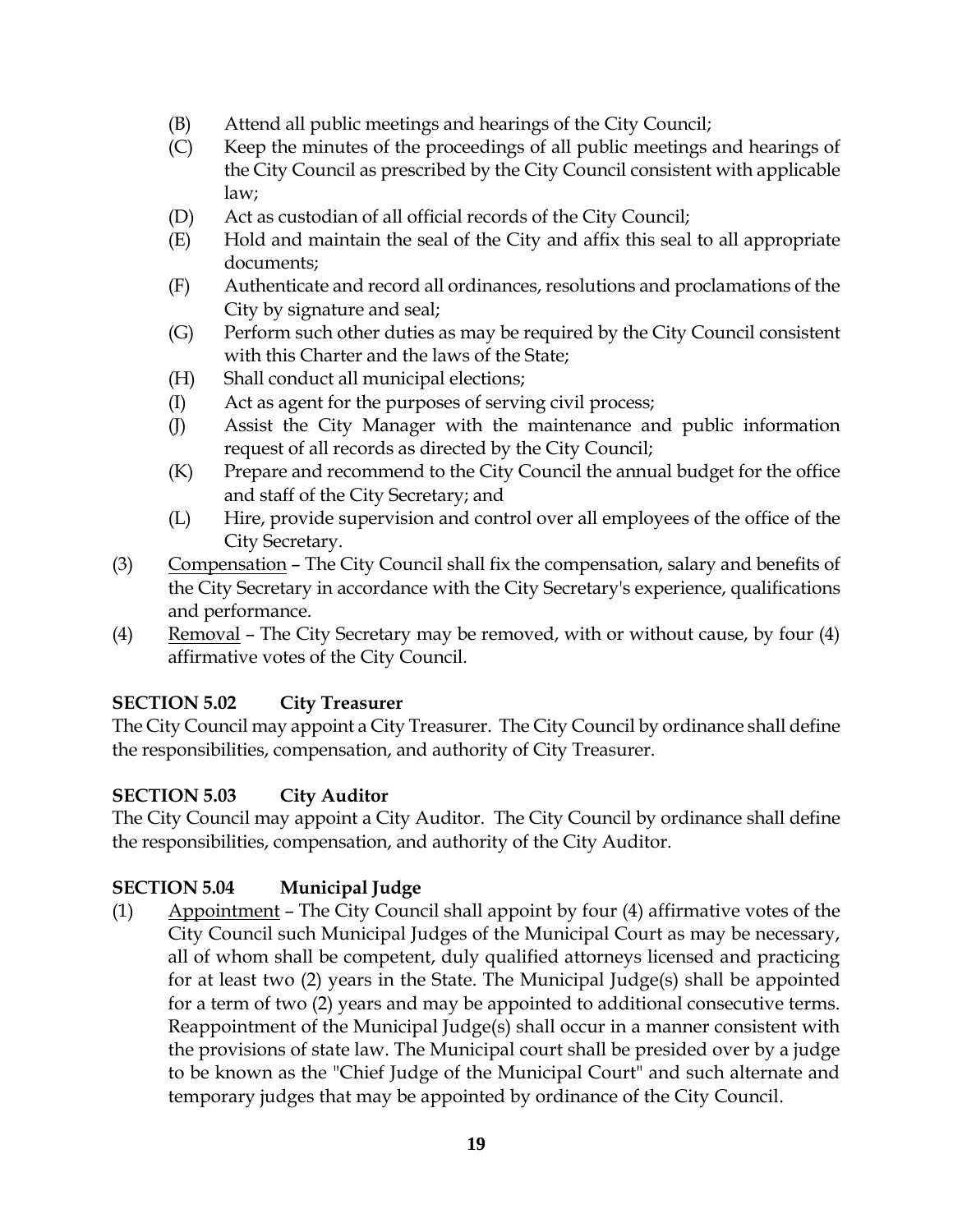- (2) Duties The Municipal Judge shall be the Chief Judge of said Municipal Court shall have power to punish for contempt to the same extent and under the same circumstances as the Justice of the Peace may punish for contempt of criminal cases.
- (3) Compensation The Municipal Judge(s) shall receive compensation as may be determined by the City Council.
- (4) Removal The Removal or termination of any Municipal Judge shall be done in accordance with State law28.

## **SECTION 5.05 City Attorney**

- (1) Appointment The City Council shall appoint by four (4) affirmative votes of the City Council a competent, duly qualified licensed and practicing attorney in the State who shall serve as the City Attorney.
- (2) Duties The City Attorney shall:
	- (A) Serve as the legal advisor to the City Council;
	- (B) Represent the City in litigation and legal proceedings as directed by the City Council;
	- (C) Review and provide opinions as requested by the City Council on contracts, legal instruments, and ordinances of the City and other City business; and
	- (D) Serve as the legal advisor to the officers and their departments, as directed by the City Council.
- (3) Special Counsel The City Council shall have the right to retain special counsel at any time that it may deem necessary and appropriate to collect delinquent and ad valorem taxes and liens or for such purposes the City Council deems appropriate.
- (4) Compensation The City Attorney and Special Counsel shall receive compensation as may be determined by the City Council.
- (5) Additional Counsel The City Attorney, with the approval of the City Council, may select additional attorneys to act for said City Attorney and the City in its representation and/or litigation.
- (6) Removal The City Attorney may be removed, without cause, by four (4) affirmative votes of the City Council.

## **SECTION 5.06 Official Bond of City Employees**

The directors of all administrative departments whose duties include the handling of monies, and all employees whose duties include the handling of monies, belonging to the City, shall before entering upon the duties of their office or employment, make bond in some responsible surety company, acceptable to the City Council for such amount as the City Council may prescribe, the premium of such bond shall be paid by the City; the City Council may also require any such surety bond to be further conditioned that the principal thereon will faithfully perform and/or discharge the duties of said person's office and if there are provisions of State law<sup>29</sup> bearing upon the functions of said person's office under which the execution of a surety bond is required, it shall be further conditioned to comply therewith.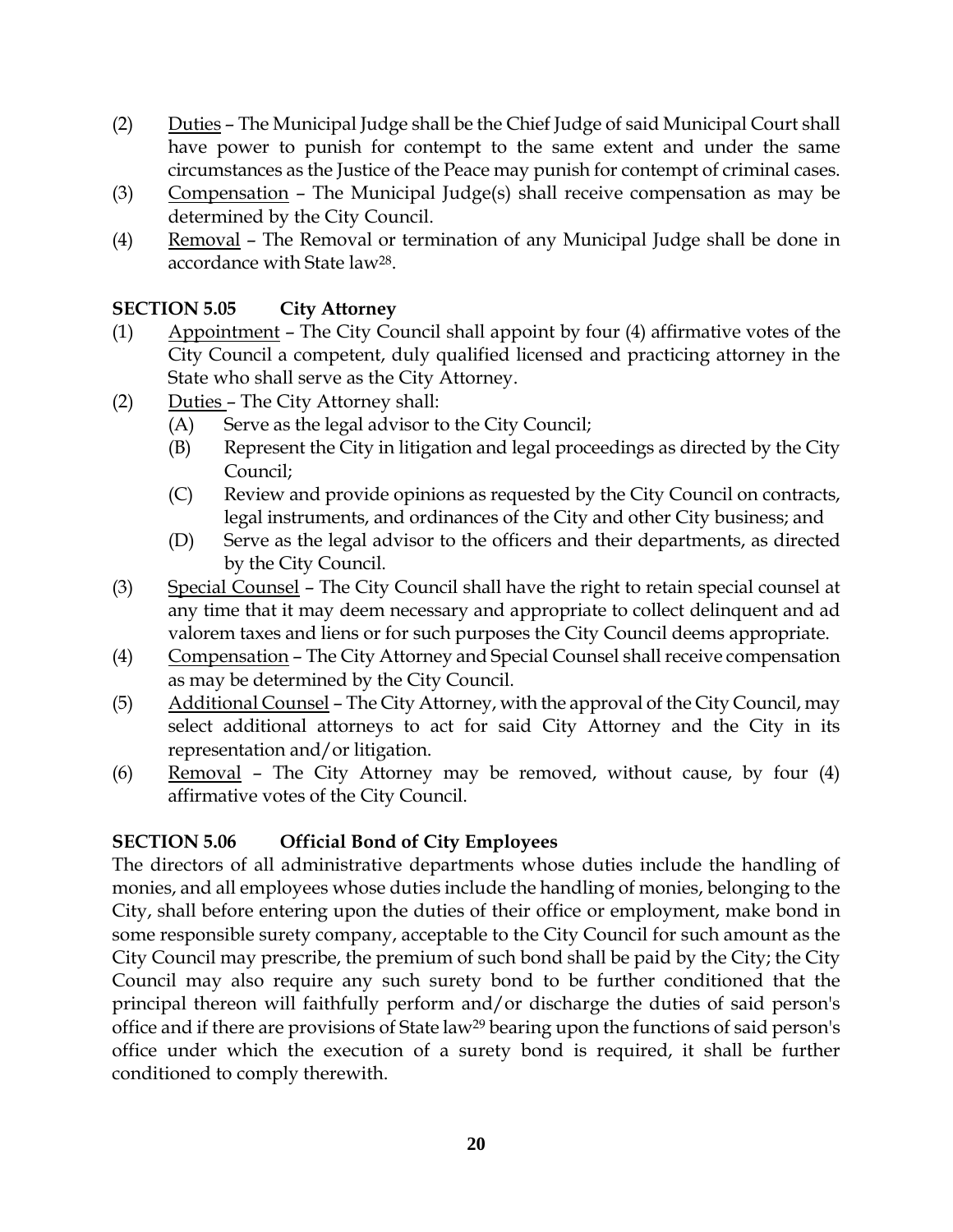#### **SECTION 5.07 City Prosecutor**

- (1) Appointment -- The City Council shall appoint by four (4) affirmative votes of the City Council a competent, duly qualified attorney licensed and practicing in the State who shall serve as the City Attorney for Municipal Court Prosecution also to be known as the City Prosecutor.
- (2) Duties -- The City Prosecutor shall:
	- (A) Represent the City and the State of Texas in proceedings and litigation in the Rowlett Municipal Court; and
	- (B) Provide training and legal updates to the Rowlett Police Department regarding duties related to the prosecution of municipal court cases; and
	- (C) All other duties required by law including the duty to see that justice is done.
- (3) Compensation -- The City Prosecutor shall receive compensation as may be determined by the City Council.
- (4) Additional Prosecutors -- The City Prosecutor may select additional attorneys to serve in his or her absence in an intermittent basis at his or her direction.
- (5) Removal -- The City Prosecutor may be removed, without cause, by four (4) affirmative votes of the City Council.

#### **ARTICLE VI**

#### **Financial**

#### **SECTION 6.01 Audit and Examination of City Books and Accounts**

At the close of each fiscal year, and at such other times as may be necessary, the City Council shall call for an independent audit of all accounts of the City by a certified public accountant. The city shall seek competitive qualifications for auditors at least once every five (5) years. The certified public accountant selected shall have no personal interest, directly or indirectly, in the financial affairs of the City or any of its officers. The written report of audit will be presented to and discussed by the City Council at a regular meeting. The auditor's recommendations will be read into the record of the meeting. Copies of the audit shall be placed on file as a public record with the City Secretary.

#### **SECTION 6.02 Budget**

The fiscal year of the City shall begin on the first day of October and end on the last day of September of each calendar year. Each year and in sufficient time to provide for all necessary hearings, the City Manager shall prepare and submit to the City Council a budget to cover all proposed expenditures of the City for the succeeding fiscal year. Such budgets shall be prepared and administered pursuant to the applicable general laws of this state. In the event that the budget is not enacted prior to October  $1<sup>st</sup>$ , the preceding fiscal year budget shall be deemed adopted, which may be amended or supplemented, as the City Council deems appropriate.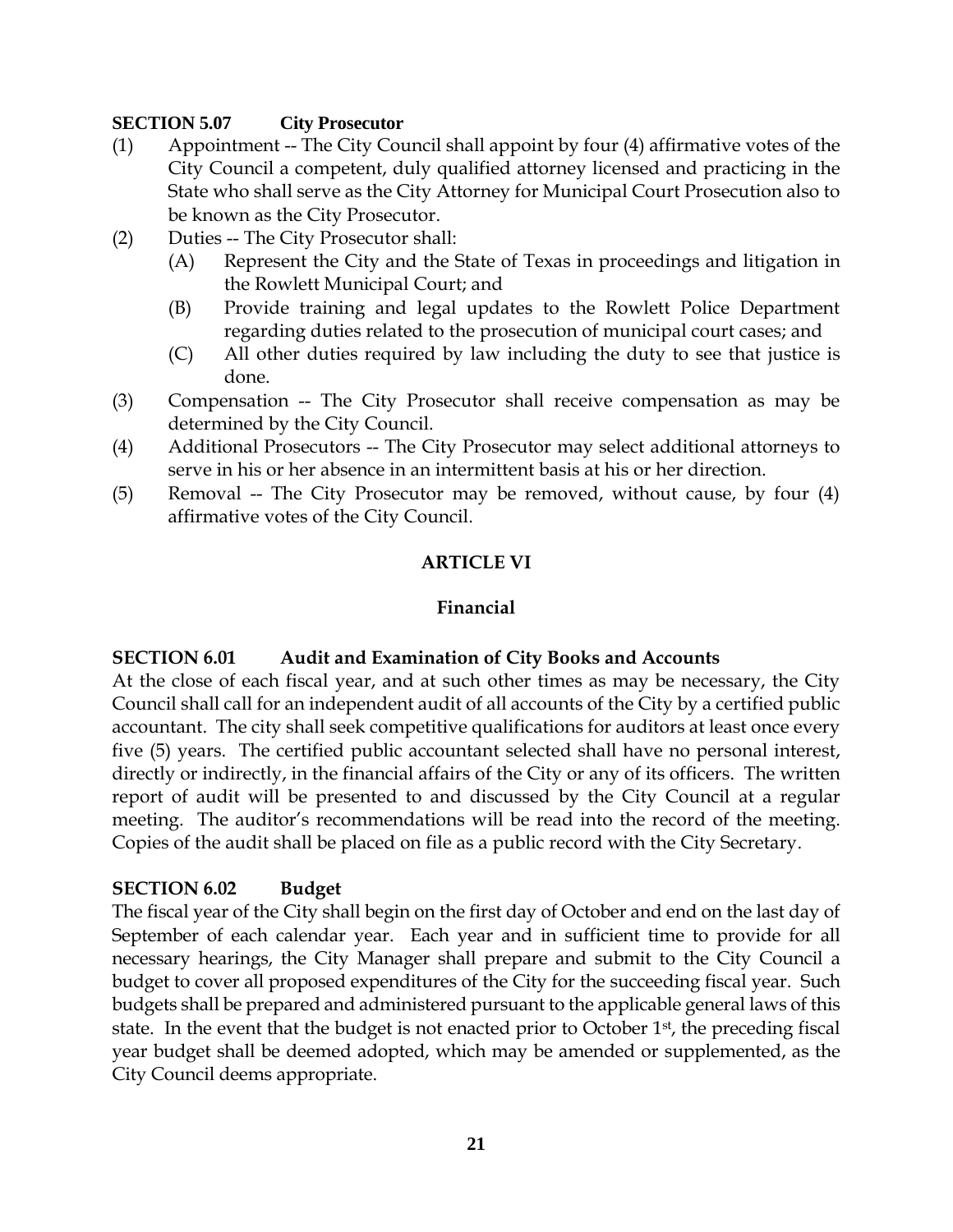## **SECTION 6.03 Inventory of Property and Liens**

- (1) The definitions of property and terms as defined by the general laws of the State under the head of taxation shall apply to the taxation of property in this City.
- (2) The tax levied by the City shall be a lien, charge or encumbrance upon the property upon which the tax is due, which lien, charge or encumbrance the City is entitled to enforce and foreclose in any court having jurisdiction over the same, and the lien, charge and encumbrance on the property in favor of the City. All taxes upon real estate shall be a lien and a charge upon the property upon which the taxes are due, which lien may be foreclosed in any court having jurisdiction.

## **SECTION 6.04 Taxes and Taxation**

- (1) Powers
	- (A) The City Council shall have the power to levy, for general purposes, an ad valorem tax on real, personal, and mixed property within the territory of the City, not exempt from taxation by the Texas Constitution and laws of the State, not to exceed a total of one dollar and twenty-five cents (\$1.25) per one hundred dollars (\$100.00) assessed valuation of said property in accordance with State law<sup>30</sup>, based upon its true value as provided by law to the extent of the constitutional limit permitted by the State to cities. In no event shall the City have the power to levy an ad valorem on non-business personal property.
	- (B) The City Council may levy taxes on all property, privileges and franchises of every kind and description within the City limits or having its situs therein on January first of each year, and from any other local source. The place, time, and manner of payment thereof, with penalties, shall be established by the City Council, as it deems best, not in violation of the laws of this State.
	- (C) The City Council shall determine and provide when taxes shall be due and payable. It shall have the right to fix the time and terms of payments of taxes, prescribe penalties for the non-payment thereof upon the expiration of the time fixed by the said City Council.
	- (D) The City will, by ordinance, adopt homestead and other exemption(s) as it deems appropriate in accordance with State law<sup>31</sup>.
- (2) Collection The City Council shall have full power, by ordinance to provide for the prompt collection of all taxes levied, assessed and due or becoming due to the City.
- (3) Payment All ad valorem taxes due or to become due upon real, business personal or mixed property or upon franchises granted by the City to individuals or corporations and all license taxes, occupation taxes, permit fees, fines, forfeitures, penalties and other amounts of taxes accruing to the City shall be collectable and payable only in current money of the United States.
- (4) Delinquency
	- (A) All ad valorem taxes due or to become due to the City that are not paid within the time specified by law shall be delinquent and shall be subject to penalties and charges prescribed by law32.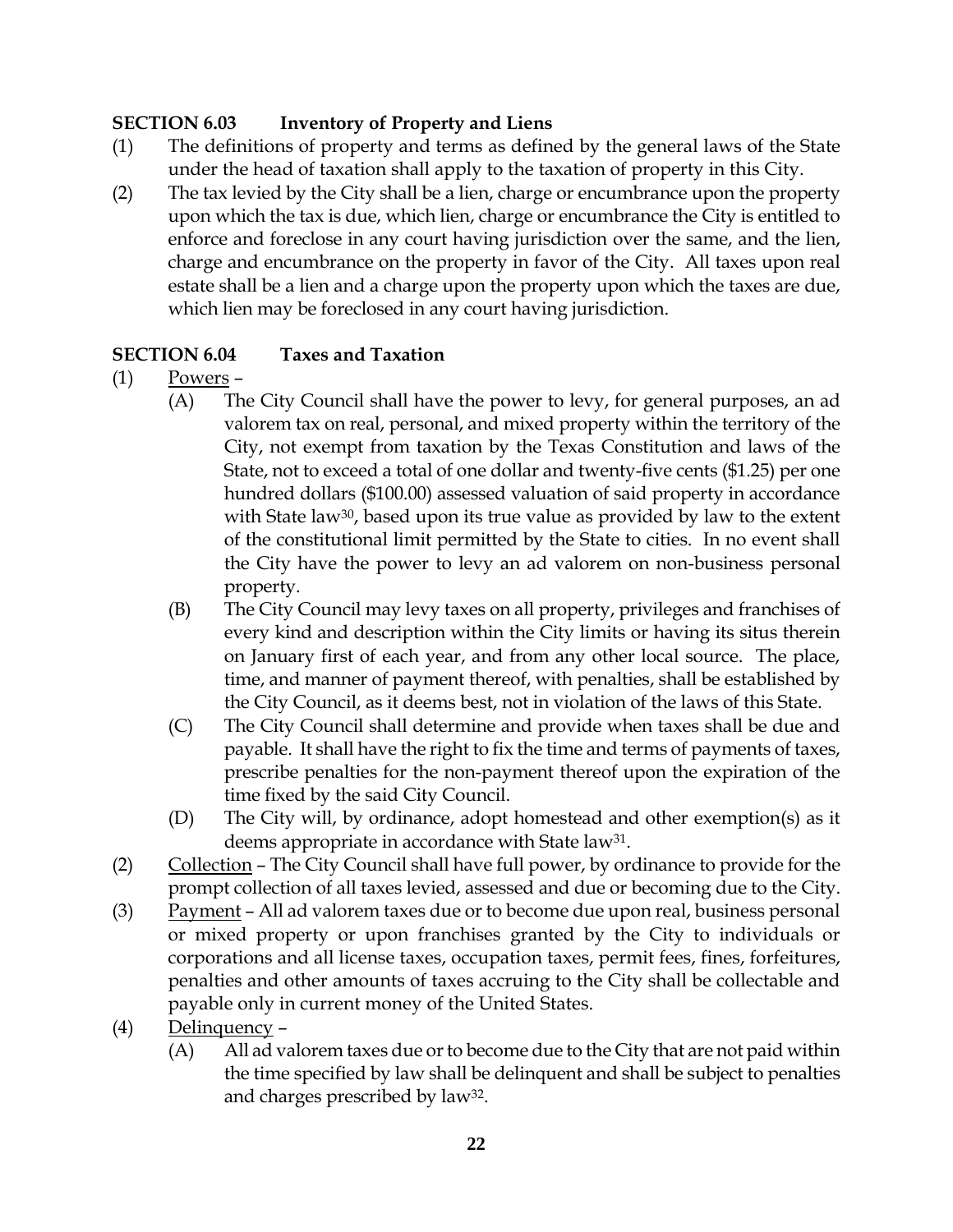- (B) All suits for delinquent taxes to the City shall be brought in accordance with general laws of the State relative to the collection of delinquent state and county ad valorem taxes.
- (5) Appraisal Appraisal of property for ad valorem purposes shall be conducted in accordance with the provisions of the State law<sup>33</sup>, as the same is from time to time amended.

#### **SECTION 6.05 Designation of Depository for City Funds**

The City Council shall select a depository for City funds in accordance with State law<sup>34</sup>, and to follow all the terms and provisions State law35.

## **ARTICLE VII**

#### **Bonds, Warrants and Other Evidence of Indebtedness**

#### **SECTION 7.01 Authority to Issue**

The City shall have the right and power to borrow money for public purposes by whatever method it may deem to be in the public interest. The City shall have the right and power to issue tax bonds, revenue bonds, and any other evidences of indebtedness for permanent public improvements or for any other public purpose not prohibited by law or this Charter and to issue refunding bonds to refund outstanding evidences of indebtedness previously issued. All such bonds or other evidences of indebtedness shall be issued in conformity with the laws of the State applicable at the time of issuance of such obligations. Notwithstanding, an affirmative vote of at least 80% of Councilmembers in attendance at a regular meeting shall be required to authorize issuance of all bonds and other evidence of indebtedness, with the exception of refunding bonds.

#### **SECTION 7.02 Manner of Issuance**

Bonds and warrants of the City shall be issued as provided by the General Laws of Texas applicable to cities and towns.

#### **ARTICLE VIII**

#### **Recall**

#### **SECTION 8.01 Procedure**

The Mayor or any Councilmember may be removed from office in the following manner:

(1) Any qualified voter of the City may make and file with the City Secretary a written verified statement containing the name of any member of the City Council whose removal is sought, which statement shall state the specific grounds of incompetency, misconduct or malfeasance in office upon which removal is predicated. The City Secretary shall deliver a copy of the statement to the officer so charged and also to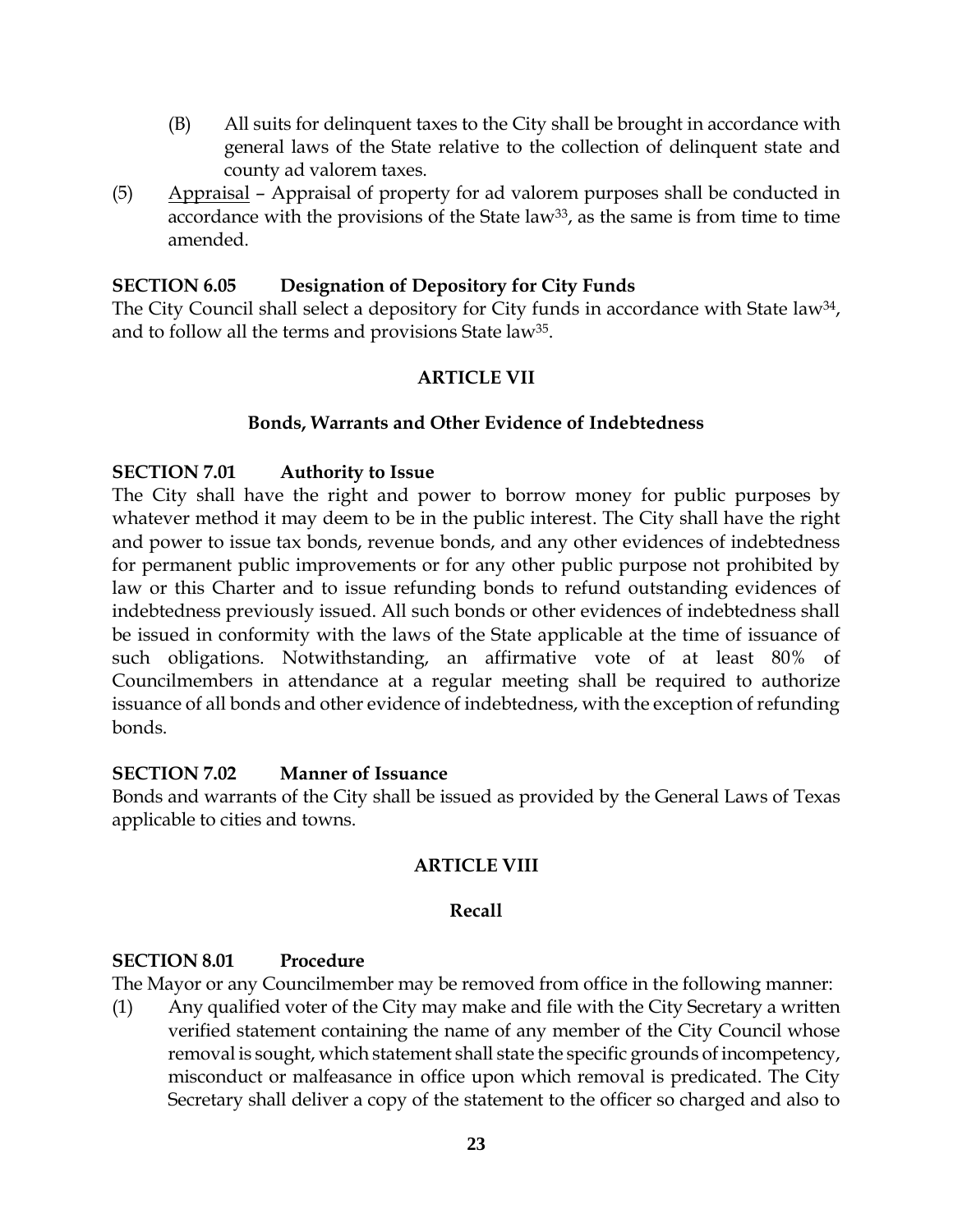the other members of the City Council. The City Secretary shall deliver to the person making such charges petition blanks for demanding such removal. Such blanks shall be issued by the City Secretary with the City Secretary's signature thereto attached, shall be dated and addressed to the City Council, and shall state the grounds, as is required in the initial written statement, so as to give the officer sought to be removed and those signing the petition notice of the matters and things with which such officer is charged. A copy of the petition shall be recorded in a record book for that purpose to be kept in the office of the City Secretary.

- (2) To be effective, a recall petition must be returned and filed with the City Secretary within thirty (30) days after its issuance. Such petition must bear the signatures of qualified voters of the City equal in number to at least twenty percent (20%) of the average number of voters casting votes for such office at the last two general elections or the signatures of five hundred (500) qualified voters of the City, whichever is the greatest. Each page of a recall petition shall have attached an affidavit of the circulator thereof, stating that each signature thereto was made in the circulator's presence and is the genuine signature of the person whose name it purports to be. Each signature must be in the signer's own handwriting, and the petition shall contain the printed name of each signer and the signer's residence address, the date of signing, and the signer's voter registration number and county of registration or date of birth. Recall petition papers provided by the City Secretary shall be in form that substantially complies with the form in Appendix "A".
- (3) All papers and affidavits comprising a recall petition shall be assembled and filed with the City Secretary as one instrument, with a statement attached thereto giving the name and address of at least one qualified voter, who, as the petitioner, shall be officially regarded as filing the petition. Any evidence in support of the recall petition should be provided to the City Secretary along with the petition. Not later than the fifth regular business day after the date of its receipt, the City Secretary shall notify the petitioner as to the sufficiency of the petition and shall attach thereto a certificate showing the result of the examination<sup>36</sup>. If the City Secretary shall certify the petition as insufficient, the City Secretary shall set forth in the certificate the particulars in which it is defective and shall at once notify the petitioner of such finding.<sup>37</sup>
- (4) A recall petition may not be supplemented, modified, or amended on or after the date it is received by the City Secretary; provided, however, that the petitioner may file one supplementary petition (within 30 days of the issuance of the petition blanks by the City Secretary) if the original petition contains a number of signatures that exceeds the required minimum number by 10 percent or more and is received by the City Secretary not later than the 10th day before the date of the deadline.<sup>38</sup>
- (5) If a recall petition shall be certified by the City Secretary to be sufficient, the City Secretary shall at once submit it to the City Council with a certificate to that effect and shall notify the member whose removal is sought of such action. The City Council shall hold a public hearing to be held not less than five (5) nor more than fifteen (15) days after receiving the recall petition. City Council shall (without the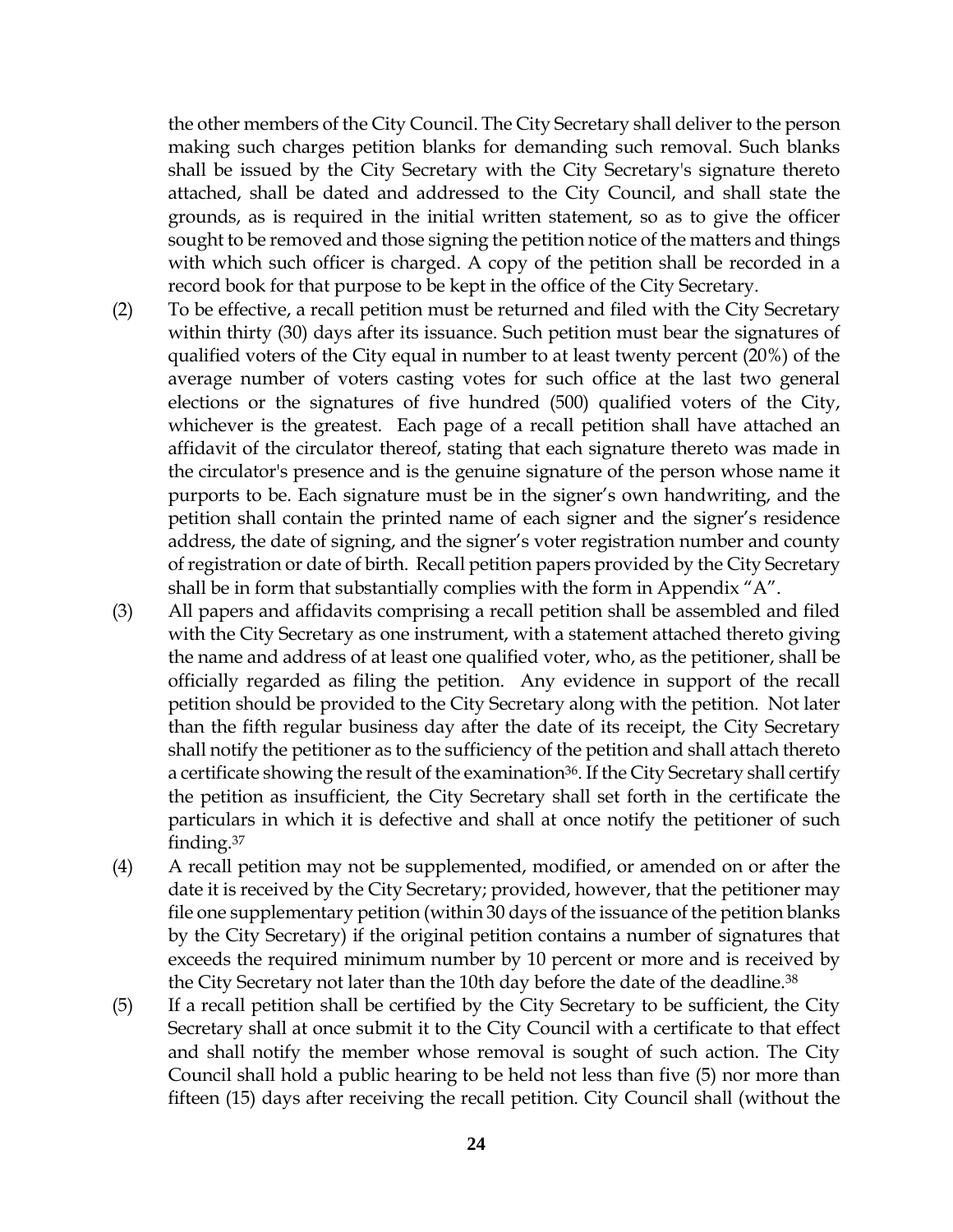vote of the officer or officers whose removal is sought), upon presentation of credible evidence of grounds stated in petition, thereupon order and fix the date for holding a recall election which shall be held at the next date authorized for City elections by State law39. In the event of a multiple member recall and the resulting failure to establish a quorum, the petition will automatically result in an election.<sup>40</sup>

- (6) The question of recalling any number of members of the City Council may be submitted at the same election, but as to each member whose removal is sought a separate written statement and a separate petition shall be filed and there shall be an entirely separate ballot. Candidates to succeed any members of the City Council whose removal is sought shall be placed in nomination in compliance with this Charter.
- (7) The ballot to be used in a recall election shall submit the proposition in substantial compliance with the form in Appendix "B". Except as provided in this section, ballots used in recall elections shall comply with the provisions of this Charter regarding ballots for regular municipal elections.
- (8) If a majority of votes be for recall of the officer, such officer shall be deemed removed from office. The candidate to succeed such officer who receives the highest vote shall be declared elected to fill the unexpired term. If an officer sought to be recalled shall resign, the vacancy shall be filled as prescribed by law and this Charter.
- (9) No recall shall be filed against the Mayor or a Councilmember within three (3) months after such Mayor or Councilmember takes office. In the case of an insufficient petition, a Council determination of insufficient grounds for recall, or an unsuccessful recall election, no recall petition shall be filed against said officer until at least six (6) months has expired from the date on which the petition was certified insufficient, the date of the Council's determination, or the date of the canvassing of the votes of the recall election.

## **ARTICLE IX**

#### **Legislation by Initiative and Referendum**

#### **SECTION 9.01 Initiative**

- (1) Qualified voters of the City may initiate any ordinance (except one appropriating money, levying a tax or issuing bonds) by submitting a petition to the City Council which, after approval as to legal form by the City Attorney, requests that the ordinance be passed by the City Council, or, if not passed, it be submitted to a vote of the qualified voters of the City. Said petition must be signed by qualified voters of the City equal in number to twenty percent (20%) of the number of votes cast at the last regular municipal election, or 250, whichever is greater, and each copy of the petition shall have attached to it a copy of the proposed ordinance.
	- (A) The petition must state the residence of each signer and bear the oath of one of the signers that each signature thereon is the genuine signature of each person whose name it purports to be subscribed thereon.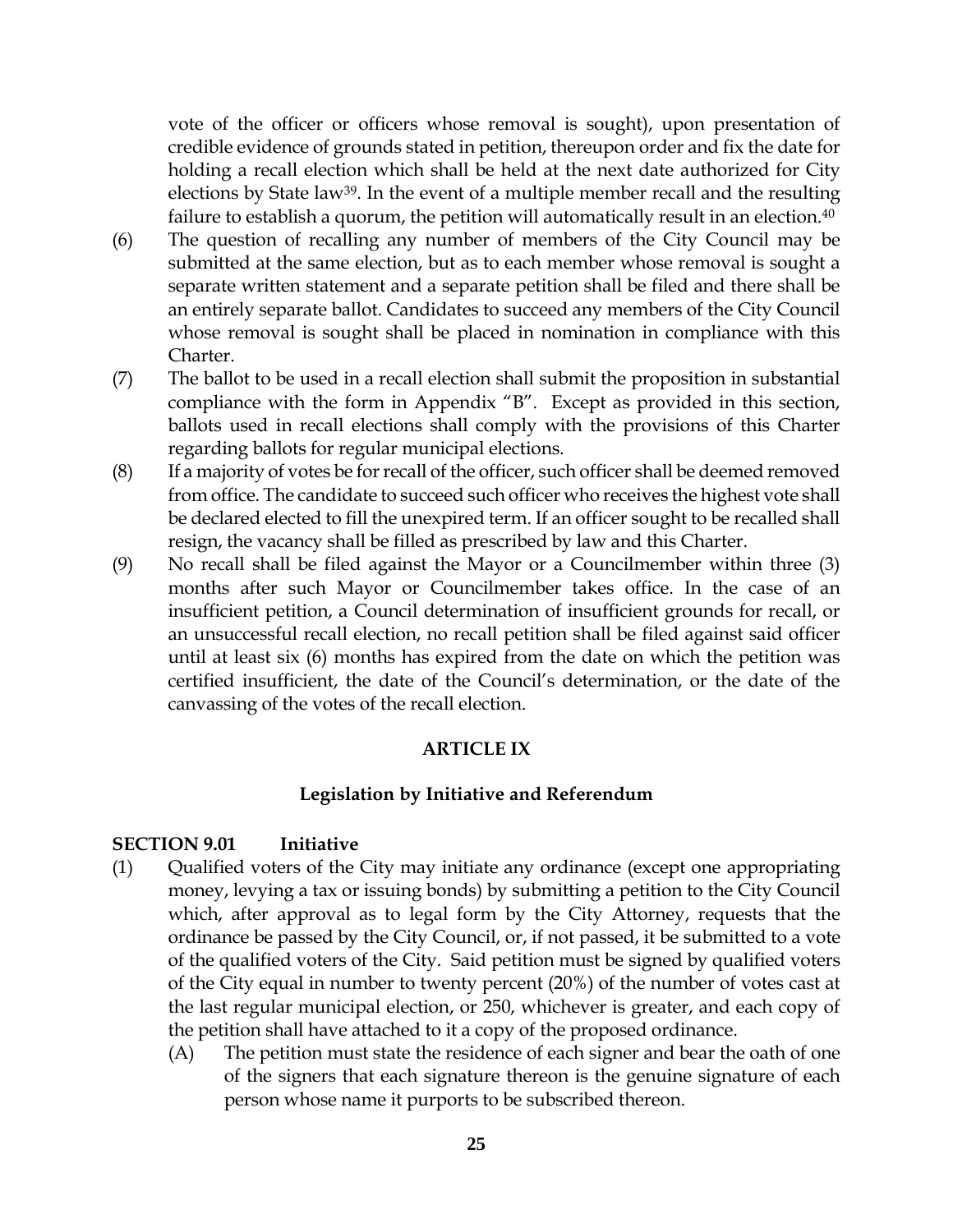- (B) The petition shall be filed with the City Secretary and within twenty (20) days after such filing the City Secretary shall check the signatures on the petition against the county voter registration lists and attach thereto the City Secretary certificate showing the results of such examination.
- (2) Any person who has filed an insufficient petition shall be notified immediately upon discovery of such insufficiency and may present additional signatures within ten (10) days after such notice or may file a new petition at any time.
- (3) Within twenty (20) days after the City Secretary finds such a petition to be sufficient, the City Council shall either pass the ordinance as submitted or order an election to submit the proposed ordinance to a vote of the qualified voters of the City who shall vote on the question: "For the Ordinance" or "Against the Ordinance." If a majority of the qualified voters at such election vote for the ordinance, it shall thereupon be an ordinance of the City.

## **SECTION 9.02 Referendum**

- (1) The qualified voters of the City shall have the power to approve or reject at the polls any ordinance passed by the City Council (except ordinances appropriating money, levying a tax or issuing bonds by submitting a petition to the City Council requesting that the ordinance be repealed, or, if not repealed, that it be submitted to a vote of the qualified voters of the City.
- (2) The petition shall be signed by qualified voters of the City equal in number to at least twenty percent (20%) of the number of votes cast at the last regular municipal election or 250, whichever is greater and each copy of the petition shall have attached to it a copy of the ordinance.
- (3) The petition shall be filed with the City Secretary and shall be signed and checked for sufficiency in the same manner as initiative petitions are herein required to be signed, verified and checked.

#### **SECTION 9.03 City Council to Repeal or Submit Referendum Ordinance to Election**

- (1) When a referendum petition has been certified as sufficient, the ordinance specified in the petition shall not go into effect or further action thereunder shall be suspended if it shall have gone into effect, unless approved by the electors. When filed, the City Council shall immediately reconsider such ordinance and if the City Council does not entirely repeal the same, it shall order an election to submit the ordinance to a vote of the qualified voters, who shall vote on the question: "For the Ordinance" or "Against the Ordinance".
- (2) If a majority of the qualified voters at such election do not vote for the ordinance, the same shall be deemed repealed and it shall be without further force and effect.

#### **SECTION 9.04 Publication of Ordinances**

Prior to the date early voting shall begin in any election on an initiative or referendum, the City Secretary shall cause the particular ordinance to be published verbatim in at least one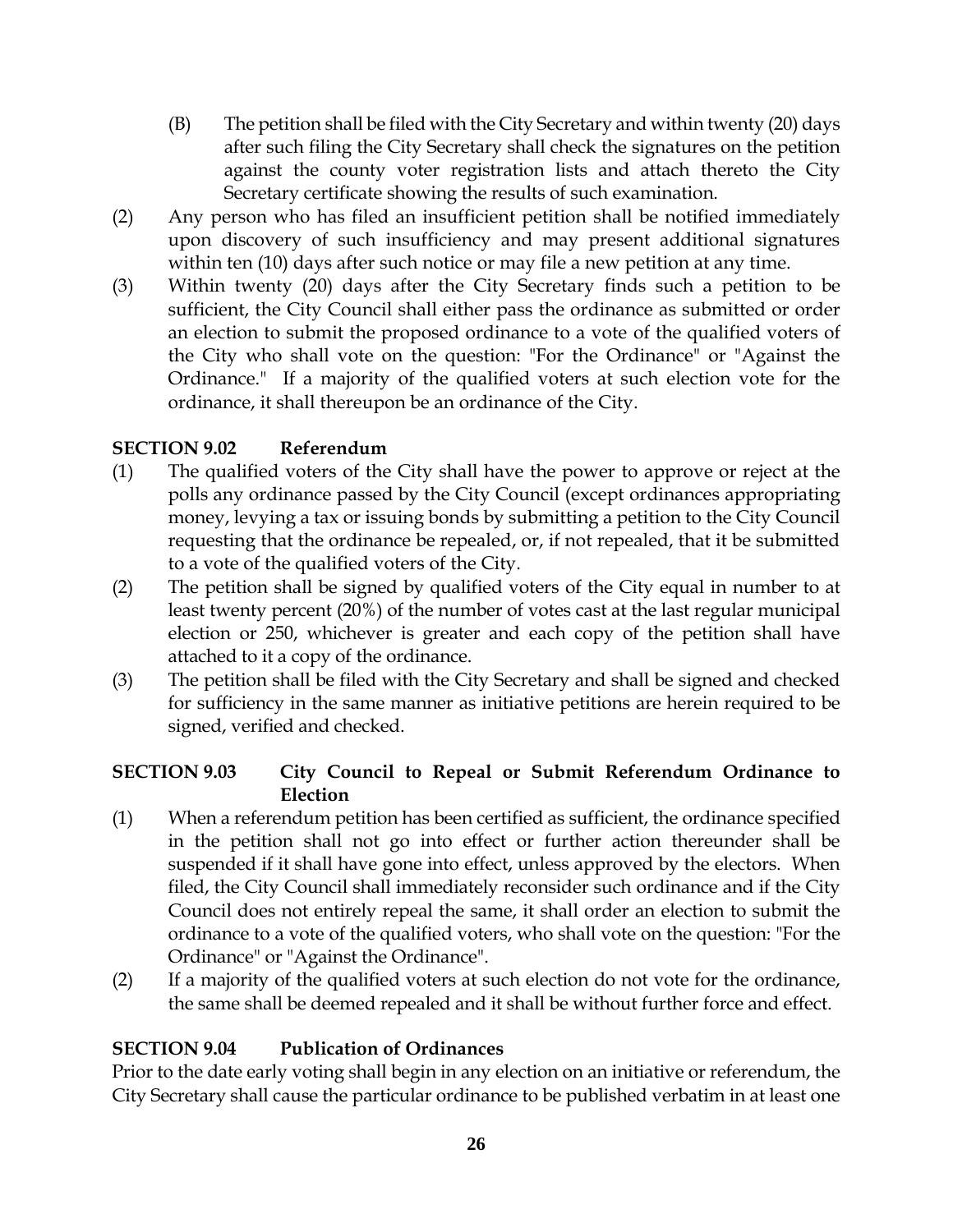issue of the official newspaper of the City or a printed copy thereof mailed to each qualified voter of the City as appears on the tax roll of the City for the year ending the 31st day of January next preceding and the City Secretary shall do such other things relative to such election as are required in general municipal elections or by the order calling said election.

## **ARTICLE X**

#### **Franchises**

# **SECTION 10.01 Ordinance Granting Franchise**

No grant to use the public right-of-way or property under ownership of the city shall be granted for a term of more than twenty (20) years from the date of the grant, renewal or extension of such franchise unless approved by citizens in accordance with this article. The City Council may, by four (4) affirmative votes, seek approval from the voters by submitting all applications exceeding twenty (20) years to an election in accordance with State law<sup>41</sup>. The prospective franchisee, not the City, shall fund the cost of said election.

# **SECTION 10.02 Right of Regulation**

In granting, amending, renewing and extending public service and utility franchises, the City reserves unto itself all the usual and customary rights, including, but not limited to, the following rights:

- (1) To repeal the franchise by ordinance for failure to begin construction or operation within the time prescribed, or for failure to comply with terms of the franchise;
- (2) To require all extensions of service within the City limits to become part of the aggregate property of the service and operate subject to all obligations and reserved rights contained in this Charter. Any such extension is considered part of the original grant and terminable at the same time and under the same conditions as the original grant;
- (3) To require expansion and extension of facilities and services and to require maintenance of existing facilities to provide adequate service at the highest level of efficiency;
- (4) To require reasonable standards of service and quality of product and prevent rate discrimination;
- (5) To impose reasonable regulations and restrictions to insure the safety and welfare of the public;
- (6) To examine and audit accounts and records and to require annual reports on local operations of the public service or utility;
- (7) To require the franchisee to restore, at franchisee's expense, all public or private property to a condition as good as or better than before disturbed by the franchisee for construction, repair or removal;
- (8) To require the franchisee to furnish to the City, from time to time within a reasonable time following request of the City, at franchisee's expense a general map outlining current location, character, size, length, depth, height and terminal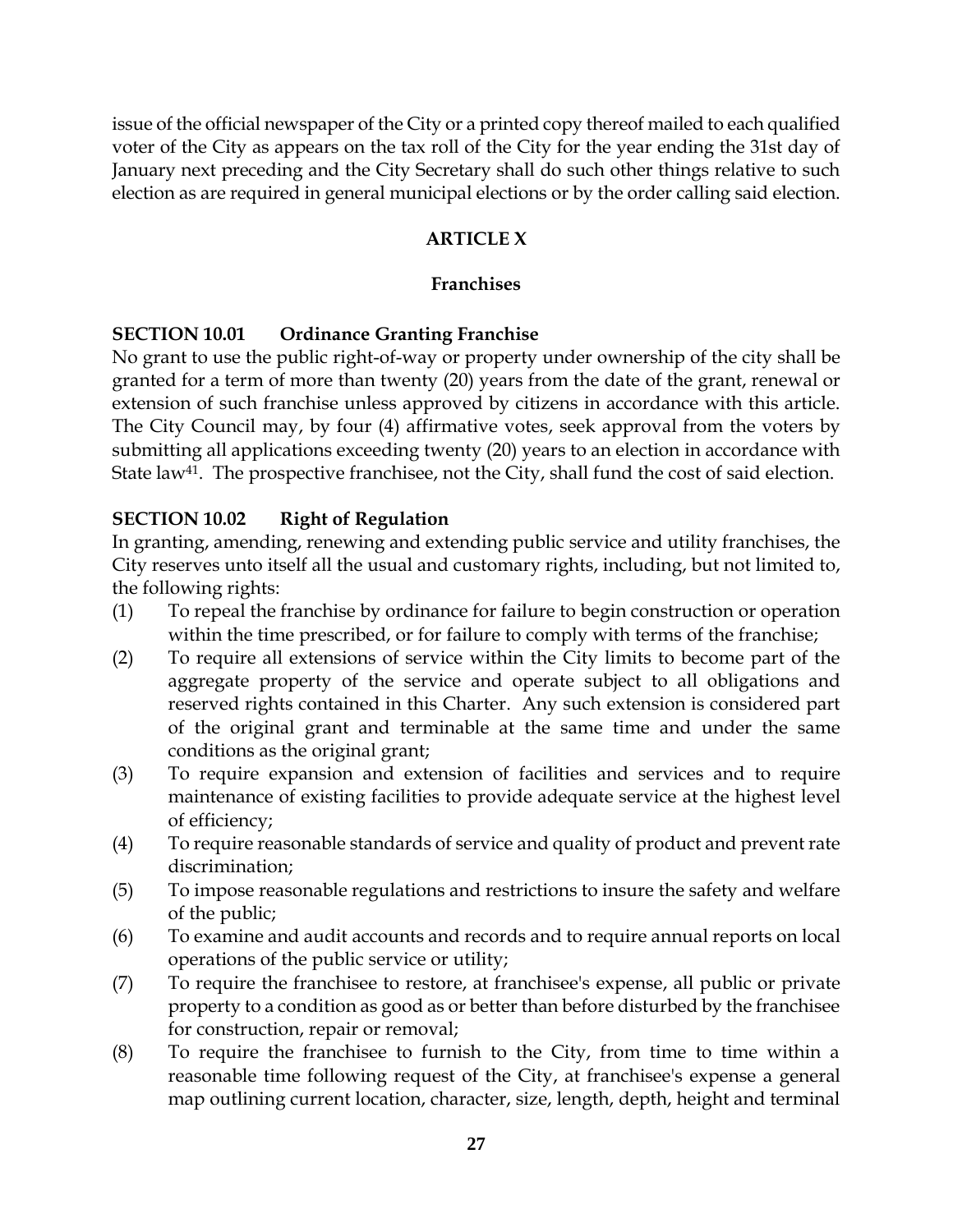of all facilities over and under property within the City and its extraterritorial jurisdiction; and

(9) To require compensation, rent or franchise fees to be paid to the City as may be permitted by the laws of the State.

# **SECTION 10.03 Regulation of Rates**

- (1) The City Council has the power to fix and regulate the rates and charges of all utilities and public services, consistent with State law42.
- (2) Upon receiving written request from a utility or public service requesting a change in rates, or upon a recommendation from the City that rates for services provided by or owned by the City be changed, the City Council shall call a public hearing for consideration of the change.
- (3) The City, public service or utility must show the necessity for the change by any evidence required by the City Council, including but not limited to, the following:
	- (A) Cost of its investment for service to the City;
	- (B) Amount and character of expenses and revenues connected with rendering the service;
	- (C) Copies of any reports or returns filed with any state or federal regulatory agency within the last three (3) years; or
	- (D) Demonstration that the return on investment, if any, is within the state and federal limitations.
- (4) If not satisfied with the sufficiency of evidence, the City Council may hire rate consultants, auditors and attorneys to investigate and, if necessary, litigate requests for rate changes, the expense of which shall be reimbursed to the City by the franchisee.

## **SECTION 10.04 Transfer of Franchise**

No public service or utility franchise is transferable, except with the approval of the City Council. However, the franchisee may pledge franchise assets as security for a valid debt or mortgage.

## **SECTION 10.05 Franchise Value Not to be Allowed**

Franchises granted by the City are of no value in fixing rates and charges for public services or utilities within the City and in determining just compensation to be paid by the City for property which the City may acquire by condemnation or otherwise.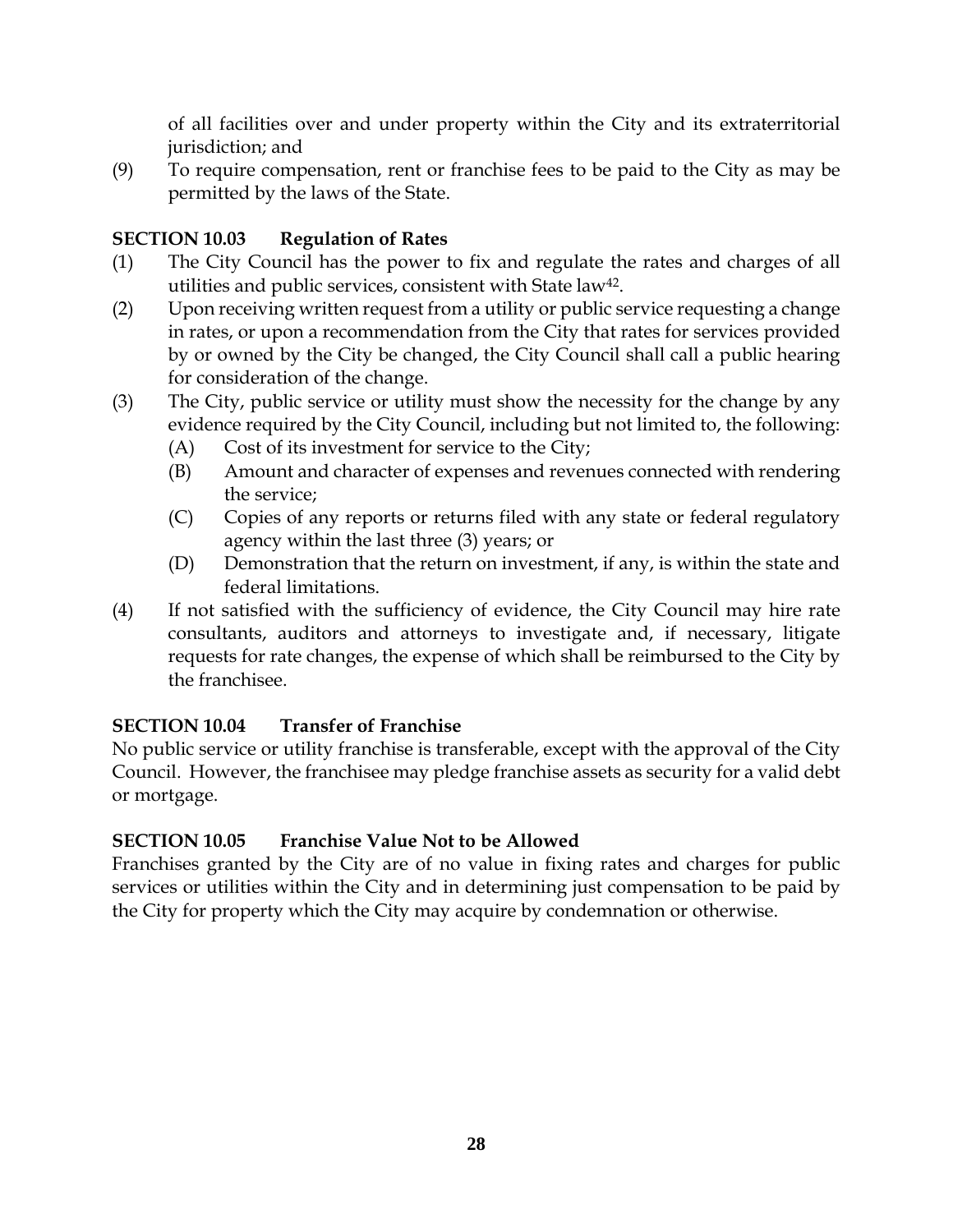## **ARTICLE XI**

#### **Legal Provisions**

#### **SECTION 11.01 Notice of Claim**

The City shall not be held liable on account of any claim for the death of any person or injuries to any person or damage to any property unless the person making such complaint or claiming such damages shall, within ninety (90) days after the time at which it is claimed such damages were inflicted upon such person or property, file with the City a written statement, under oath, stating the nature and character of such damages or injuries, the extent of the same, the place where same happened, the circumstances under which the same happened and the condition causing same, with a detailed statement of each item of damages and the amount thereof, giving a list of any witnesses known by affiant to have seen the accident.

#### **SECTION 11.02 Service of Process Against the City**

All legal process against the City shall be served upon the City Secretary.

#### **SECTION 11.03 Nepotism**

No person within the second degree by affinity or within the third degree by consanguinity to the Mayor or any Councilmember or the City Manager shall be employed by or contracted with the City. This shall not apply to the following:

- (1) Any person employed by the City prior to the person related in the above degree filing to run for elective office or being nominated for an appointment; or
- (2) Any person who is a seasonal employee or intern of the City.

## **SECTION 11.04 Construction of Terms**

The construction of the provisions of this Charter shall comply with the State law<sup>43</sup> as amended.

#### **SECTION 11.05 Charter Deemed Public Act**

This Charter must be deemed a public act and judicial notice shall be taken thereof in all courts.

## **SECTION 11.06 Severability of Portions of Charter**

If any provision of this Charter violates the Constitution of the United States, the Texas Constitution or any statutes of the State, or if any court holds such provisions for naught for any reason, the remaining provisions shall not be affected thereby and shall continue in effect.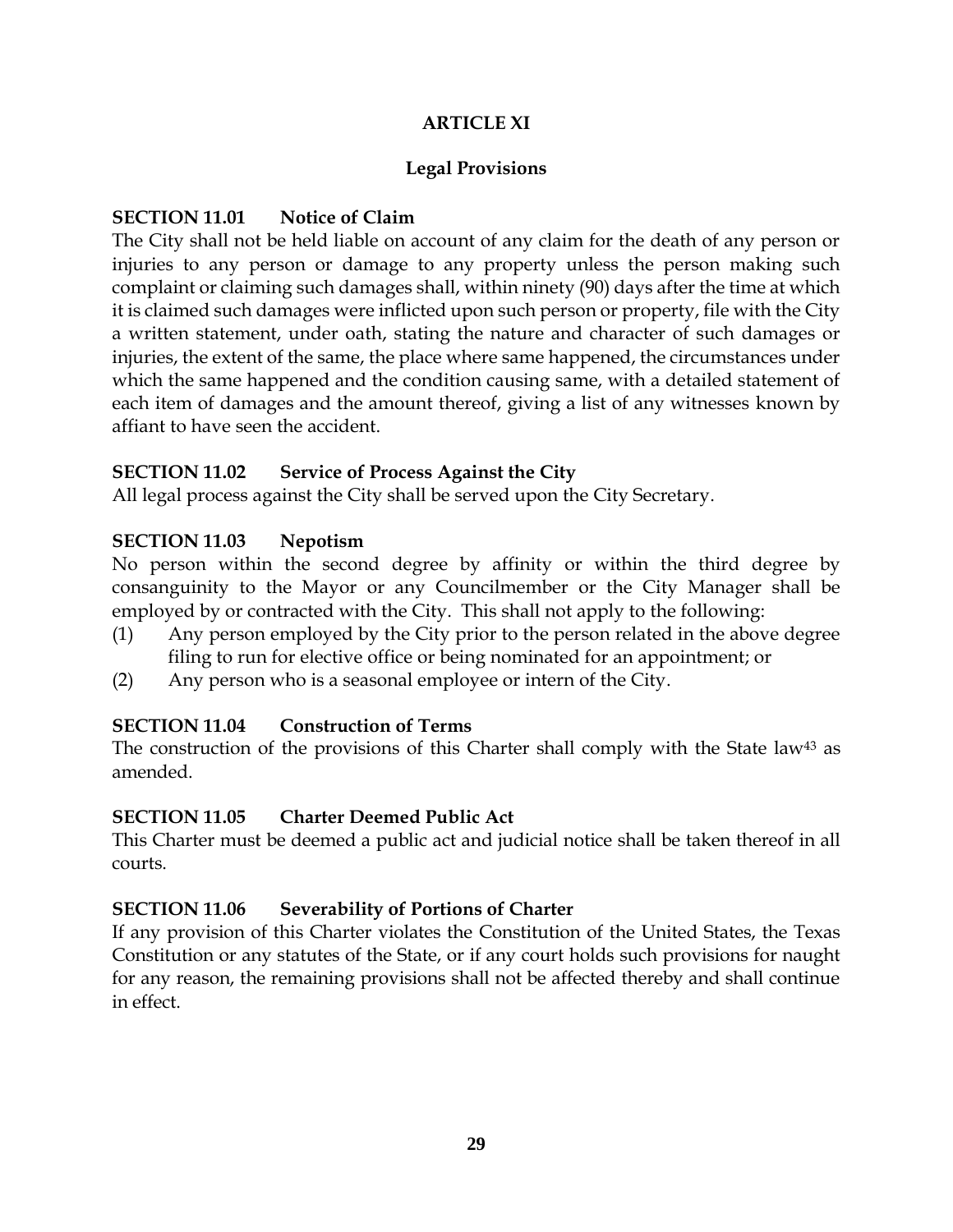#### **ARTICLE XII**

#### **Adoption Of Charter**

#### **SECTION 12.01 Procedure**

- (1) This Charter shall be submitted to the qualified voters of the City for adoption or rejection on January 19, 1980, at which election, if a majority of the qualified voters voting in such election shall vote in favor of the adoption of this Charter, it shall then immediately become the governing law of the City until amended or repealed.
- (2) It being impractical to submit this Charter by sections, it is hereby prescribed that the form of ballot to be used in such election shall be as follows, to-wit:

FOR THE ADOPTION OF THE CHARTER AGAINST THE ADOPTION OF THE CHARTER

(3) The present City Council of the City shall call an election in accordance with the provisions of the general laws of the state governing such elections, and the same shall be conducted and the returns made and results declared as provided by the laws of the State governing municipal elections, and in case a majority of the votes cast at such election shall be in favor of the adoption of such Charter, then an official order shall be entered upon the records of said City by the City Council of Rowlett declaring the same adopted, and the City Secretary shall record at length upon the records of the City, in a separate book to be kept in the City Secretary office for such purpose, such Charter as adopted, and such City Secretary shall furnish to the Mayor a copy of the Charter which copy of the Charter shall be forwarded by the Mayor as soon as practicable, to the Secretary of State under the seal of the City together with a certificate showing the approval of the qualified voters of such Charter.

#### **SECTION 12.02 Amendment of Charter**

Amendments to this Charter may be framed and submitted to the qualified voters of the City as provided by the Texas Constitution and the laws of the State as presently enacted or hereafter amended; but no more often than once every two (2) years, as provided by the laws of the State.

#### **SECTION 12.03 Charter Review Commission**

- (1) Appointment The City Council shall appoint a Charter Review Commission at least once every five (5) years. The Charter Review Commission shall consist of seven (7) citizens of the City.
- (2) Scope The City Council shall determine the scope of the review by the Commission. The Commission shall determine whether the Charter requires revision or amendment. The Commission may request factual information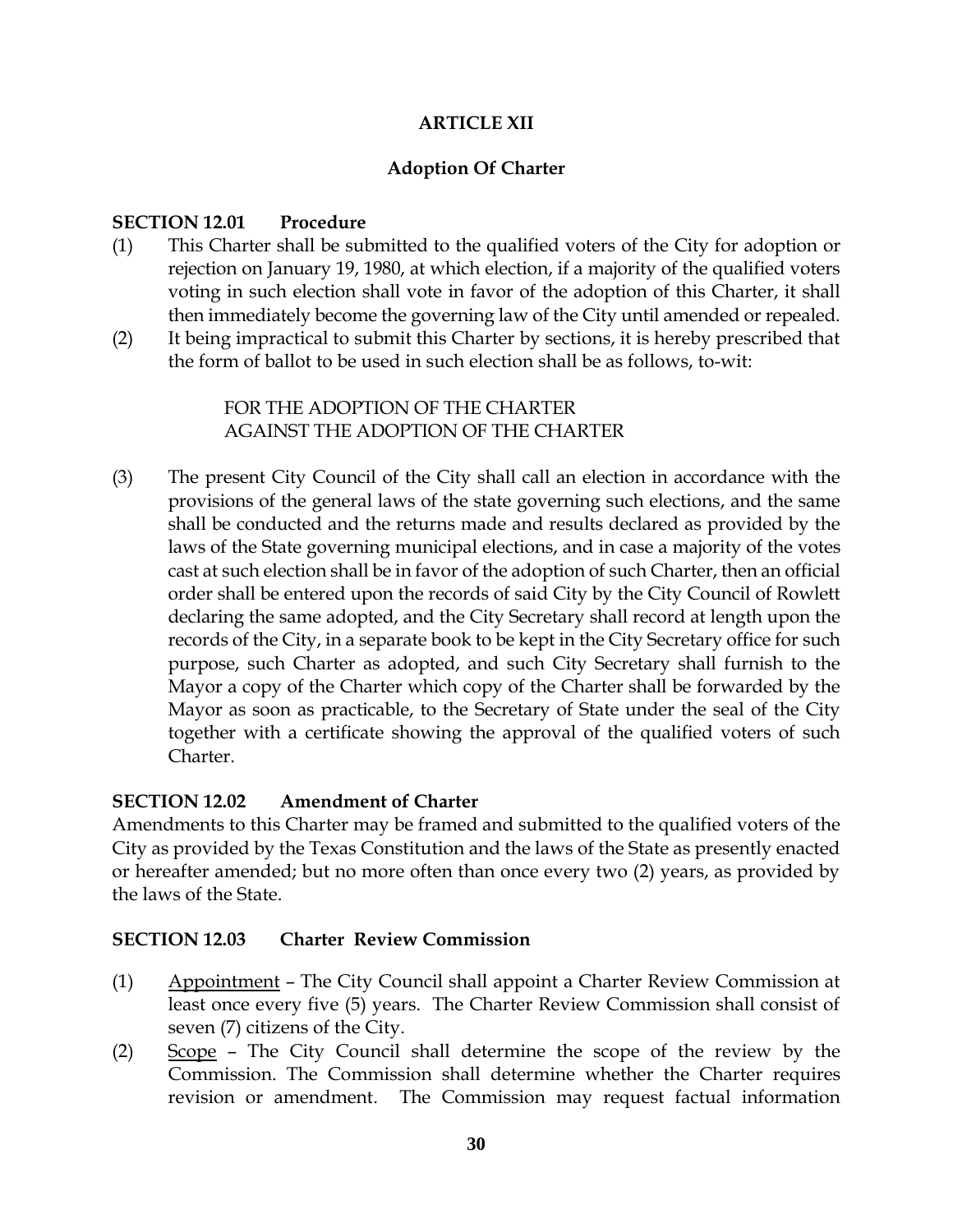concerning the operation of the City and such information may be provided in writing or orally. The Commission may hold public hearings regarding the Charter. The Commission shall make recommendations for changes to the Charter without any consideration of the impact upon staff or cost to the City. The Commission shall report its findings and present its recommendations regarding the Charter to the City Council at a regular or special meeting.

(3) Term – The term of office of the Commission shall be for not more than six (6) months, at the end of which time a report shall be presented to the City Council and all records of proceedings of the Commission shall be filed with the City Secretary and become a public record.

#### **SECTION 12.04 Administrative Amendment**

The City Council may provide by ordinance, after conducting two public hearings, to amend, alter or reformat any provisions and to amend statutory or State law references and/or endnotes of this Charter, but may not in any circumstance substantively change any portion of the same without compliance with State law and this Article. However, the City Council may amend by ordinance, after public hearing, any provision of this Charter to comply with an amendment to state law that renders a charter provision invalid, provided that the Charter amendment shall track as near as possible the language of the amendment to state law.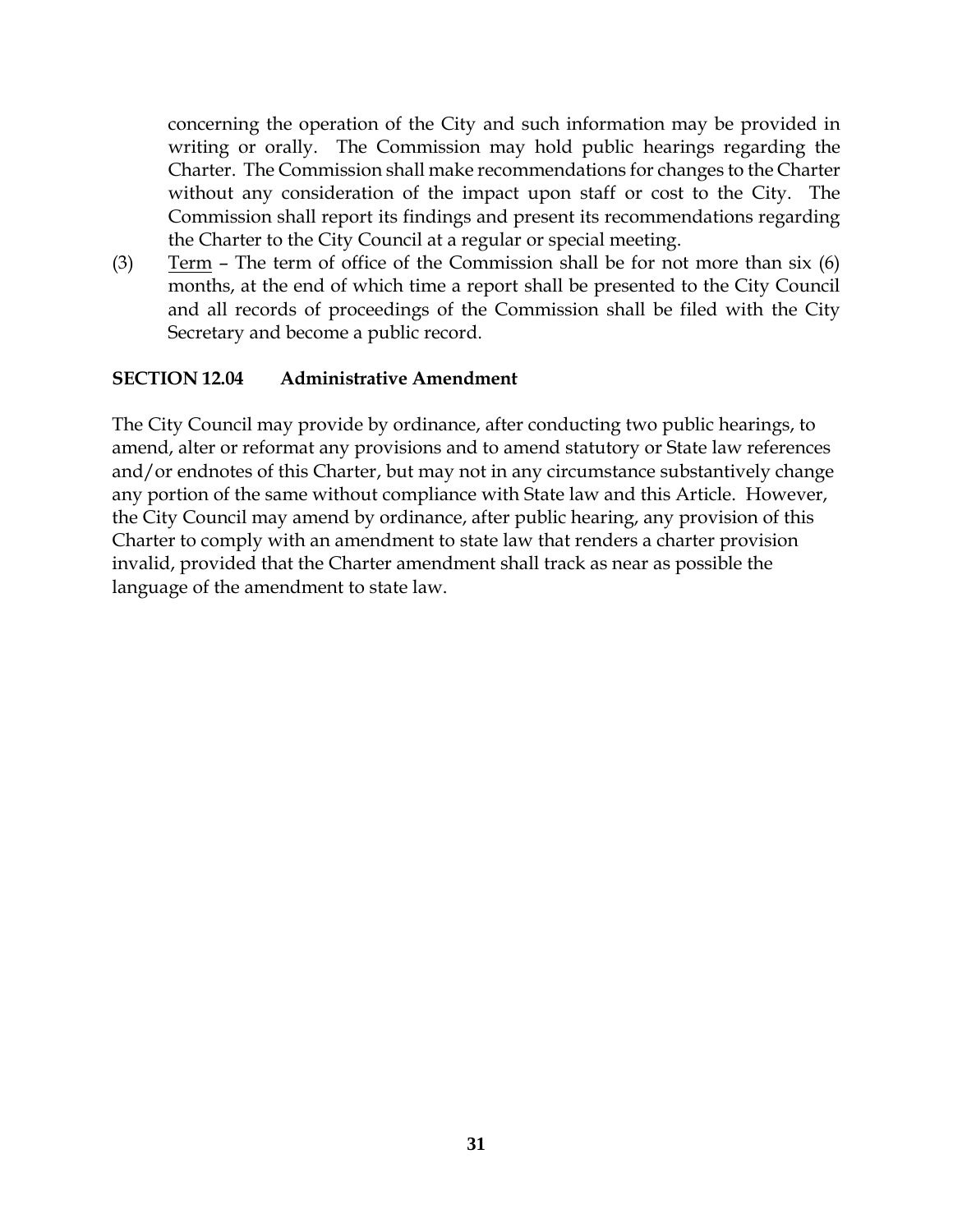#### **INDEX**

absence, 13 acceptance, 13, 17 accommodation, 9 acquisition, 9 administration, 4, 17, 18 Administrative, 31 adoption, 5, 30 affidavit, 16 affidavits, 7 affinity, 30 affix the seal. *See* seal **agency**, 15, 29 agenda, 17 alleys, 7 amend, 5, 31 amended, 16, 22, 23, 30, 31, 36 amendment, 31 amendments, 6, 16 annexation, 5 annexed, 5 appeals, 7 Appeals, 7 appoint, 4, 6, 17, 19, 20, 31 appointed, 6, 7, 11, 12, 13, 17, 18, 20 appointment, 16, 17, 19, 30 Appointment, 17, 19, 20, 31 Appointments, 16 attendance, 6, 14, 15, 23 audit, 21, 28 auditor. *See* city auditor Auditor, 19 audits, 22 authorities, 4, 5 authority, 7, 8, 9, 15, 17, 19 bail, 6 ballot, 10, 11, 13, 30 benefit, 7 benefits, 4, 18, 19 bidding, 8 bodies, 9 body, 4, 5, 10, 12 Body, 10 bond, 12, 21 bonds, 5, 6, 14, 23, 26, 27 Boundaries, 4, 5 boundary, 5 bridges, 7 budget, 5, 15, 18, 19, 22 budgets, 4, 22 buildings, 7, 8 business, 7, 15, 17, 20, 22, 23 candidate, 10, 11, 12 Candidates, 11, 12

canvass, 12 caption, 16 Captions, 16 case, 12, 13, 30 cases, 6, 7, 20 **certificate**, 26, 31 certificates, 7 Charter, 4, 5, 6, 7, 8, 9, 12, 14, 15, 16, 17, 18, 19, 23, 28, 30, 31, 2, 3 Charter Review Commission, 31 Chief, 8, 20 citizen, 15 citizens, 4, 5, 10, 13, 17, 27, 31 city, 4, 9, 17, 27 City Attorney, 20, 26, 27 City Auditor, 19 City Council, 4, 5, 6, 7, 8, 9, 10, 11, 12, 13, 14, 15, 16, 17, 18, 19, 20, 21, 22, 23, 26, 27, 28, 29, 30, 31 City Manager, 4, 7, 16, 17, 18, 19, 22, 30 City map. *See* map City of Rowlett, 4, 6, 1, 36 City Secretary, 5, 11, 16, 19, 22, 26, 27, 29, 31 City Treasurer, 19 Civil, 6 Clerk, 7 clerks, 7 Code, 16, 17, 36 codes, 16 Codification, 16 Collection, 23 commitment, 6 compensation, 8, 9, 14, 15, 18, 19, 20, 28, 29 complaint, 29 complaints, 6 conflict of interest, 17 connections, 9 consanguinity, 30 Constitution, 4, 5, 12, 15, 22, 30, 31, 36 construct, 7, 8 construction, 8, 28, 30 consultants, 29 contempt, 6, 20 contract, 8 Contracts, 8 convictions, 7 corporate, 4, 5, 6 corporation, 7, 8, 10 corporations, 5, 9, 23 **Council**, 4, 5, 12, 13, 14, 15, 16, 17, 18, 19, 20, 21, 22, 23, 26, 27, 30, 31 Councilmember, 10, 11, 12, 13, 14, 17, 30, 1 **Councilmembers**, 10, 12, 13, 14, 15, 23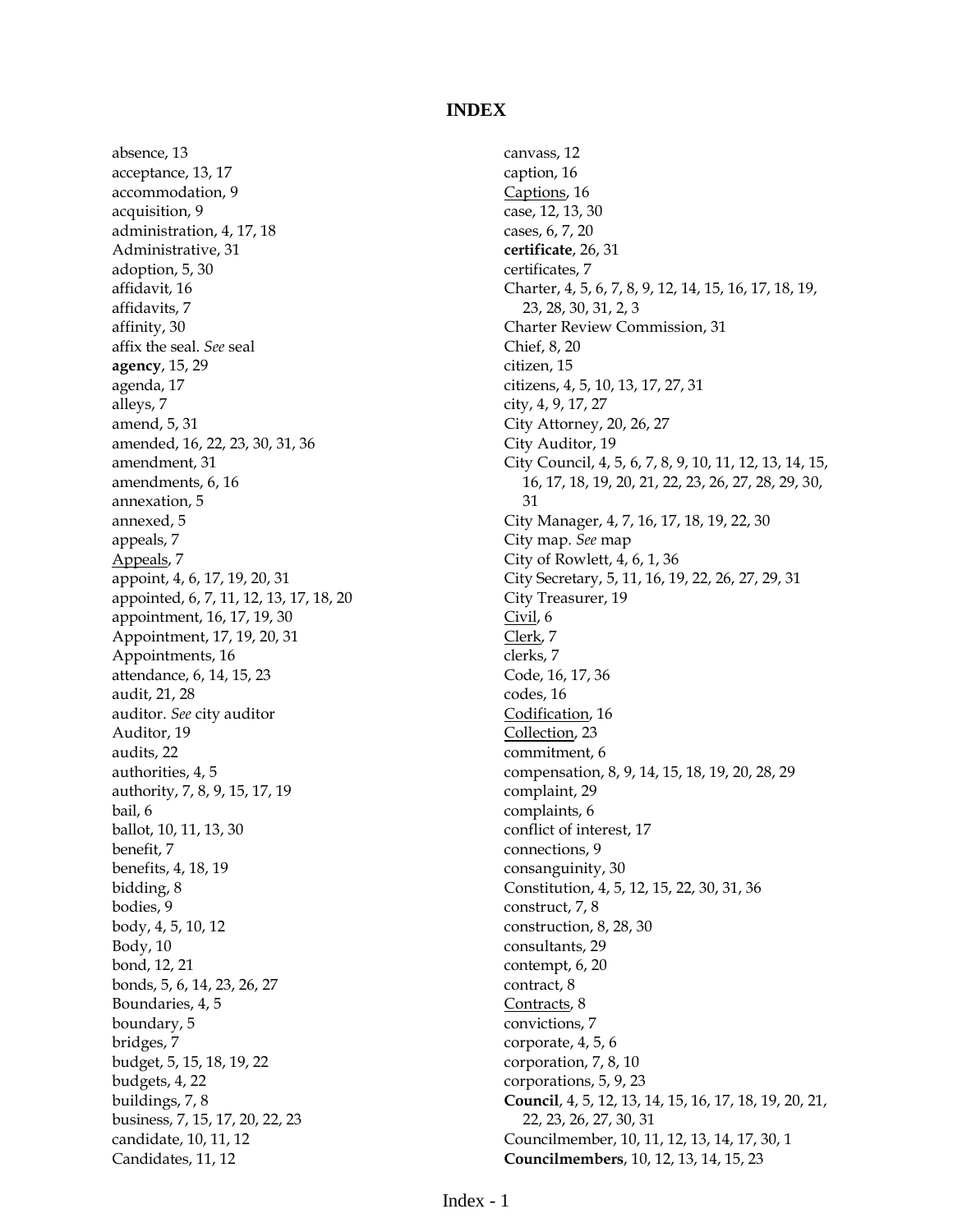Counsel, 20 Court, 6, 7, 20, 36 courts, 6, 7, 12, 30 criminal, 6, 7, 20, 36 damage, 29 damages, 29 date, 11, 13, 16, 27 debt, 8, 29 department, 8, 15 departments, 18, 20, 21 deputies, 7 Deputy, 13 destruction, 8 directors, 21 drainage, 8 drink, 9 **duties**, 4, 5, 8, 14, 18, 19, 21 Duties, 14, 18, 19, 20 duty, 11 early, 27 economic, 4 elected, 4, 10, 11, 13 election, 10, 11, 12, 13, 26, 27, 28, 30 elections, 10, 12, 19, 27, 30 elective, 30 electric, 7 electricity, 8 employed, 11, 17, 30 employment, 12, 21 encroachments, 7 engines, 7 entity, 6, 17 **establish**, 4, 6, 7, 8, 14, 17 established, 4, 6, 22 establishing, 8, 9 Establishment, 6 Ethics, 17 execute, 18 **execution**, 4, 21 expenditures, 17, 22 **expense**, 7, 28, 29 **expenses**, 14, 29 facilities, 8, 28 facility, 8 fares, 8 fee, 7 fees, 23, 28 felony, 13 fine, 6, 16 fines, 6, 7, 17, 23 Fire, 8 fiscal, 15, 21, 22 fix, 5, 7, 9, 15, 19, 23, 28 food, 9

forfeit, 12 forfeited, 13 forfeiture, 16 forfeitures, 23 Franchise, 27, 29 franchises, 22, 23, 28 fund, 7, 28 funds, 8, 23 gas, 8 **general**, 7, 11, 16, 17, 22, 23, 27, 28, 30 gifts, 17 government, 4, 6 Government, 4, 36 governmental, 6 ground, 8, 9 grounds, 9 **health**, 4, 6, 8, 9, 10, 13 Health, 9, 36 health and safety, 4 hearing, 7, 28 hearings, 19, 22, 31 **Home Rule**, 4, 7, 1 Home Rule Charter, 4, 1 homestead, 23 hotel, 9 immunities, 4, 5 indebtedness, 5, 23, 27 information, 17, 18, 19, 31 inhabitants, 5, 6, 8, 9 interest, 8, 17, 22, 23 judge, 6, 12, 20 judges, 20 judicial, 16, 30 juries, 6 jurisdiction, 6, 22, 28 Lake Ray Hubbard, 6, 36 law, 5, 6, 7, 8, 9, 11, 12, 13, 14, 15, 16, 17, 19, 20, 21, 22, 23, 28, 30, 31 laws, 4, 7, 12, 13, 14, 15, 18, 19, 22, 23, 27, 28, 30, 31 lease, 7, 8, 9 legal, 5, 13, 20, 26, 27, 29 Legislation, 26 legislature, 6 liability, 9 license, 7, 9, 23 licensed, 20 **lien**, 9, 22 liens, 20 life, 6 limit, 22 limitation, 8 **limitations**, 4, 29 limits, 4, 5, 6, 7, 8, 9, 10, 22, 28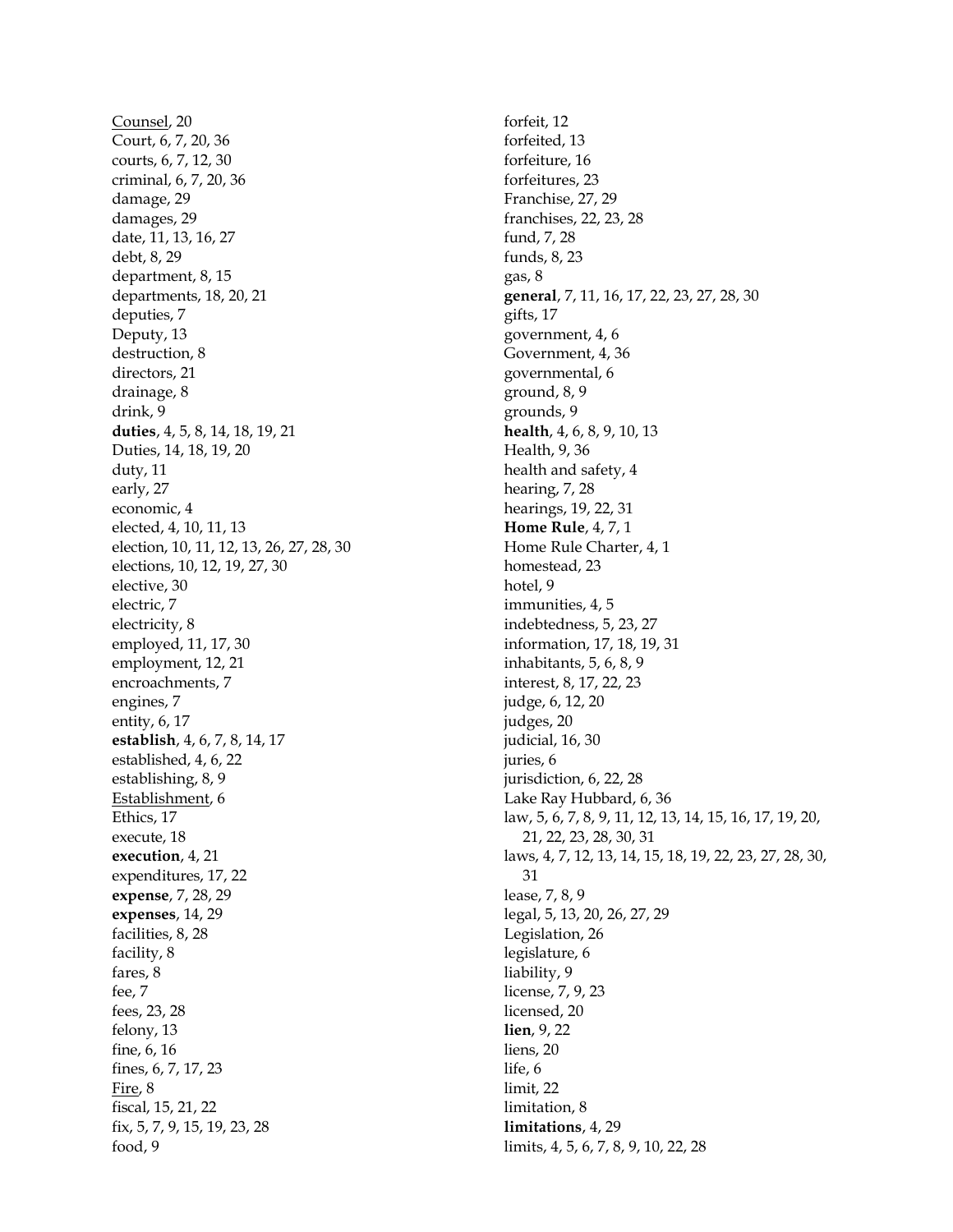litigation, 20 LOCAL, 36 magistrate, 6 majority, 11, 13, 15, 26, 27, 30 Manager. *See* City Manager map, 4, 5, 9, 28 maximum, 6 Mayor, 10, 11, 12, 13, 14, 15, 17, 30, 31, 1 meeting, 13, 15, 16, 17, 18, 22, 23, 31 meetings, 13, 14, 15, 18, 19 member, 11, 12, 13, 16 members, 5, 8, 10, 12, 13, 15, 16 Minutes, 15 money, 5, 23, 26, 27 monies, 21 municipal, 4, 5, 6, 7, 11, 12, 15, 19, 26, 27, 30 Municipal Court, 6, 7, 20 municipality, 8 natural, 8 Nepotism, 30 newspaper, 16, 27 notice, 15, 19, 26, 30 nuisances, 6, 9 oath, 12, 26, 29 oaths, 7, 16 **of the City**, 4, 5, 6, 7, 8, 9, 10, 11, 12, 13, 14, 15, 16, 17, 18, 19, 20, 21, 22, 24, 26, 27, 28, 29, 30, 31, 1, 36 offense, 6 offenses, 6 office, 10, 11, 12, 13, 14, 15, 16, 17, 19, 21, 30, 31, 1 officer, 13, 15, 16, 17 officers, 4, 10, 12, 15, 18, 20, 22 offices, 12, 13, 17, 18 oil, 8 **order**, 4, 6, 11, 14, 26, 27, 30 orders, 16 ordinance, 5, 6, 7, 8, 9, 14, 15, 16, 17, 18, 19, 20, 23, 26, 27, 28, 31 ordinances, 5, 6, 9, 12, 14, 15, 16, 18, 19, 20, 27 own real estate, 7 owner, 9, 36 owners, 9 ownership, 27, 36 parks, 7, 8, 9 payment, 6, 10, 22, 23 penalties, 9, 10, 17, 22, 23 penalty, 16 percentage, 5 personal property, 22 petition, 5, 11, 26, 27 petitions, 11, 27 police, 6, 8, 9, 14 policies, 4, 14

policy, 14, 15 politic, 4, 5 political, 4, 17 political subdivision, 4 power, 5, 6, 7, 8, 9, 10, 15, 20, 22, 23, 27, 28 **powers**, 4, 5, 6, 7, 10, 14 Powers, 5, 7, 22 practice, 7 PREAMBLE, 4 preserve, 6 preserved, 11 Prevention, 8 **privileges**, 4, 5, 22 pro rata, 5 Process, 29 processes, 7 property, 5, 6, 7, 9, 22, 23, 27, 28, 29, 36 prosecutions, 6 provision, 15, 17, 30 **provisions**, 4, 6, 9, 10, 12, 14, 16, 21, 23, 30, 31 public, 7, 8, 9, 11, 15, 16, 17, 18, 19, 21, 23, 27, 28, 29, 30, 31 Public Comment, 17 Publication, 16, 27 punishment, 6 Qualification, 10 qualifications, 11, 12, 19 quorum, 13, 15 railroad, 7 Railroads, 7 rate, 28, 29 Rates, 28 Real Estate, 7 Recall, 24 recommend, 18, 19 recommendation, 28 recommendations, 18, 19, 22, 31 record, 15, 19, 22, 31 recorded, 4, 15 records, 18, 19, 28, 30, 31 Referendum, 26, 27 **registration**, 26 regular, 11, 12, 13, 14, 15, 16, 17, 22, 23, 26, 27, 31 regulate, 7, 8, 9, 28 regulatory, 7, 17, 29 removal, 8, 28 remove, 6, 18 removed, 18, 19, 20, 1 Repeal, 27 repealed, 16, 27, 30 report, 14, 22, 31 reports, 18, 28, 29 **residence**, 26 resident, 17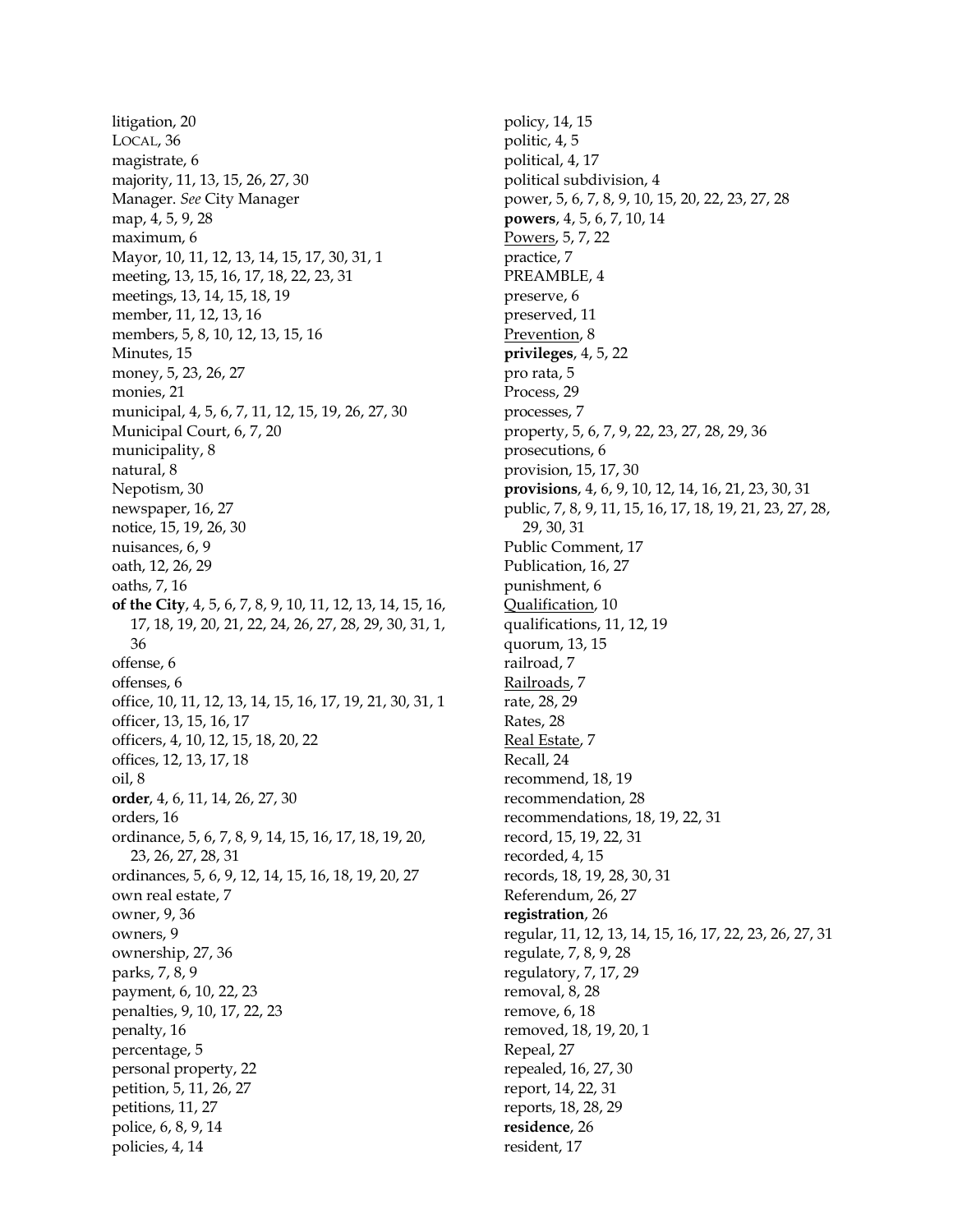resignation, 13 resolution, 6, 14, 15, 16, 18, 20 revenue, 23 revenues, 29 review, 12, 15, 31 right, 7, 9, 18, 20, 23, 27 right-of-way, 7, 9, 27 **rights**, 4, 5, 7, 11, 13, 14, 28 Rights-Of-Way, 7 **Rowlett**, 4, 30 rule, 5 rules, 6, 7, 9, 10, 15, 36 Rules, 6, 15 runoff, 11 safety, 8, 9, 13, 28 salary, 8, 18, 19, 20 sanitary, 8, 9 seal, 7, 19, 31 seal of the City, 19 security, 6, 29 self-government. *See* government, *See* government service, 6, 8, 28, 29 Service, 29 services, 7, 8, 9, 16, 28, 29 sewer, 8, 9 sidewalk, 7 sidewalks, 7 **signer**, 26 signers, 11, 26 special counsel, 20 Special Election. *See* election speed, 7 square, 1 squares, 7 staff, 8, 19, 31 **State**, 4, 5, 6, 7, 8, 9, 11, 12, 13, 14, 15, 16, 19, 20, 21, 22, 23, 27, 28, 30, 31 **State of Texas**, 4, 27 statutes, 4, 5 street, 7, 9 streets, 7 subdivision, 9 **subject**, 4, 8, 12, 16, 23, 28 subjects, 6, 17

subordinates, 16 sufferance, 7 suit, 16 supplies, 8 supply, 9 surety bond. *See* bond Take-Line, 6 tax, 5, 22, 23, 26, 27 tax rolls, 5 Taxation, 22 taxes, 5, 10, 20, 22, 23 term, 6, 10, 11, 13, 20, 27, 31 terms, 8, 10, 14, 17, 20, 22, 23, 28 territorial, 6 territory, 5, 22 **Texas Constitution**, 4, 5, 30 thoroughfares, 7 title, 7, 16 tracks, 7 Transportation, 8, 36 Treasurer. *See* City Treasurer Underground, 8 unexpired, 13 utilities, 7, 8, 28, 29 utility, 7, 8, 28, 29 vacancies, 12, 13 vacancy, 10, 13 vacate, 7 vacated, 12, 13 vacates, 10 value, 5, 17, 22, 29 vehicle, 7, 9 Vehicles, 7 vote, 5, 11, 13, 15, 17, 23, 26, 27, 30, 1 voter, 8, 10, 26, 27 voters, 10, 11, 13, 26, 27, 30, 31 votes, 11, 17, 18, 19, 20, 26, 27, 30 voting, 14, 27, 30 warrants, 5, 24 water, 6, 8, 9 watersheds, 9 waterways, 9 welfare, 4, 8, 9, 13, 28 witnesses, 6, 29 zone, 9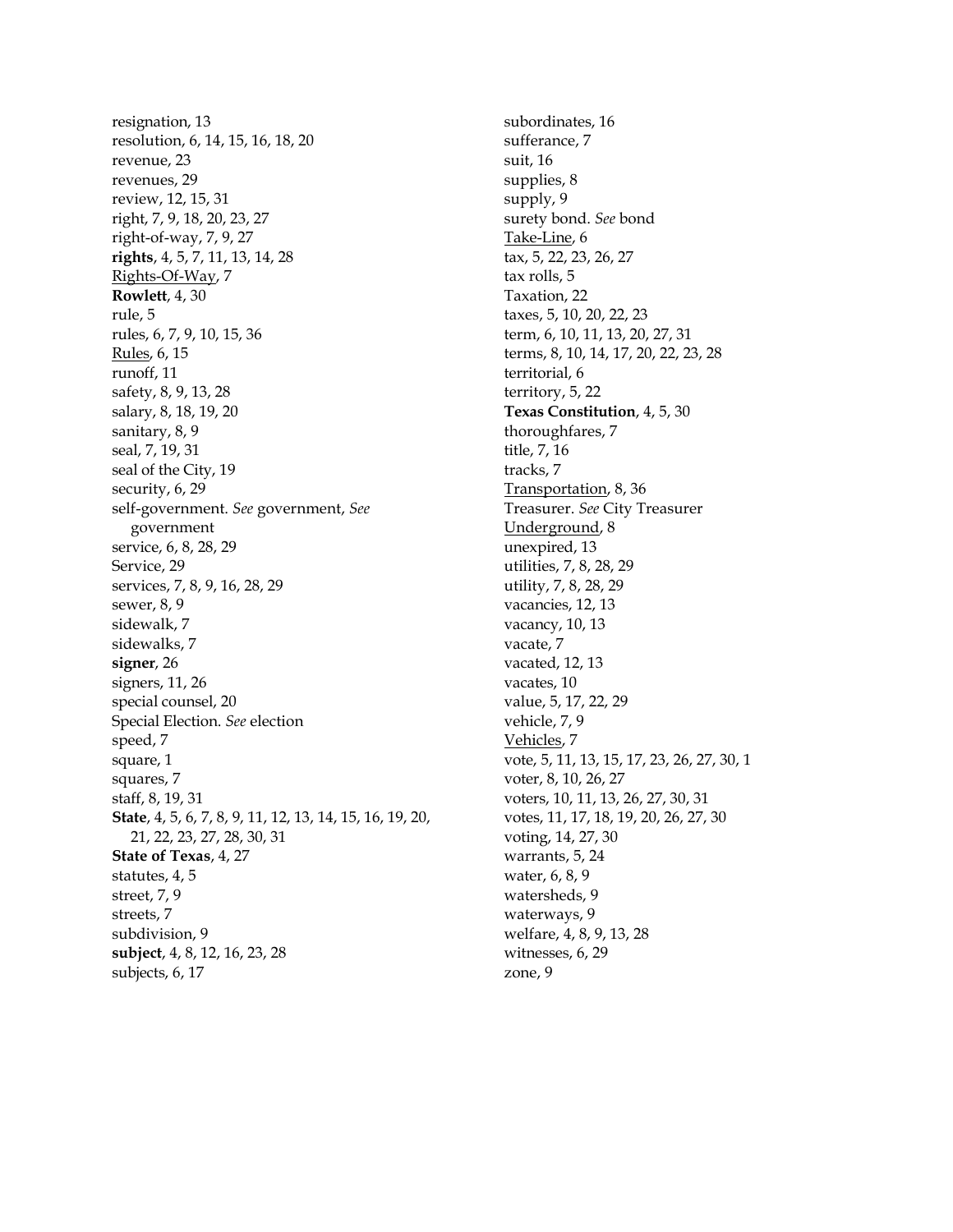#### **Appendix "A" RECALL PETITION**

*We, the undersigned qualified voters of the City of Rowlett, Texas, hereby demand that the question of removing \_\_\_\_\_\_\_\_\_\_\_\_ from the City Council be submitted to a vote of the qualified voters of the City of Rowlett based upon the following grounds:* 

| PRINTED | VOTER                          | ADDRESS | COUNTY | DATE OF | <i>SIGNATURE</i> |
|---------|--------------------------------|---------|--------|---------|------------------|
| NAME.   | <i>REGISTRATION</i><br>NUMBER* |         |        | BIRTH*  |                  |

<u> 1989 - Johann Stoff, amerikansk politiker (d. 1989)</u>

*\* Either the Voter Registration Number or the Date of Birth must be included.* 

*STATE OF TEXAS COUNTY OF \_\_\_\_\_\_\_\_\_\_\_\_* 

*BEFORE ME, the undersigned authority, personally appeared \_\_\_\_\_\_\_\_\_\_\_\_ who, after being duly sworn, deposes and says that he/she is the circulator of the foregoing petition paper and that the signatures appended thereto were made in his/her presence and are genuine signatures of the persons whose names they purport to be.* 

*SUBSCRIBED AND SWORN TO BEFORE ME, this the \_\_\_ day of \_\_\_\_\_\_\_\_\_\_, 20\_\_\_\_\_.* 

*Notary Public in and for \_\_\_\_\_\_\_\_\_\_\_\_\_ County, Texas*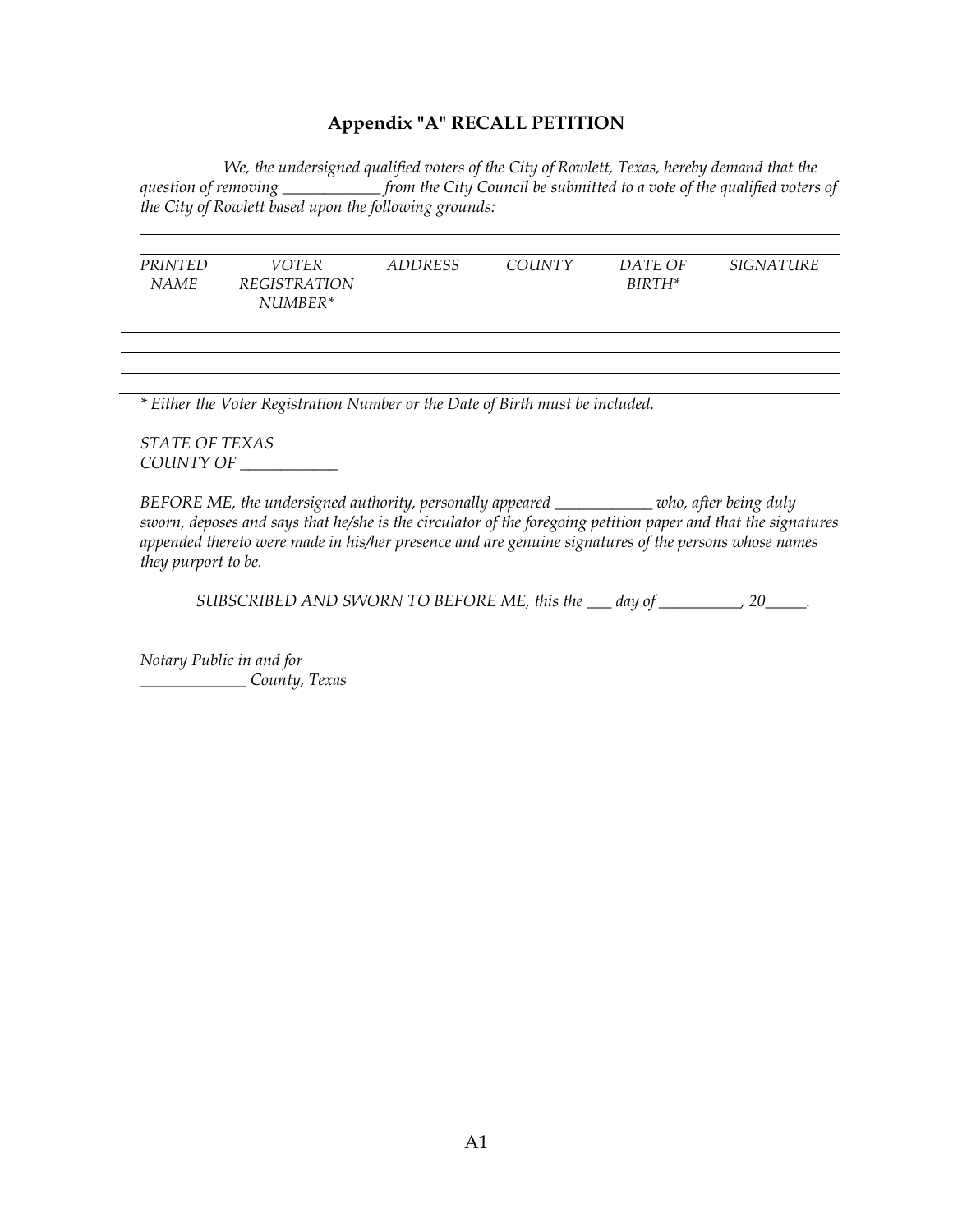# **Appendix "B" BALLOT**

## PROPOSITION

(Place an "X" in the square beside the statement indicating the way you wish to vote.)

| <b>FOR RECALL</b> | Shall | be removed                                    |
|-------------------|-------|-----------------------------------------------|
|                   |       | by recall from his/her office as (Mayor or    |
|                   |       | Councilmember) of the City of Rowlett, Texas? |

AGAINST RECALL

CANDIDATES (Vote for One)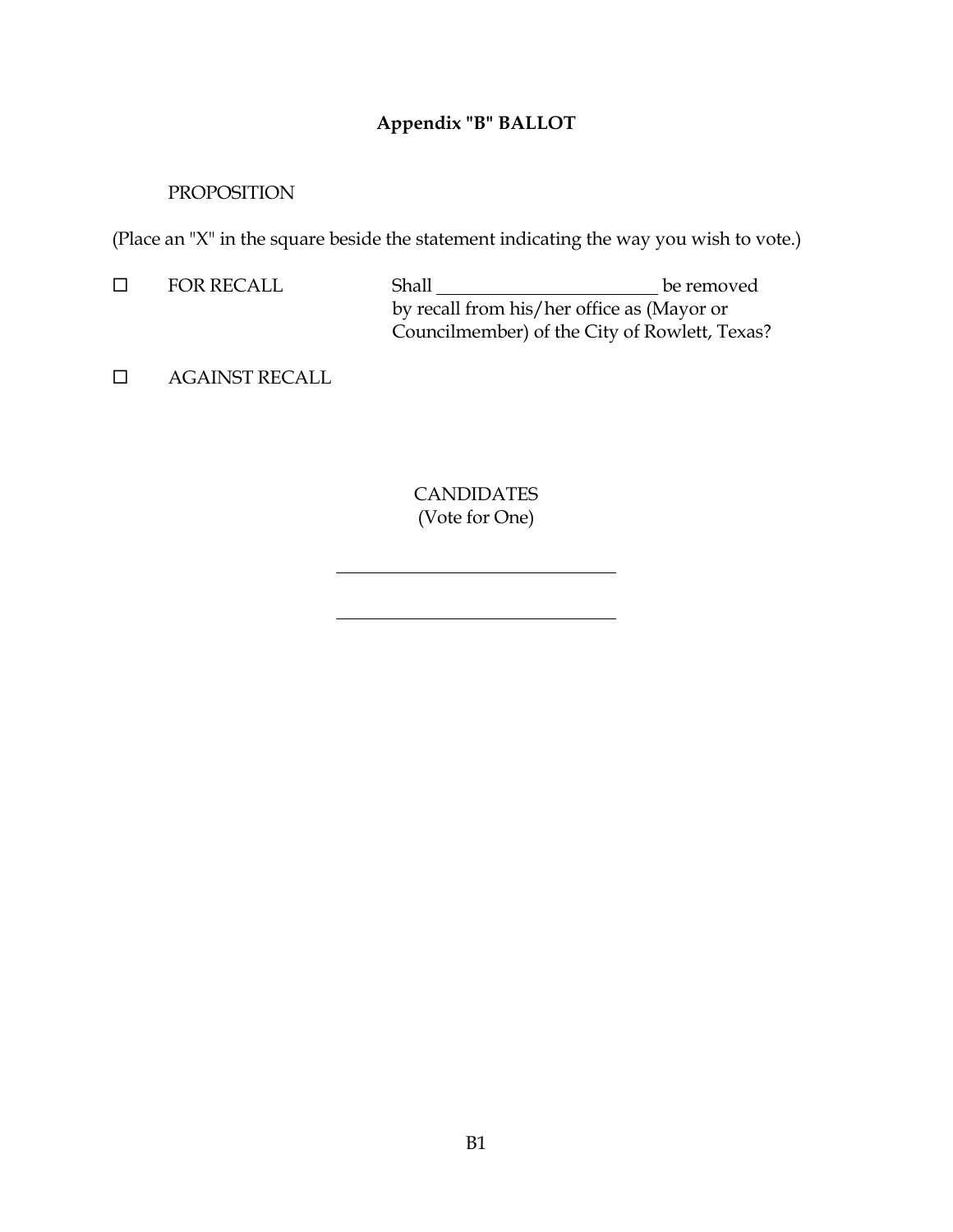# **Appendix "C" ORIGINAL CHARTER SIGNATURES**

(The page will have the original signatures from the First Home Rule Charter Commission)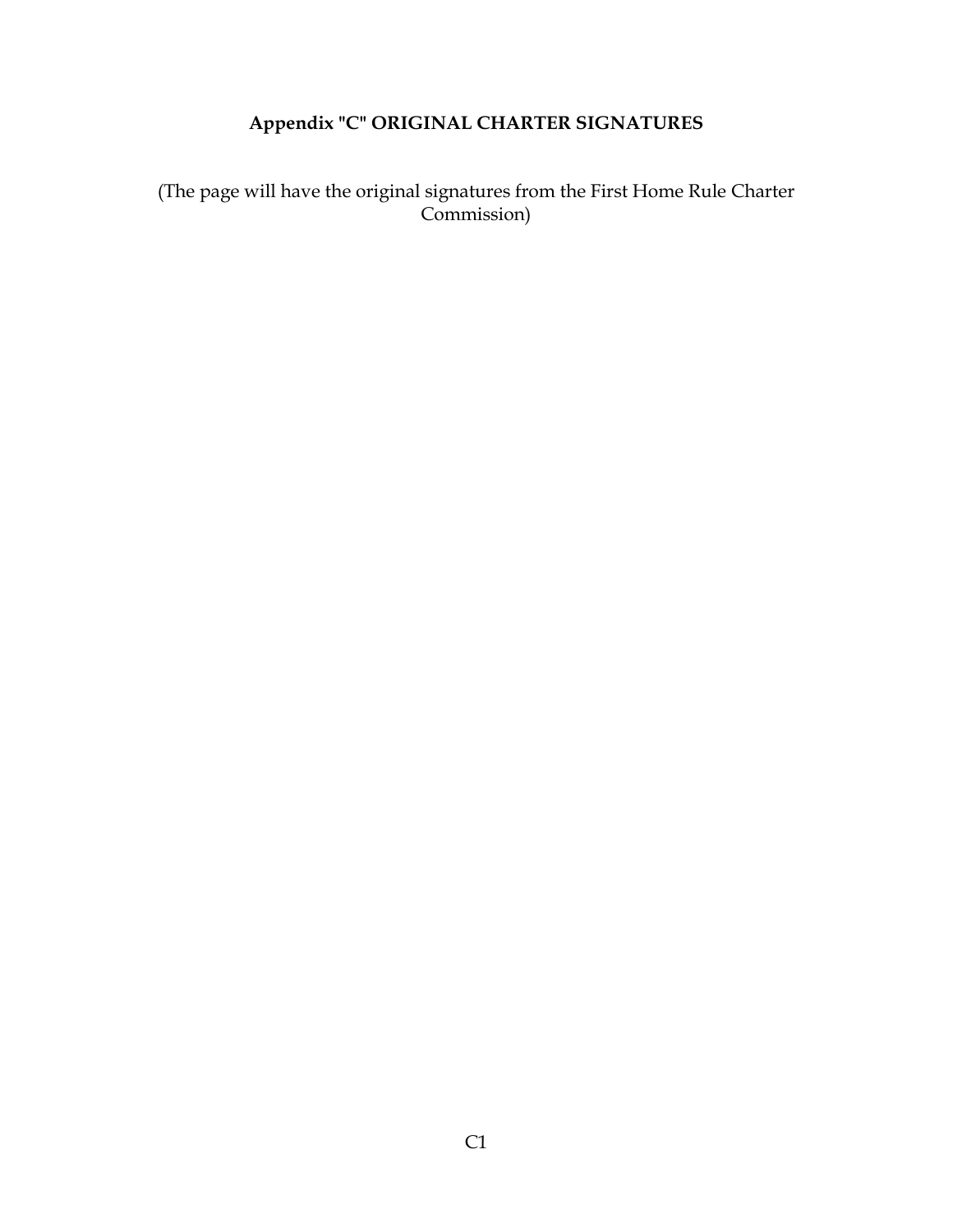#### **Appendix "D" PAST COMMISSION AND COMMITTEES**

FIRST HOME RULE CHARTER COMMISSION FOR THE CITY OF ROWLETT, TEXAS

**December 6, 1979**

**John Wells, Chairman of the Charter Commission Harold Chenault, Secretary of the Charter Commission**

**J. T. Cook Malvern Kennemer Bill Coyle Dorothy Kiesler Armond Gentry Ray Kneggs, Sr. Earl Hammond Jim McNair W. R. "Shorty" Johnson Vernon Schrade** 

**Bill Bean Orvil Jones, Sr.**

#### FIRST CHARTER REVISION COMMITTEE

#### **April 2, 1983**

**John Crable Robert Powell Jimmy Turman Wayne Carnes Dave Hawkins Jim McNair Mike McCallum**

#### SECOND CHARTER REVISION COMMITTEE

**May 7, 1988**

**Billy Armstrong M. E. (Bill) Bean Wayne Carnes Jay Durkin Tom Hilliard Leonard Prince Janis Richardson**

#### THIRD CHARTER REVISION COMMITTEE

May 4, 1991

#### **John Schroy, Chairman of the Charter Committee**

**Jade Browning Dr. Brad Daniels David Johnson Diane Ross-Rahm K. C. Wiles Al Wilkinson**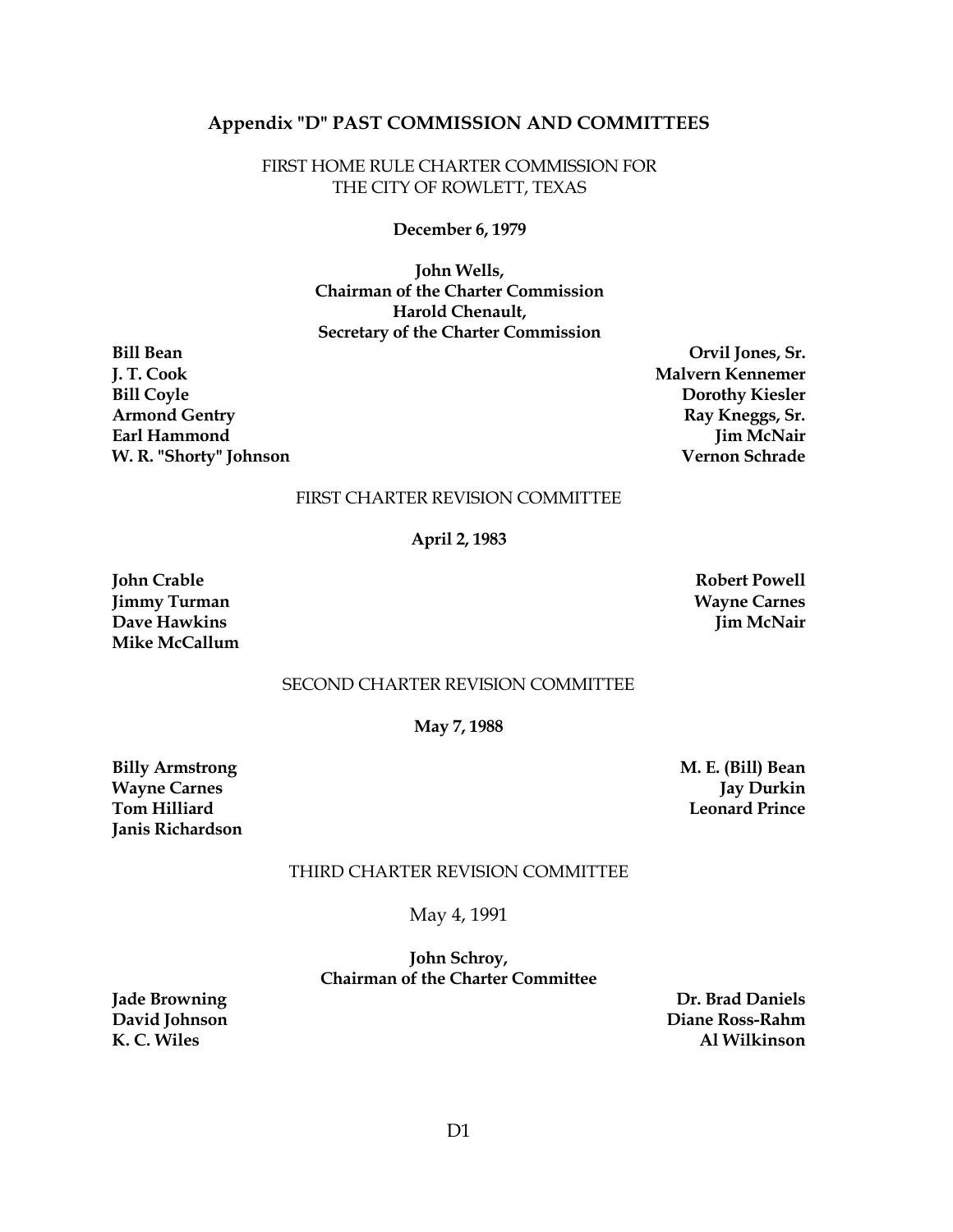#### FOURTH CHARTER REVISION COMMITTEE

May 3, 2003

**Councilmember Stanton Foerster, Chairman of the Charter Committee**

**Richard S. Huff Ann Kilpatrick Jeffrey C. Mateer Jeffrey Sheldon**

**Hector Collazo, Jr. Suzan Fulton**

#### FIFTH CHARTER REVISION COMMITTEE

November 4, 2008

**Jeffrey Sheldon, Chairman of the Charter Committee Cindy Rushing – Council Liaison**

**Scott Airitam Brent Hutson William Barber Roger Tomberlin Donna Davis Bobby Wright**

#### SIXTH CHARTER REVISION COMMITTEE

May 11, 2013

**Dr. Michael Lucas, Chairman of the Charter Committee Donna Davis – Council Liaison**

**Tammy Dana-Bashian Brownie Sherrill Mick Donnelly David Jenkins Whitney Laning Kevin Lawson Pamela Liston Susie Quinn Jeffrey Sheldon**

#### SEVENTH CHARTER REVISION COMMITTEE

May 7, 2016

**Whitney Laning, Chairman of the Charter Committee Debby Bobbitt – Council Liaison**

**Deb Shinder Ray Kneggs Martha Brown Bruce Mahnken Leisa Oleson Peebles Dan Pence Pamela Liston Thomas Finney**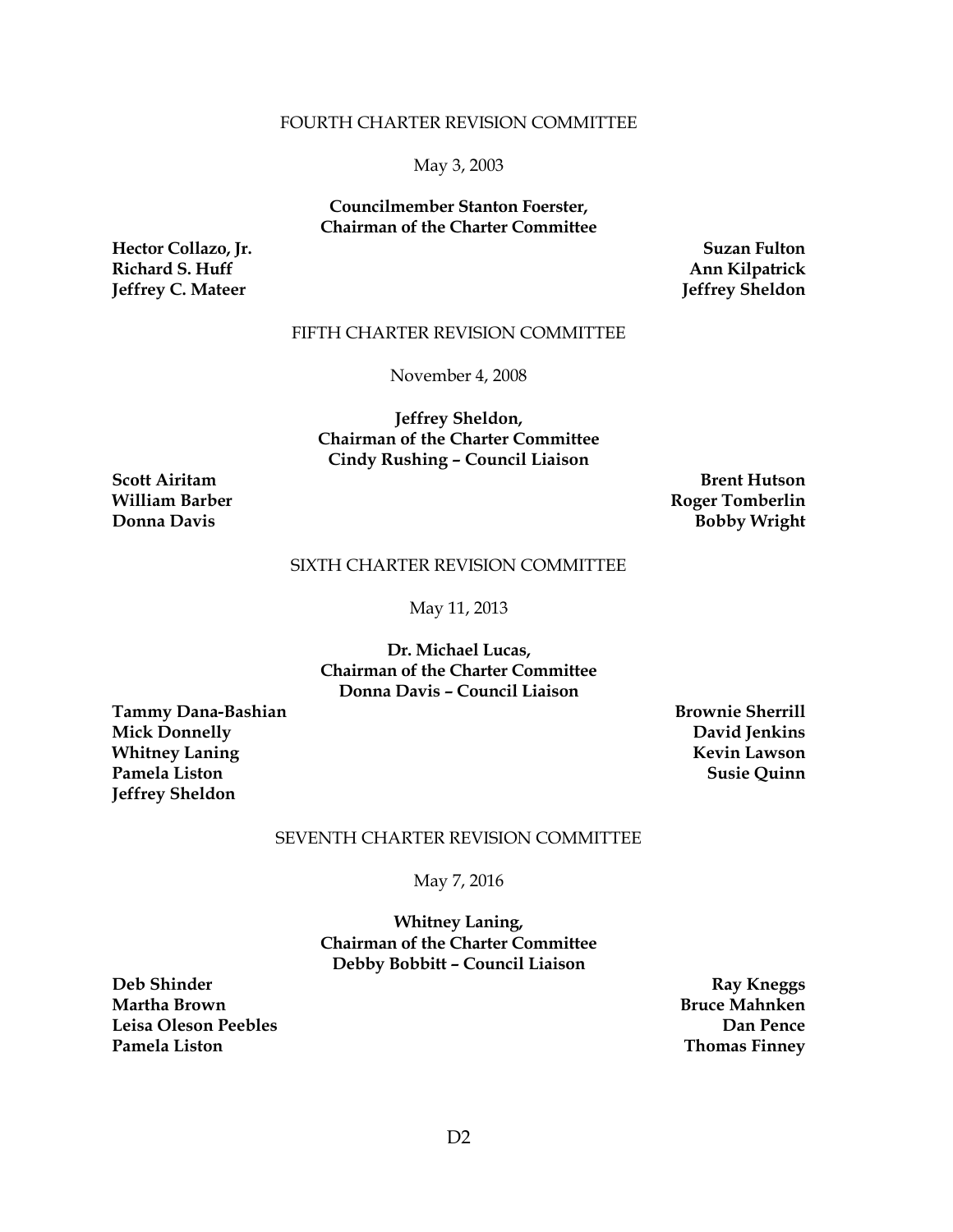#### EIGHTH CHARTER REVISION COMMITTEE

May 1, 2021

**Jeff Winget, Chairman of the Charter Committee Martha Brown, Pamela Bell – Council Liaisons**

**Rick Sheffield**

**Deborah Crosby Erik Ernst Brian Galuardi Richard Kull Kellie McKee Becky Sebastian**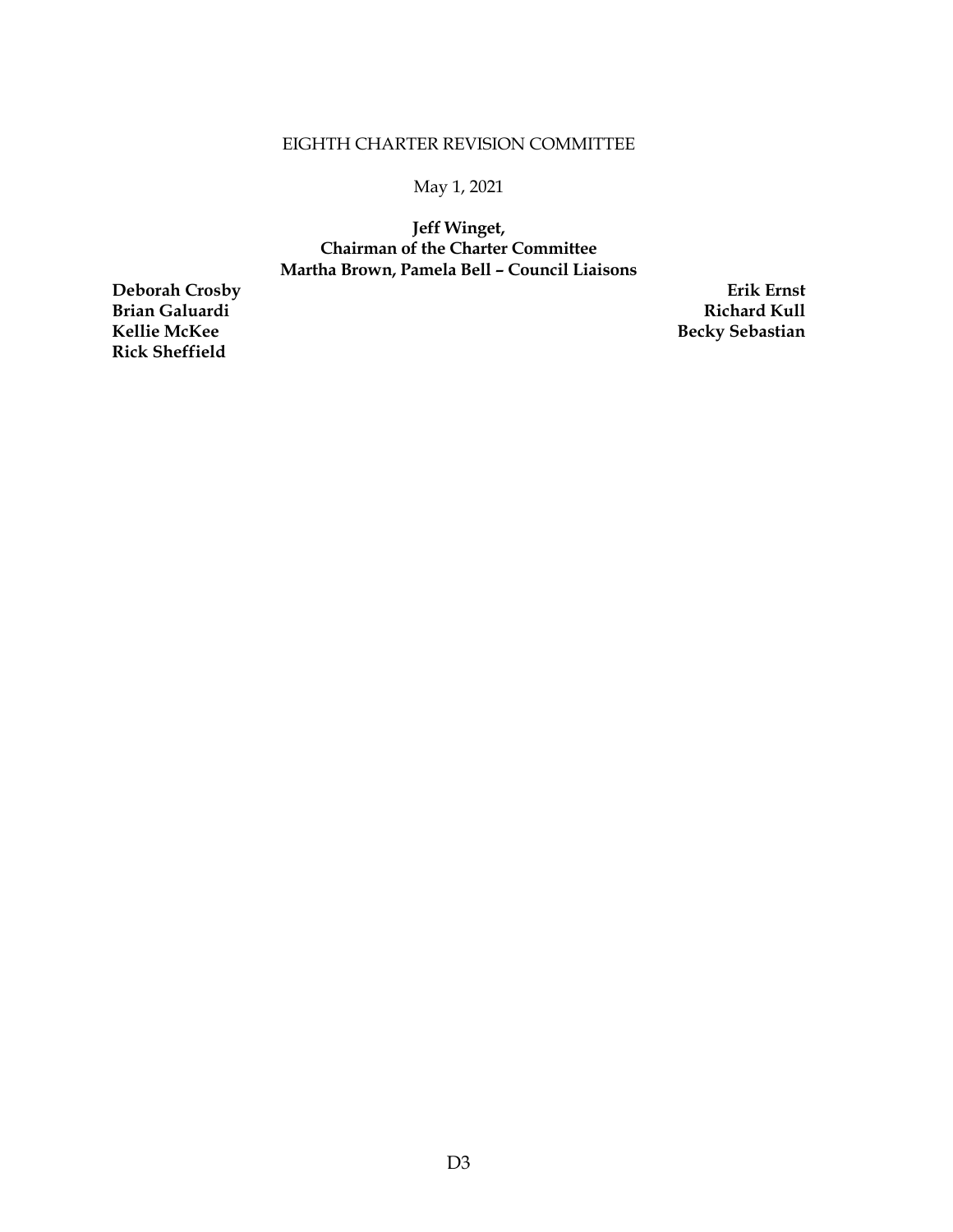The take-line is the area applicable to a property owner whose property is adjacent to the Lake Ray Hubbard Reservoir and the City of Dallas area at elevation  $435.5$  feet above mean sea level. Such property is under the ownership of the City of Dallas and has been leased to the City of Rowlett.

TEXAS TRANSPORTATION CODE

TEXAS UTILITY CODE

§ 252; § 273, TEXAS LOCAL GOVERNMENT CODE

art. III, § 5, TEXAS CONSTITUTION

 Chapter 252, TEXAS LOCAL GOVERNMENT CODE, as amended, which is applicable to cities and towns, are hereby adopted by the City.

Chapters 211, 212 and 213, TEXAS LOCAL GOVERNMENT CODE, as amended

§ 41.001, TEXAS LOCAL GOVERNMENT CODE

CHAPTER 54, TEXAS LOCAL GOVERNMENT CODE

Ch. 143, TEXAS ELECTION CODE

TEXAS ELECTION CODE

TEXAS ELECTION CODE

TEXAS ELECTION CODE

Ch. 41, TEXAS ELECTION CODE

art. 11, § 5, TEXAS CONSTITUTION

TEXAS HEALTH & SAFETY CODE

§ 551.001 *et seq.,* TEXAS GOVERNMENT CODE

§ 551.001 *et seq.*, TEXAS GOVERNMENT CODE

§ 551.001 *et seq.,* TEXAS GOVERNMENT CODE

§ 551.001 *et seq.,* TEXAS GOVERNMENT CODE

§ 551.001 *et seq.,* TEXAS GOVERNMENT CODE

§ 25.001 *et seq.*, TEXAS GOVERNMENT CODE

§ 25.25, TEXAS TAX CODE

§ 25.25, TEXAS TAX CODE

TEXAS TAX CODE

TEXAS TAX CODE

Chapter 105, TEXAS LOCAL GOVERNMENT CODE

Chapter 105, TEXAS LOCAL GOVERNMENT CODE

Ch. 277, TEXAS ELECTION CODE

Ch. 277, TEXAS ELECTION CODE

Ch. 277, TEXAS ELECTION CODE

Ch. 41, TEXAS ELECTION CODE

Ch. 41, TEXAS ELECTION CODE

TEXAS ELECTION CODE

TEXAS UTILITY CODE

*Texas Code Construction Act*, Chapter 311.001, *et seq*., TEXAS LOCAL GOVERNMENT CODE

Chapter 54, § 54.001 TEXAS LOCAL GOVERNMENT CODE

§ 54.00, TEXAS LOCAL GOVERNMENT CODE

 The Municipal Court of the City of Rowlett, Texas is also known as the Municipal Court of Record No. I as established in 1997 by act of the State legislature.

§ 45.001, TEXAS CODE OF CRIMINAL PROCEDURE

§ 273.00 *et seq.*, TEXAS LOCAL GOVERNMENT CODE

§ 45.00, TEXAS LOCAL GOVERNMENT CODE

§ 4.14, TEXAS CODE OF CRIMINAL PROCEDURE